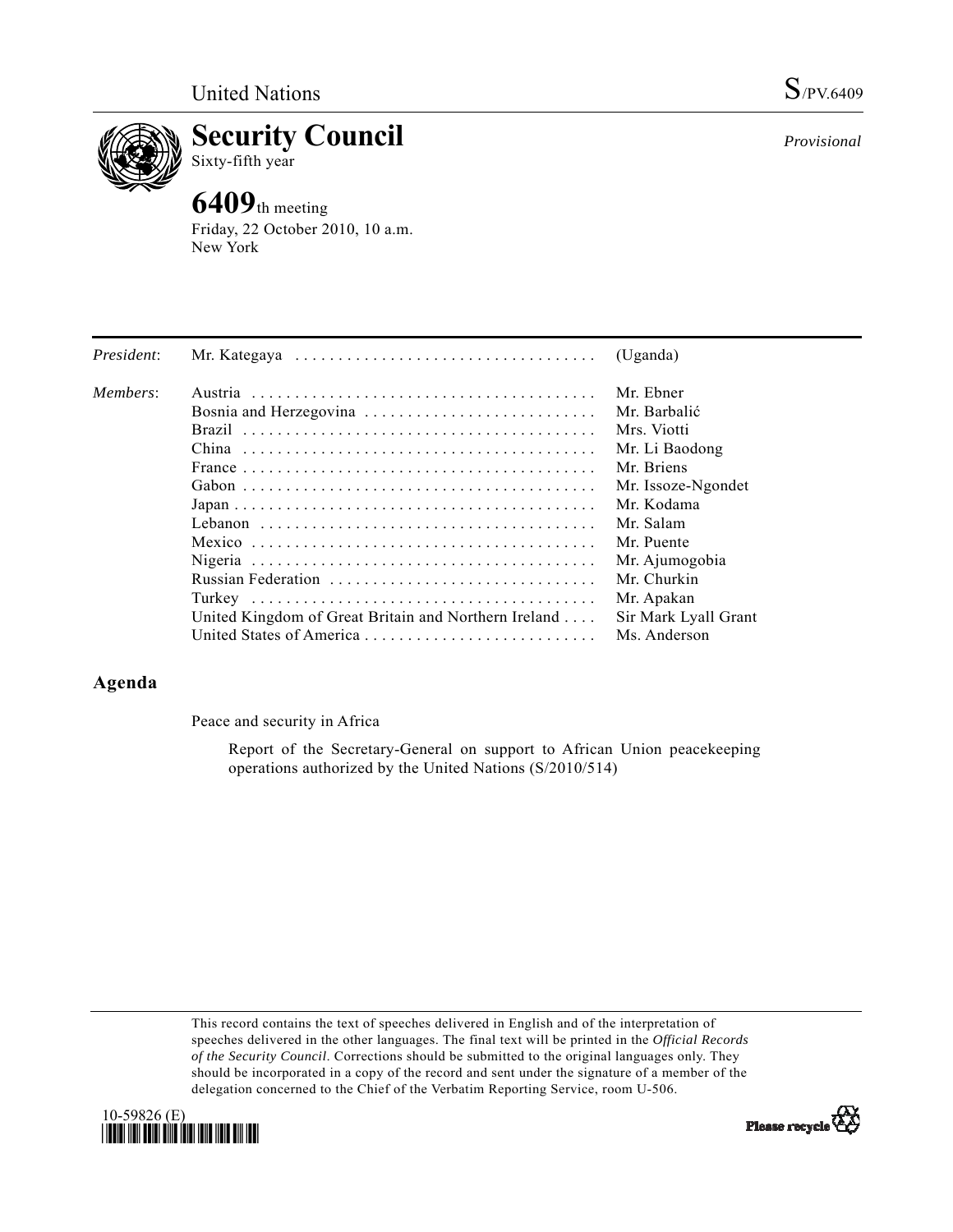*The meeting was called to order at 10.15 a.m.* 

#### **Adoption of the agenda**

*The agenda was adopted*.

#### **Peace and security in Africa**

### **Report of the Secretary-General on support to African Union peacekeeping operations authorized by the United Nations (S/2010/514)**

**The President**: I should like to inform the Council that I have received letters from the representatives of Algeria, Australia, Ethiopia, Finland, Kenya, Portugal, South Africa and the Sudan, in which they request to be invited to participate in the consideration of the item on the Council's agenda. In conformity with the usual practice, I propose, with the consent of the Council, to invite those representatives to participate in the consideration of the item, without the right to vote, in accordance with the relevant provisions of the Charter and rule 37 of the Council's provisional rules of procedure.

There being no objection, it is so decided.

*At the invitation of the President, the aforementioned representatives took the seats reserved for them at the side of the Council Chamber*.

**The President**: I should like to inform the Council that I have received a letter dated 19 October 2010 from the Permanent Representative of Gabon to the United Nations, in which he requests that the Commissioner for Peace and Security of the African Union, His Excellency Mr. Ramtane Lamamra, be invited to participate in the consideration of the item in accordance with rule 39 of the Council's provisional rules of procedure. If I hear no objection, I shall take it that the Security Council agrees to extend an invitation under rule 39 of its provisional rules of procedure to His Excellency Mr. Ramtane Lamamra.

There being no objection, it is so decided.

 I invite Mr. Lamamra to take a seat at the Council table.

 I should like to inform the Council that I have also received a letter from His Excellency Mr. Pedro Serrano, acting head of the delegation of the European Union to the United Nations, in which he requests to be invited to participate in the consideration of the item in

accordance with the relevant provisions of the Charter and rule 39 of the Council's provisional rules of procedure.

There being no objection, it is so decided.

 I invite Mr. Serrano to take the seat reserved for him at the side of the Council Chamber.

 On behalf of the Council, I wish to extend a warm welcome to His Excellency, Mr. Henry Odein Ajumogobia, Minister for Foreign Affairs of Nigeria. On behalf of the Council, I also wish to recognize the presence of His Excellency Mr. Yusuf Hasan Ibrahim, Minister for Foreign Affairs of the Transitional Federal Government of Somalia, at this meeting.

 The Security Council will now begin its consideration of the item on its agenda. The Security Council is meeting in accordance with the understanding reached in its prior consultations.

 I wish to draw the attention of members of the Council to document S/2010/514, which contains the report of the Secretary-General on support to African Union peacekeeping operations authorized by the United Nations.

 There is no doubt that peacekeeping is increasingly becoming a shared responsibility in which the United Nations, regional and subregional organizations and the wider international community have critical roles to play. Uganda therefore welcomes the progress being made towards strengthening the strategic partnership between the United Nations and the African Union (AU).

 The report of the Secretary-General on support to African Union peacekeeping operations authorized by the United Nations highlights areas of progress. This includes increased consultation and collaboration on matters of peace and security, support for the AU's 10-year capacity-building programme, and assistance in building the capacity of the AU and subregional organizations in Africa to plan, deploy and sustain peacekeeping operations.

 The African Union, recognizing the detrimental impact of previous conflicts in terms of retarding socio-economic development and causing untold suffering to populations, has shown its resolve and commitment to preventing, managing and resolving conflicts on the continent. It is working on the implementation of a comprehensive peace and security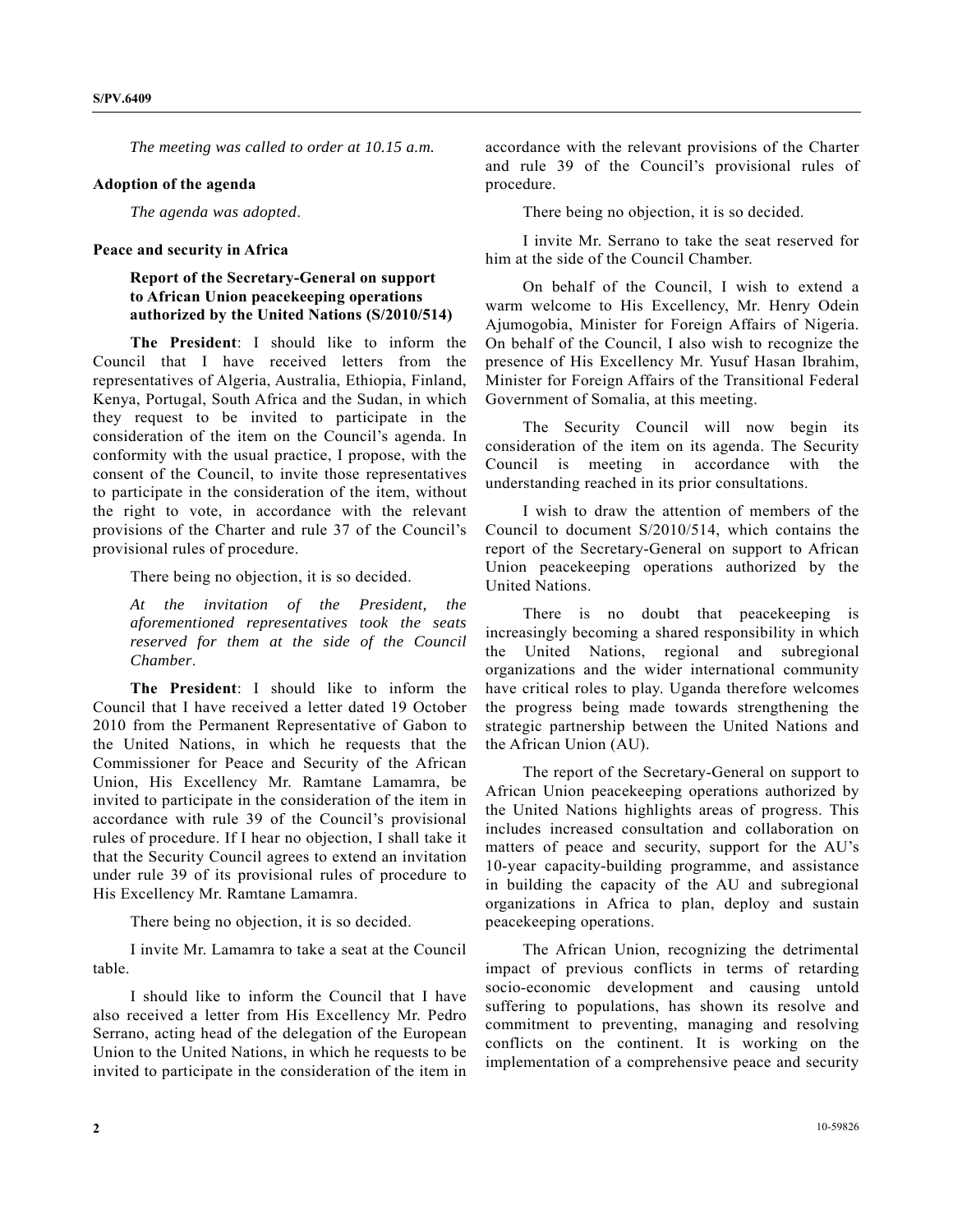architecture and has underscored the need for its member States to adhere to constitutionalism, democratic governance and the rule of law.

 As the Secretary-General points out in his report, the African Union is taking critical measures to strengthen its capacity to undertake peacekeeping operations. The AU and subregional organizations including the Intergovernmental Authority on Development, the Economic Community of West African States, the East African Community and the Southern Africa Development Community — continue to develop their capacities and have invested the resources necessary, within their capability, to respond to conflict situations in various countries. They are making an important contribution through their knowledge of situations on the ground and their ability to respond quickly.

 It is important to ensure that peacekeeping, which is an indispensable tool available to the United Nations and regional organizations in the maintenance of international peace and security, is done effectively. The Security Council, under resolution 1809 (2008), recognized the need to enhance the predictability, sustainability and flexibility of funding to regional organizations when they undertake peacekeeping operations under a United Nations mandate. However, the efforts of the African Union to effectively deploy peacekeeping operations continue to be hampered by the lack of sustainable, predictable and flexible financing.

 The African Union Mission in Somalia is a case in point, the provision of the United Nations logistical support package notwithstanding. While we appreciate the support rendered by the bilateral partners, the fact remains that such voluntary contributions are not only unpredictable, but also unsustainable. When the AU deploys peacekeeping operations authorized by the Security Council, it is doing so on behalf of the United Nations and the international community.

 In our view, extensive deliberations and debates have been held on the need for sustainable and predictable financing of African Union peacekeeping operations authorized by the United Nations. It is now critical that decisive action be taken on practical ways of actualizing that support, including through assessed contributions, as recommended almost two years by the AU-United Nations panel chaired by former Italian Prime Minister Romano Prodi (see S/2008/813). The benefits that would accrue from supporting effective peacekeeping, coupled with conflict prevention and peacebuilding, are immense in terms of promoting peace, security and development.

 I welcome the presence of the Secretary-General, His Excellency Mr. Ban Ki-moon, and invite him to take the floor.

**The Secretary-General**: I thank you, Sir, for convening this important debate. I also welcome the participation of the Foreign Minister of Nigeria, His Excellency Mr. Henry Odein Ajumogobia.

 This is an important opportunity to follow up on last year's discussions on how to strengthen the partnership between the United Nations and the African Union (AU), and in particular to enhance the AU's peacekeeping capacity. The work of regional organizations under Chapter VIII of the Charter is indispensable. The development of the African peace and security architecture is critical to an effective long-term approach to conflict prevention and resolution. It requires the sustained support of the international community.

 The African Union and Africa's subregional organizations have made great efforts to prevent, mediate and resolve conflicts on the continent. Often, its personnel have paid the highest price. This year alone, the AU has lost 15 peacekeepers in Somalia. In addition, 44 peacekeepers from African troop contributors have given their lives this year to peacekeeping around the globe.

 Last year's debate (see S/PV.6254) and the report of the AU-United Nations panel chaired by former Prime Minister Romano Prodi of Italy (S/2008/813) detailed the challenges the African Union faces in undertaking peacekeeping operations authorized by the United Nations. The report before the Council today (S/2010/514) provides an update on the work of the United Nations to support the African Union in overcoming these obstacles.

 In the past few years, the United Nations and the African Union have entered into a broad range of partnerships, from early warning and conflict prevention to peacekeeping and peacebuilding. These partnerships have deepened cooperation between this Council and the African Union Peace and Security Council, and between the United Nations Secretariat and the African Union Commission.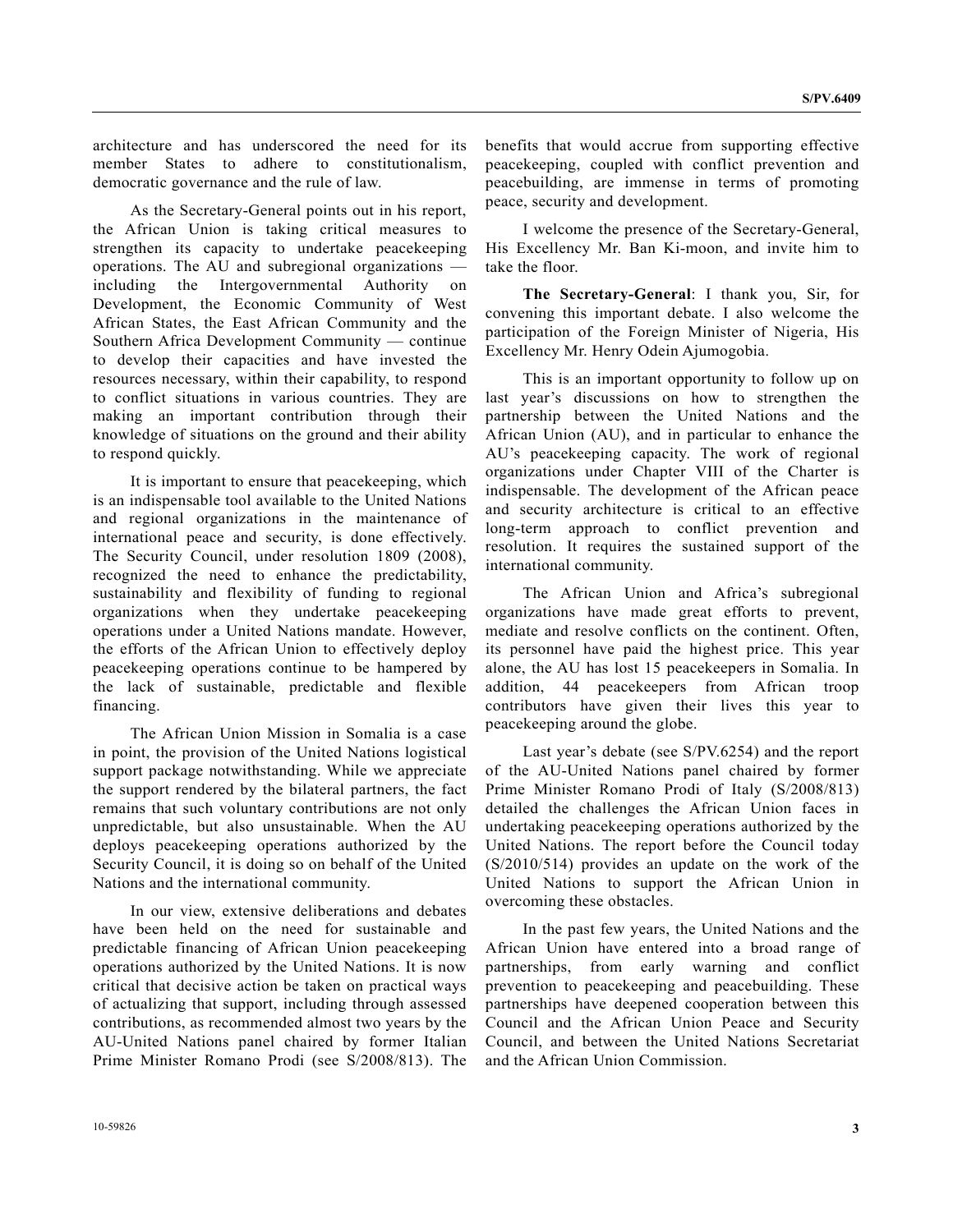In this regard, I would like to express my deep appreciation to the President of the African Union, President Mutharika of Malawi, and the leaders of African States for their commitment to peace and security and to working closely with the United Nations. I thank, too, the Chairperson of the AU Commission, Mr. Jean Ping, and the AU Commissioner for Peace and Security, Mr. Ramtane Lamamra, for contributing so much to developing close cooperation between our organizations. As we all know, these relationships have yet to reach their full potential.

 In July, the United Nations established its Office to the African Union in Addis Ababa. Assistant Secretary-General Muburi-Muita, who is with us today, took up his post there last month. We hope that the Office will facilitate a consistent, coherent and strategic approach to the United Nations work with the African Union. In September, I inaugurated the first meeting of the United Nations-AU Joint Task Force on Peace and Security. The Task Force is meant to engage our organizations at the highest levels in exploring ways to enhance our responsiveness so that we can prevent conflicts rather than simply respond to crises.

 We are also conducting a comprehensive review of the first triennium of the Ten-Year Capacity-Building Programme for the African Union. I will be reporting to the current session of the General Assembly with recommendations for further strengthening the programme's management, cooperation, coordination and monitoring.

 Building capacity is only part of the picture. The African Union continues to face difficulties in securing the necessary resources to support its peacekeeping undertakings. Darfur and Somalia illustrate that clearly. We need to find a solution that will provide predictable, sustainable and flexible resources to the African Union when it undertakes peacekeeping operations authorized by the Council under Chapter VIII of the Charter.

 AU peacekeeping operations should receive the same support as all United Nations peacekeepers, including reimbursement. By the same token, AU peacekeepers should uphold the same professional standards as United Nations personnel. That is why, for example, the Secretariat has been working with the AU to define guidelines and strengthen capacity on protecting civilians and minimizing civilian casualties.

 Let me stress again the great importance I attach to the partnership between the African Union and the United Nations. In the months ahead, I will submit a report that will help to define a strategic vision for United Nations-AU cooperation on peace and security. Our partnership has achieved much to date and has great potential for the future. Let us all work together towards effective mechanisms for a long-term approach to conflict prevention and resolution and a reliable system for peacekeeping under the Charter. Let us find our way towards a model that works for Africa and that can, in turn, bring lessons and applications for our cooperation with other regional organizations.

**The President**: I thank the Secretary-General for his statement.

 I now give the floor to His Excellency Mr Ramtane Lamamra, Commissioner for Peace and Security of the African Union.

**Mr. Lamamra**: I am pleased to address the Council, for the second consecutive day, to provide an African Union (AU) perspective on issues of common concern.

 That the Security Council agreed to hold back-toback meetings on Somalia and on United Nations support to the African Union when it undertakes peacekeeping operations and, more generally, on the partnership between the world organization and the AU, bears testimony to the commitment of this body to the promotion of lasting peace and security in Africa.

 On behalf of African Union Commission Chairperson Jean Ping and the AU as a whole, I again salute Uganda, which is presiding over the Council this month. I also salute your personal presence, Mr. President, at this important meeting. I commend Uganda for its leadership and for the many sacrifices that it has made in pursuit of our objective of a conflict-free continent, especially through its participation in the African Union Mission in Somalia (AMISOM), which is undoubtedly one of the most challenging operations ever undertaken by our continental organization.

 Yesterday, we debated the situation in Somalia and the urgent actions needed from the international community, and in particular from the Security Council, to meet the challenges arising from current developments in that country and to extend to the Somali people the support they desperately need as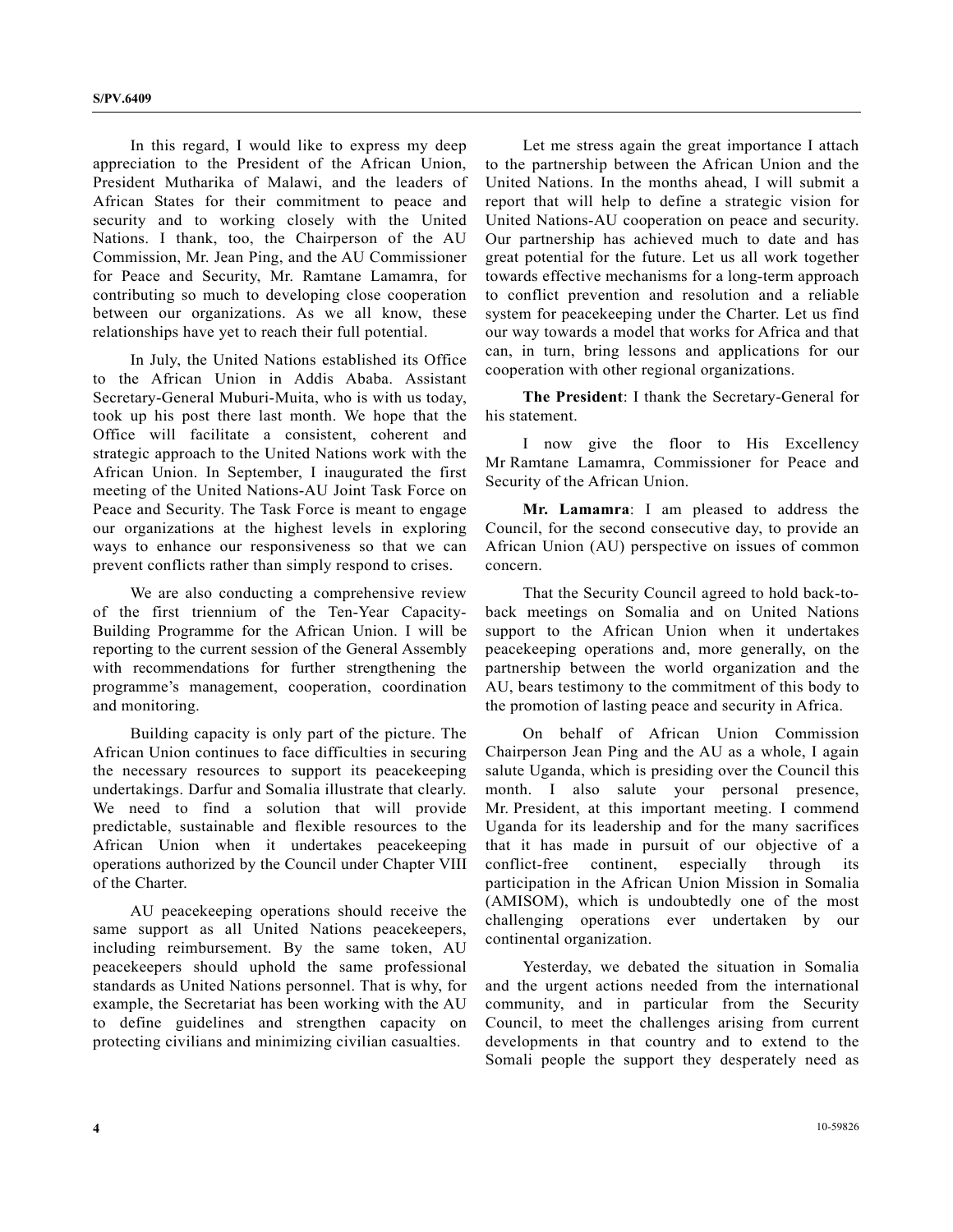they strive to put behind them the two-decades-long conflict that has torn their country apart.

 In fairness to the United Nations and the larger international community, we are not starting this journey from scratch, for the United Nations is at the forefront of those providing the financial, logistical and technical support required for AMISOM to fully discharge its mandate. It is only fitting for me to reiterate our appreciation to the United Nations for its invaluable support package to AMISOM, which ushered in a new era in the relationship between the United Nations and regional organizations in general, particularly the African Union.

 I would also like to take this opportunity to express our gratitude once again to South Africa, which initiated the process that led to the Prodi panel report (see S/2008/813) and has since continued to work tirelessly towards the effective follow-up of the recommendations contained therein. We at the African Union are pleased that South Africa is rejoining the Council, for its presence in this body and its long-standing commitment to peace will inject added momentum to efforts aimed at making the partnership between the United Nations and regional organizations more relevant to the current challenges and environment.

 Yesterday's discussions and today's debate are intertwined. In many respects, our joint undertaking on Somalia offers a template of how the AU-United Nations strategic partnership should evolve, if our efforts at addressing the challenges of peace and security in Africa are to succeed.

 Less than two years ago, the Prodi panel, jointly established by the African Union and the United Nations in a spirit of renewed partnership, submitted a forward-looking report on how best to enhance the relationship between the African Union and the United Nations, based on a judicious combination of their respective comparative advantages. To buttress the proposed approach, the Prodi panel pointed out that, while African peacekeeping missions had demonstrated aptitude for rapid deployment, which provided the initial stability needed for a long-term solution, the lack of capacity and other resources hampered their ability to effectively implement their respective mandates over extended periods of time.

 The panel suggested a number of practical steps towards further coordination and collaboration between the Security Council and the Peace and Security Council of the African Union, as well as between the United Nations Secretariat and the AU Commission. The report identified ways of developing institutional capacity commensurate with the demands placed on the African Union.

 On the enhancement of the predictability, sustainability and flexibility of the financing of United Nations-mandated peace operations undertaken by the African Union, the report recommended the establishment of new financial mechanisms based on United Nations assessed contributions.

 Beyond those specific steps, the Prodi panel stressed the need for a shared strategic vision to enable the United Nations and the AU to exercise their respective advantages, but also to reduce the likelihood of duplication of effort and of organizations working at cross-purposes.

 Since the submission of the report, significant progress has been made towards the implementation of the recommendations that were formulated. I would like, at this juncture, to most sincerely thank Secretary-General Ban Ki-moon for his report (S/2010/514), which provides an exhaustive picture of what has been achieved and the challenges ahead.

 Allow me, in particular, to highlight the ever-closer working relationship between the AU Commission and the United Nations Secretariat. On many issues of mutual concern, we endeavour, at various levels, to consult with one another and, to the extent possible, to harmonize our positions. In that respect, the launching, here in New York on 25 September, of the joint AU-United Nations task force on peace and security truly marked a milestone. The presence of both Secretary-General Ban Ki-moon and Chairperson Jean Ping of the African Union Commission at the launching of the task force, which convened its first substantive session a few days later, was a testimony to the commitment of the leadership of the two organizations to deepening the AU-United Nations partnership.

 It is also worth mentioning the upgrading and streamlining of the United Nations presence in Addis Ababa through the establishment, in July 2010, of the United Nations Office to the AU, as well as through the capacity-building support provided to the AU in a number of areas and the increased coordination on the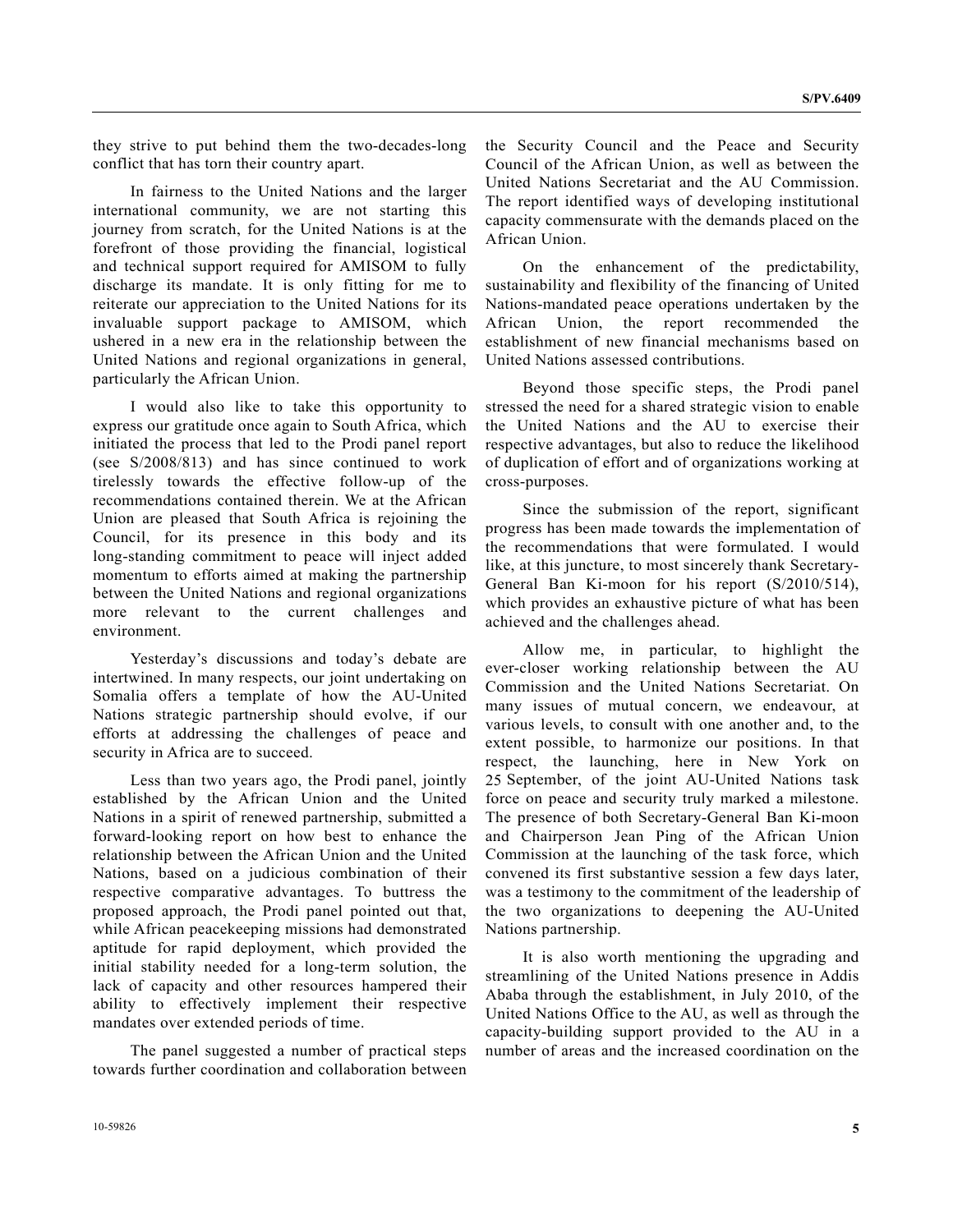ground between representatives of our two organizations.

 The convening in Cairo last August, at the initiative of the AU Commission and within the framework of the Year of Peace and Security in Africa, of a retreat bringing together senior officials and envoys or representatives of the AU and the United Nations, as well as from other partner organizations and countries, gave a new impetus to the ongoing efforts to ensure more effective coordination and harmonization at both strategic and operational levels. In the Cairo Call for Peace, adopted at the end of the meeting, the AU was encouraged to organize another retreat next year and to institutionalize this forum thereafter, while at the same time working with the United Nations to ensure an effective follow-up to the steps agreed upon, including the establishment of regional forums of mediators in support of the quest for peace, security and stability in Africa.

 This partnership also involves the policymaking organs of the AU and the United Nations. That the Security Council and the AU Peace and Security Council have now institutionalized their yearly consultative meeting is a further indication of the shared awareness that achieving lasting peace and security in Africa requires that we pull our resources together and harmonize our positions, building on a creative reading and interpretation of the provisions of Chapter VIII of the United Nations Charter.

 There has been progress even on the more challenging issue of funding AU-led peace support operations, though more slowly than Africa expects. The support package provided to AMIS before its transformation into the African Union-United Nations Hybrid Operation in Darfur (UNAMID) and the support given now to AMISOM are indicative of a more innovative approach to peacekeeping and the challenges associated with it. I could not agree more with the observation in the Secretary-General's report that the logistic support package financed through United Nations-assessed contributions has been a key factor in the operations of AMISOM.

 With UNAMID, we have gone a step further, joining our efforts in an unprecedented hybrid operation, funded and managed by the United Nations. In so doing, our two organizations have demonstrated a capacity to respond to complex political realities with the required flexibility and pragmatism.

 The African Union welcomes the joint AU-United Nations lessons learned exercise, planned for mid-November 2010 in Nairobi, to study those experiences, as requested by the Security Council in its presidential statement of 26 October 2009 (S/PRST/2009/26). It is critical that the lessons drawn be applied and that they inform future decisions by our two organizations.

 As we meet today, we ought, therefore, to be proud of what has been achieved, for it provides a strong platform for further progress in our joint endeavour. At the same time, we should remain mindful of the many challenges that lie ahead, which require a greater and more focused mobilization from all stakeholders.

 While the AU Commission and the United Nations Secretariat have enhanced their collaboration, as indicated earlier, there is room for significant improvement. That requires an action-oriented approach geared towards achieving tangible results. It also requires that at all levels we fully embrace the spirit of partnership we have committed ourselves to, and that we remain relentless in our determination to make collaboration and coordination a permanent feature of our relationship so as to avoid duplication of efforts and waste of scarce resources. We must maximize our impact and be of better help to those in need of assistance. I trust that the Joint Task Force will provide us with the required tools to precisely see to it that the commitments made at the highest levels are implemented and that the conclusions of the coordination meetings we regularly convene are followed through.

 It is also important to make sustained efforts to enhance the effectiveness of the relationship between the United Nations Security Council and the AU Peace and Security Council. There are many steps that could immediately be taken to that end, ranging from regular consultations between their respective chairs in order to harmonize their agendas and ensure a closer coordination and better synchronization in terms of decision-making, to joint field missions and more substantive discussions at the yearly meetings between the two organs, with the necessary time and attention being allotted to the latter.

 I cannot conclude my remarks without addressing the issue of funding the AU-led peace support operations. As members are all aware, that issue is of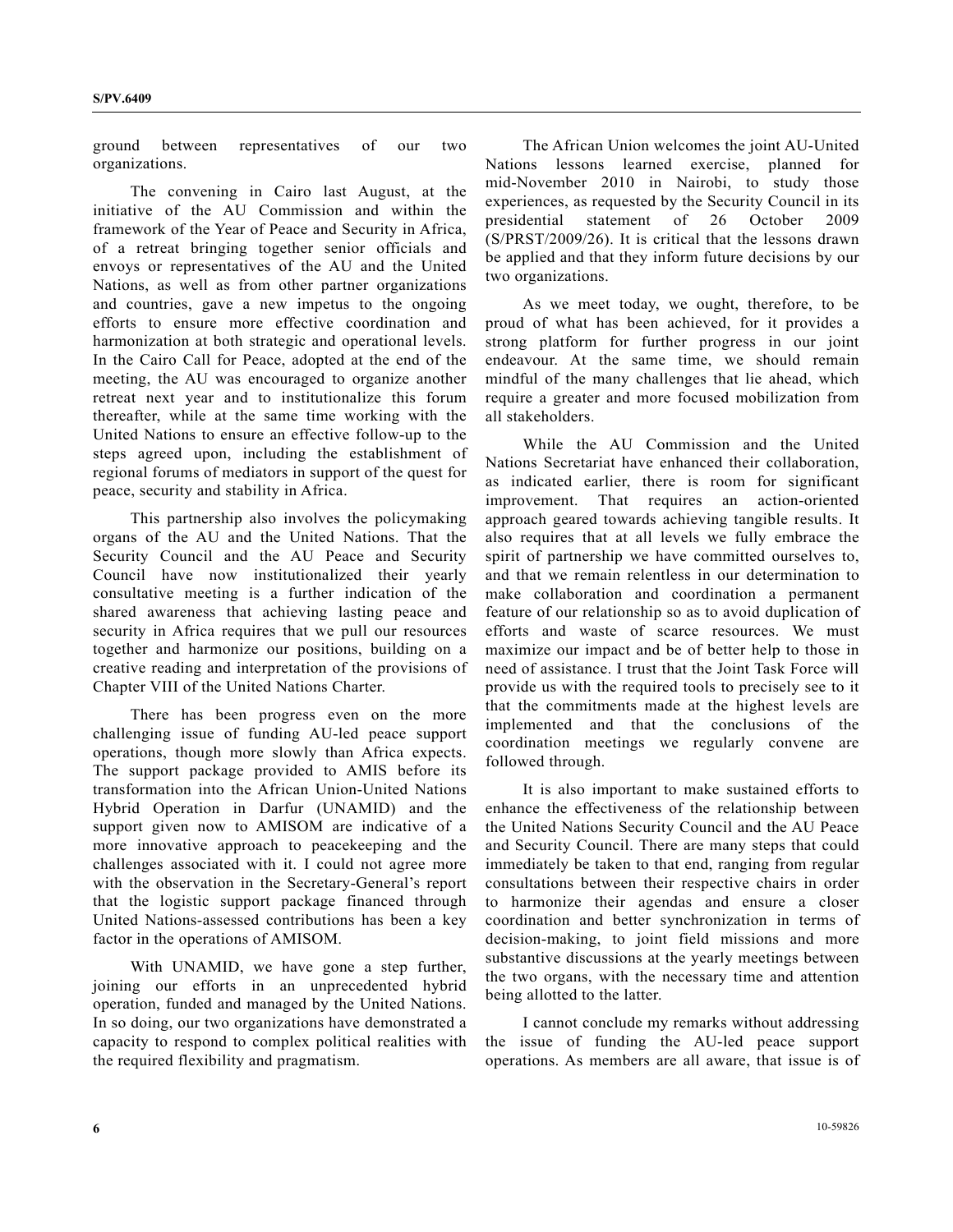particular importance for the African Union, having been discussed on several occasions by our highest decision-making body, the Assembly of Heads of State and Government.

 Over the past few years, the African Union has demonstrated renewed determination and willingness to deploy peace support operations to help stabilize fragile environments, where more often than not there is no clear-cut distinction between a continuing conflict and a situation where there exists a peace to be kept. That is done to provide the much-needed backing to forces of peace as they battle to keep the upper hand over those bent on pursuing hostilities for narrow and short-term gains, and to create conditions for sustainable peace and long-term recovery, including through the deployment of United Nations operations.

 Significantly, AU deployments on the ground are labelled peace support operations, and not peacekeeping operations. In Burundi and the Sudan yesterday and in Somalia today, the AU, we believe, has demonstrated the validity of that approach.

 At the same time, we are faced with serious resource, logistical and capacity constraints, which have hampered the ability of the operations deployed to fully discharge their mandated tasks and achieve their objectives. Yet we have no doubt that the risks inherent in such undertakings were worth taking, not only to seize the opportunities that presented themselves for the advancement of peace — and we feel vindicated by the experience in Burundi — but also to fulfil our obligation and responsibility to protect vulnerable populations caught in deadly conflicts. In so doing, the AU, while fulfilling its own mandate and promoting the goals and principles enshrined in its Constitutive Act and other related instruments, is also acting on behalf of the Security Council of the United Nations.

 Against that background, the importance of finding a lasting solution for the funding of AU-led peace support operations cannot be overemphasized. Time and again, experience has demonstrated that support using United Nations-assessed contributions is the most viable response to the challenge at hand, especially when the operations concerned, as is the case for AMISOM, are undertaken with the consent of the Security Council.

 Therefore, I would like to reiterate the AU call to the Security Council and the United Nations in general to approach that issue with the urgency and flexibility required, building on the support packages extended to AMIS and AMISOM and other relevant experiences, in line with the Security Council's primary responsibility for the maintenance of international peace and security. Clearly, this responsibility should be exercised in full, including when it comes to its financial implications.

 As the Secretary-General rightly pointed out in paragraph 54 of his report, "The complex challenges in the world today require a revitalized and evolving interpretation of Chapter VIII of the Charter of the United Nations", based on the recognition that support by the United Nations to the regional organizations in matters relating to the maintenance of international peace and security is an integral part of collective security as provided for in the United Nations Charter. Making peace happen in Africa — a continent that, in spite of the significant advances made over the past years, still accounts for the highest proportion of conflicts worldwide — require no less from the world body and its relevant decision-making organ on peace and security matters.

 We need an enhanced and innovative partnership to meet today's challenges and endow ourselves with the required capacity to confront the uncertainties of tomorrow. We need to demonstrate leadership and vision in order to take the bold steps that the changing international landscape demands. We need to guard ourselves against the deceptive comfort that the status quo offers, for it erodes our capacity to explore innovative solutions and better anticipate the future. I have no doubt that the Security Council will successfully navigate the challenges at hand.

 For its part, the AU is determined to fully play its role, consistent with the provisions of Chapter VIII of the United Nations Charter. We will pursue the efforts initiated to enhance our capacity and accelerate the full operationalization of the African peace and security architecture. The ongoing Amani training exercise to test African Standby Force procedures and the study assessment of the African peace and security architecture are clear illustrations of our determination to press ahead in this area and to improve financial management and transparency and raise more resources from within the continent, including through innovative partnerships with the private sector and civil society, as part of the follow-up to the Year of Peace and Security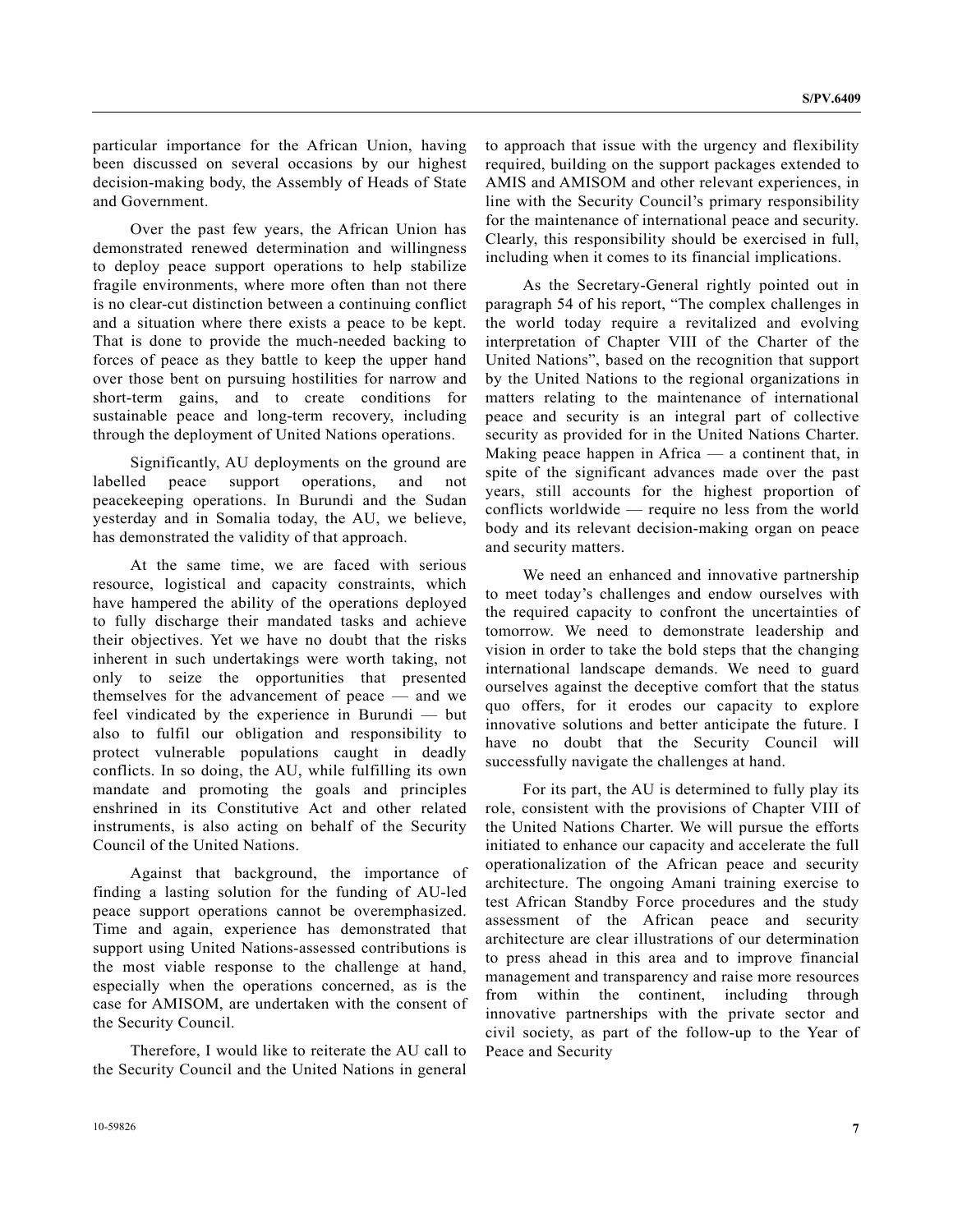We will endeavour to make conflict prevention, in particular structural prevention, a centrepiece of our action, making effective use of the relevant components of the African peace and security architecture and building on our solid normative framework on issues relating to governance, human rights, democracy, disarmament and arms control, and border management, to list but a few. We will step up our efforts to resolve existing conflicts, while consolidating peace where it has been achieved in order to prevent a relapse into violence.

 I would like once again to express our most sincere gratitude to Secretary-General Ban Ki-moon for his tireless efforts and unflinching commitment to the cause of peace and security in Africa and in the world as a whole. His excellent report deserves credit, for it not only eloquently articulates the challenges facing us and the steps we need to take, but also gives due recognition to the progress achieved by the AU in the implementation of its reform agenda in the area of financial and administration management, as well as to the contribution the AU is making to the achievement of our common goal of a continent at peace with itself and with the rest of the world.

**The President**: I thank Mr. Lamamra for his statement.

 In accordance with the understanding reached among Council members, I wish to remind all speakers to limit their statements to no more than five minutes in order to enable the Council to carry out its work expeditiously. Delegations with lengthy statements are kindly requested to circulate their texts in writing and to read a condensed version when speaking in the chamber.

 I shall now give the floor to the members of the Security Council.

**Mr. Ajumogobia** (Nigeria): I wish to commend His Excellency Mr. Eriya Kategaya, Deputy Prime Minister and Minister of East African Community Affairs of Uganda, and the Ugandan delegation for convening this important debate to assess the support to African Union (AU) peacekeeping operations.

 Let me also express my appreciation to the Secretary-General, Mr. Ban Ki-moon, for his leadership and commitment to peace and security in Africa, in particular, and for his presence here for this debate and his insightful remarks. I am also grateful for

the illuminating AU perspective so ably presented by the Commissioner for Peace and Security of the African Union.

 This debate benefits from the contents of resolution 1809 (2008), the landmark Prodi report of 2008 (S/2008/813), and the Secretary-General's reports S/2009/470 of 18 September 2009 and S/2010/514 of 14 October 2010. While the validity of the findings of these reports is undeniable, what remains lacking is the will to act resolutely to address the complex challenges we face in Africa. I hope that today's debate will lay a strong foundation for the set of actions required to substantially enhance the peacekeeping capacity of the African Union and contribute to the observance of the Year of Peace and Security declared by the African Union.

 Conflicts in Africa bear the hallmarks of the emerging threats to international peace and security. Their root causes are, however, multifaceted, and we must therefore recognize the need for a comprehensive approach to resolving them. Above all, our response must be situated within the rubric of the quest for collective security, responsibility for which does not rest on any one country or region, but on the international community acting in concert.

 Going forward, we must have a shared strategic vision of our goals, recalling that peacekeeping in Africa is an integral part of the maintenance of international peace and security, for which the Security Council has primary responsibility. When the African Union undertakes a peacekeeping operation authorized by the United Nations, it fulfils a dual responsibility to the people of Africa and humankind at large, represented by the ideals of the United Nations.

 Nigeria's experience in Sierra Leone and Liberia has taught us myriad of lessons on the challenges of regional peacekeeping. I would subsume them into three core areas of financing, equipping and mission support arrangements.

 Let me illustrate the quandary the African Union all too often finds itself. I need not remind Council members that Africa constitutes 70 per cent of the matters on our agenda. Invariably, these matters are also on the agenda of the African Union, which is frequently called upon to respond. Indeed, over time, the AU and its regional economic communities have demonstrated an increasing ability to initiate and lead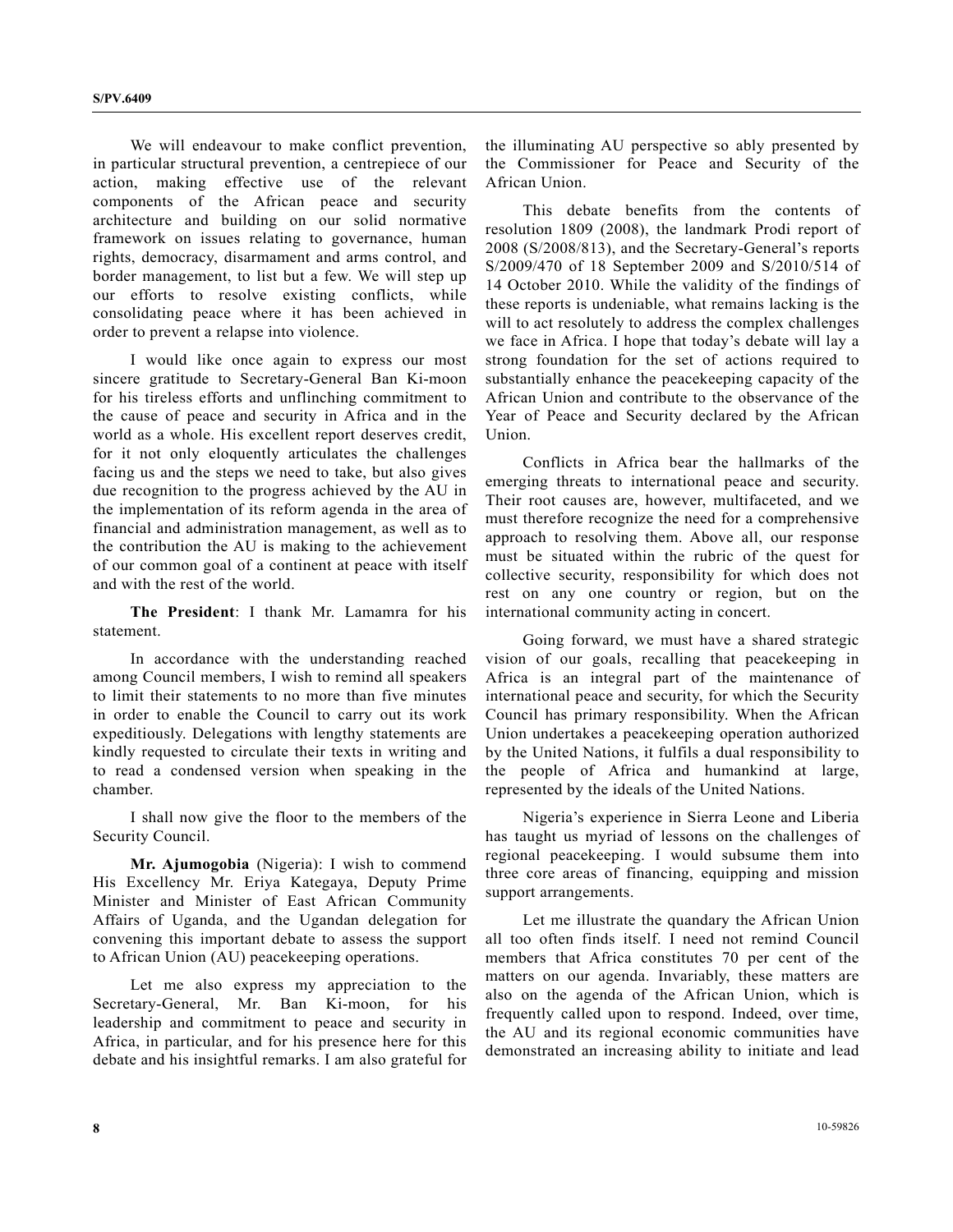subregional peacekeeping operations, as Nigeria has done in West Africa.

 Yet, at best, the AU is but a part of our collective security system facing multiple demands to deploy, mediate or support post-conflict processes across a vast continent. These demands placed on the AU far outweigh its resources and capacities to effectively respond. The consequences of this mismatch include mission failure, increased instability, retarded economic development and a reluctance among potential partners to contribute to what is perceived to be a failing system. If we are to do things differently, we must use our political authority to ensure that, where regional capacities exist, appropriate support follows.

 We appreciate the growing understanding of the partnership between the United Nations and the African Union, including their key organs and institutions. Without a truly strategic partnership and relationship, vision and clear guidance, our enormous investments in conflict prevention, peacekeeping and peacebuilding will continue to be short term and ad hoc.

 As the Secretary-General has observed, the extent to which the administrative bodies of the United Nations and AU can fully realize a meaningful strategic partnership depends on the clarity of guidance and direction of legislative mandates. The burgeoning partnership between the United Nations Secretariat and the AU Commission crystallized in the establishment on 25 September 2010 of the Joint Task Force on Peace and Security — an excellent point of departure.

 Furthermore, under Nigeria's presidency last July, the Council reached agreement with the AU Peace and Security Council on the format and modalities of the annual consultative meetings of the two bodies. We welcome the view of the Secretary-General that these meetings will require preparatory and follow-up mechanisms, using the Ad Hoc Working Group on Conflict Prevention and Resolution in Africa.

 Financing AU peacekeeping operations remains a daunting challenge. But, as the Prodi panel report reminded us, "financing options are not difficult to identify" (see S/2008/813). The problem persists because we, the stakeholders, have failed to adopt the far-reaching and creative alternatives required. Given that the current financial frameworks for partnership in peacekeeping are not conducive to building a sustainable long-term strategy, it is imperative that the

 The AU remains an organization in transition, whose institutions are still building their capacities. In that respect, we appreciate the knowledge-sharing and information exchange envisaged in the Secretary-General's report, in particular in relation to preventive diplomacy efforts, such as mediation and early warning. In Nigeria's view, a hybrid mission like the African Union-United Nations Hybrid Operation in Darfur (UNAMID) would benefit from a collaborative field mission to enhance synergy in monitoring, the assessment of results and response strategies. Through such collaboration, the AU might also benefit from best practices within the United Nations system in reforming its processes and institutions.

 Too frequently, AU member States are able to muster sufficient troop numbers to address crisis situations, only to then have a lack of equipment and logistical support let them down. In this regard, we should stress that the capacity development of peacekeeping personnel, though essential, is not a substitute for adequate equipment, logistics and training. We are thus encouraged by the range of initiatives under consideration, particularly the prospect of giving the African Union access to the United Nations Logistics Base capacities and the United Nations strategic deployment stocks and of making a surge capacity team of experts available to the African Union at the initiation of a peace support operation.

 If we act on the recommendations put forward, we would undoubtedly add substance to AU's mission capabilities. We encourage the AU to continue with its institutional reform process, as well as development of a long-term capacity-building road map. We believe the United Nations Secretariat can play a key role in pulling this framework together in order to improve the technical support to the African Union. There may also be scope to support initiatives like the Nigerian Army Peacekeeping Centre in Jaji, Kaduna, to enhance its capacity to train and prepare AU troops for the planned African Standby Force. Nigeria encourages the Secretary-General to carefully analyse the scope for and implications of these options.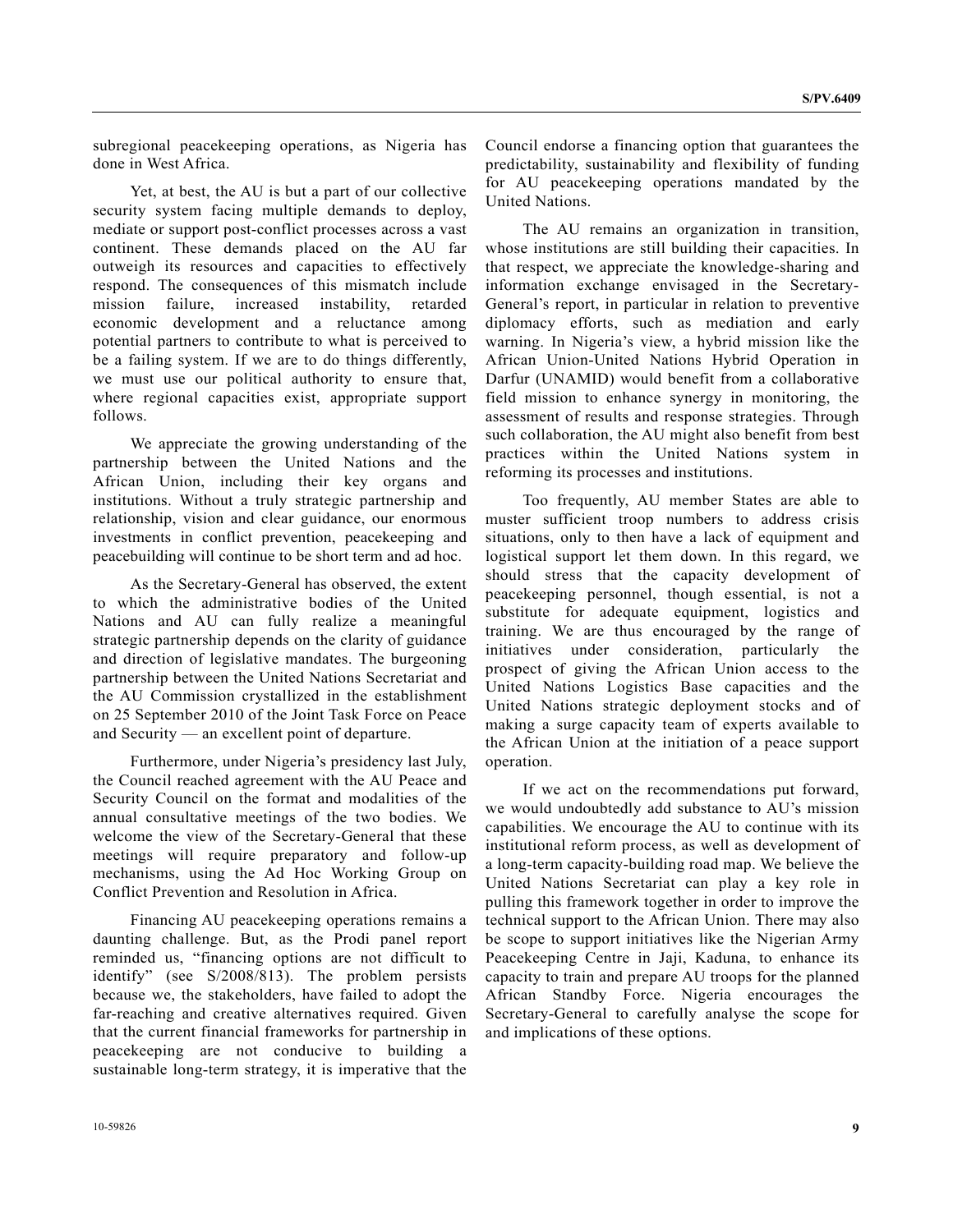We strongly urge the Secretary-General to intensify his efforts to find sustainable funding to bring the support package for the African Union Mission in Somalia (AMISOM) to the level of that of United Nations peacekeeping operations. During the mini-summit on Somalia last month, Nigerian President Goodluck Jonathan reminded us it is only when all parties commit to peace and take practical steps to consolidate it that change will endure. The security situation in Somalia, he added, will improve dramatically if there is a strong, coordinated international presence.

 By acting together, we would demonstrate the shared responsibility of the international community for the maintenance of peace and security. But in the final analysis, the African Union can only play an effective role in response to crises if there is sufficient political will and commitment of both its own member States and the international community as a whole.

 **Mr. Li Baodong** (China): The Chinese delegation welcomes you, Sir, to the Security Council to preside over today's debate. We also thank Secretary-General Ban Ki-moon for his report entitled United Nations support of African Union peacekeeping operations authorized by the Security Council (S/2010/514) and for his briefing.

 The Chinese delegation wishes to thank Mr. Lamamra, Commissioner for Peace and Security of the African Union, for his briefing.

 At present, peace and security in Africa continues develop in a positive direction. However, peace and security continue to be fragile in a number of areas, where flashpoint issues have long eluded resolution. Non-traditional threats to security, such as terrorism, piracy and transnational organized crime, are also on the rise.

 The maintenance of peace and security in Africa remains one of the most real and pressing challenges facing the international community. This is also the major reason for which Africa has designated 2010 as the year for peace and security.

 As the most important regional organization of Africa, the African Union has been playing an increasingly important role in the maintenance of peace and security in Africa and the settlement of conflicts on the continent. China expresses its great appreciation.

 However, at the same time, the peacekeeping operations of the African Union have become increasingly constrained in terms of funding and capacity-building. They urgently need the support of the international community, including the United Nations.

 China supports the creation and development of strategic cooperation between the United Nations and the African Union. We are pleased to see that the United Nations Office to the African Union was created on 1 July. China welcomes the continuation of regular communication between the Security Council and the African Union Peace and Security Council and expects such cooperation to continue, so as to use the respective advantages of the two organizations to achieve practical results in the important fields of mediation, conflict prevention and security sector reform. China hopes that the recently launched United Nations-African Union Joint Task Force on Peace and Security will be able to carry out its mandate and work hard to promote the strategic partnership between the two organizations.

 China maintains that the United Nations should help the African Union obtain reliable financial support for its peacekeeping operations. China is pleased to see that the package of logistical support provided by the United Nations has markedly improved the living and working conditions of its peacekeepers, but is concerned about the financial constraints that African Union missions continue to face.

 We believe that, while the United Nations should continue to provide active support, all countries concerned should honour their commitments of support. We believe that all parties concerned should give positive consideration to the recommendations of the Secretary-General contained in his report with regard to various sources of financing and the criteria for financial support, with a view to putting in place a predictable and sustainable financing mechanism for the African Union's peacekeeping operations.

 We support institutional capacity-building for the African Union's peacekeeping operations. The United Nations should strengthen its cooperation with the African Union through training and the sharing of knowledge and lessons learned. It should also speed up the implementation of the United Nations-African Union Ten-Year Capacity-Building Programme.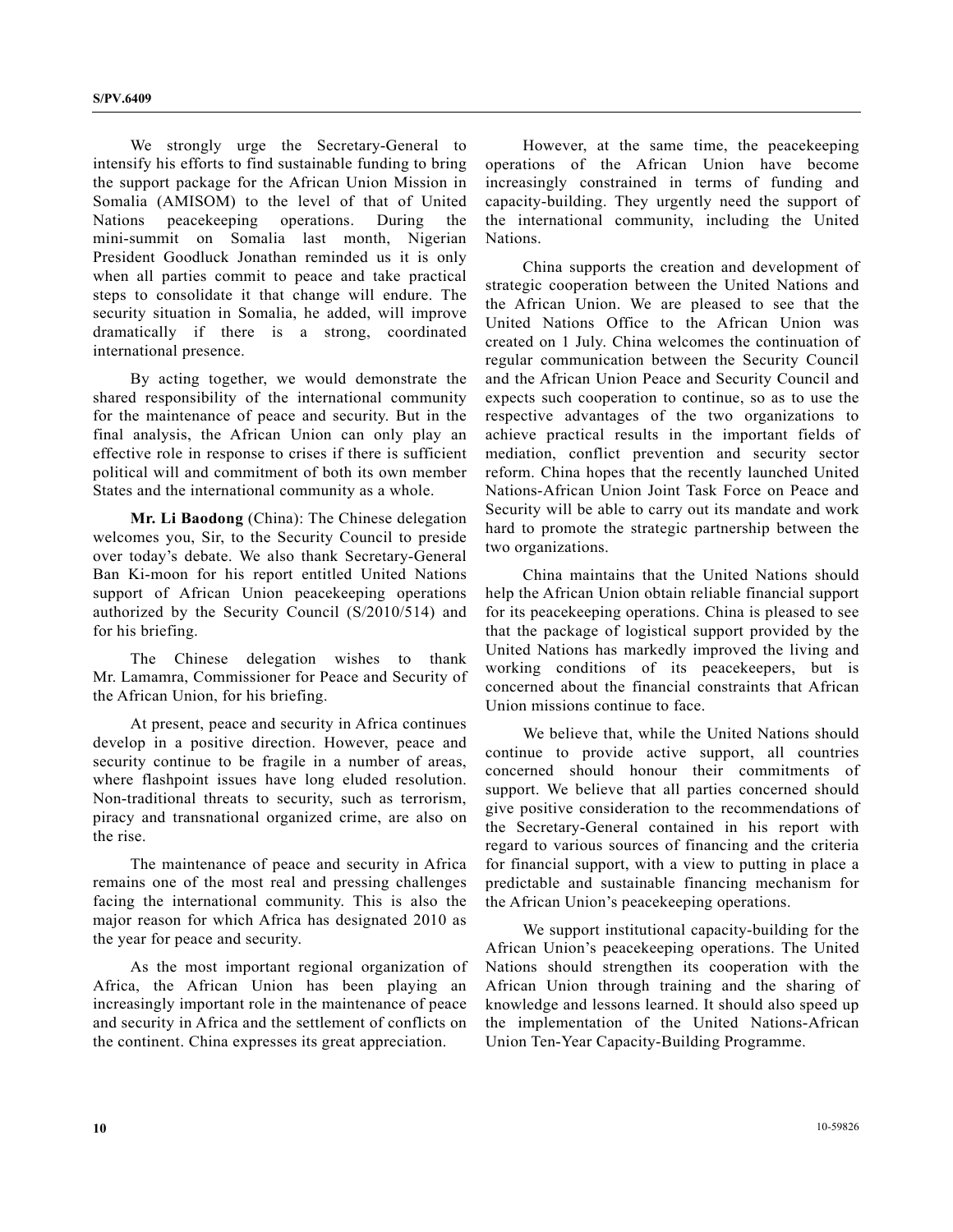We have also taken note of the fact that the United Nations will view its support to and cooperation with the African Union in the field of peacekeeping operations from a new perspective, as pointed out by the Secretary-General in his report. We look forward to receiving a report from the Secretary-General in this regard

 China has always given importance and support to having the African Union play a greater role in the field of peace and security in Africa, and has provided support to all AU peacekeeping operations in different forms, through both bilateral and multilateral channels.

 The second political consultation between the Chinese Minister for Foreign Affairs and his AU counterparts was conducted on 24 September in New York as a General Assembly side event. During the consultations, both sides reiterated the importance of carrying out AU peacekeeping operations under the auspices of the United Nations and the African Union and their readiness to strengthen training to build up the African Union capacity in this important field.

 In the future, China will continue to provide every support within its capacity to the African Union and African countries and will continue its efforts to strengthen the cooperation between the United Nations and the African Union.

 China supports the draft presidential statement prepared by Uganda on the theme of today's debate.

**Mr. Barbalić** (Bosnia and Herzegovina): Allow me to welcome you, Sir, in assuming the delicate role in the Council chair today. I would like to thank you for organizing this debate to discuss the important issue of support for African Union peacekeeping operations authorized by United Nations mandate. We are grateful to the Secretary-General, Mr. Ban Ki-moon, and the African Union Commissioner, Mr. Ramtane Lamamra, for their comprehensive briefings. It is also an honour to welcome His Excellency Mr. Henry Odein Ajumogobia and thank him for his contribution. We also welcome the Secretary-General's report (S/2010/514) before us, noting the progress that has been achieved thus far.

 Bosnia and Herzegovina attaches great importance to enhanced cooperation between regional and subregional organizations and the United Nations. Strengthening cooperation and strategic partnership between the United Nations and the African Union (AU) is of key importance for conflict prevention, crisis management and achieving lasting peace and security on the African continent.

 Further enhancement of cooperation between the Security Council and the AU Peace and Security Council is vital for reaching those objectives. It should result in concrete action on the modalities and means for the development of strategic partnerships when addressing issues of mutual interest and concern.

 The African Union-United Nations Hybrid Operation in Darfur and the African Union Mission in Somalia are illustrative examples of cooperation based on flexibility and making best use of the comparative advantages of the African Union and United Nations in the area of effective peacekeeping and peacebuilding strategies.

 The United Nations Secretariat and African Union Commission need to ensure the complementarities of their efforts, as well as realistic benchmarks and timelines. Strengthening the efforts of African Union and its institutional capacity to effectively plan, deploy and manage peacekeeping operations is a key prerequisite for their success. It is also of high importance that the African Union ensure leadership and ownership of the process. Bosnia and Herzegovina furthermore considers that closer cooperation between the United Nations Secretariat and African Union Commission will, in addition, minimize duplication of efforts. The establishment of the United Nations Office to the African Union is a practical step in that direction.

 We commend the progress made in the past years in the area of implementing the 10-year capacitybuilding programme. We also welcome the launching of the United Nations-African Union Joint Task Force on Peace and Security on 25 September 2010. Such initiatives and increasing United Nations engagement in Africa will provide adequate ways forward to make the African peace and security architecture fully operational as soon as possible.

 As stated in the Secretary-General's report, focusing on developing the capacities of the peace and security architecture, particularly in the areas of peacemaking, peacekeeping and peacebuilding, is crucial. In that regard, the operationalization of the African Standby Force and the continental early warning system should continue to be priority areas of joint engagement. We welcome the idea of utilizing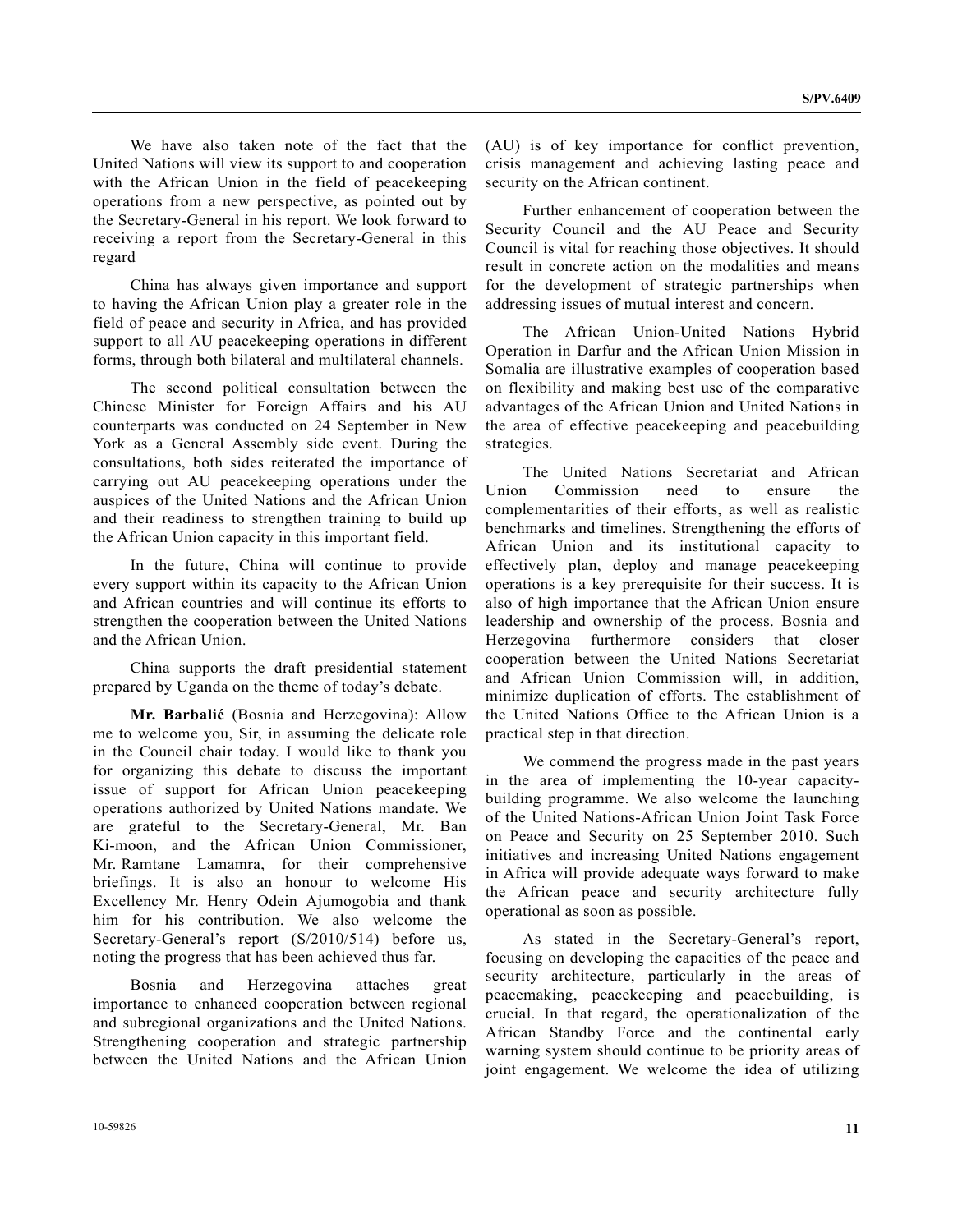more efficiently the Security Council's Ad Hoc Working Group on Conflict Prevention and Resolution in Africa as a forum for discussing substantive issues related to peace and security in Africa.

 Despite many positive developments, the challenge of predictable, flexible and timely financing remains an issue of concern. Therefore, it is vital that all parties concerned continue their engagements in activities aimed at reaching feasible solutions to that important element of comprehensive and effective implementation of peacekeeping and peacebuilding mandates in Africa.

 We are encouraged by the fact that African Union Commission has implemented significant reforms targeting the areas of staffing, budgeting, financial management and accountability, which have resulted in improved and effective financial management, accountability and reporting.

 The decision of the African Union and its member States to broaden the resource base and extend resource mobilization by 12 per cent of its regular budget to financing the African Union's Peace Fund reflects the political commitment to take responsibility for peacekeeping operations. Bosnia and Herzegovina warmly welcomes this decision.

 Finally, the cooperation between the United Nations and regional organizations, including the African Union, becomes more and more important in addressing the challenges of the contemporary world. Bosnia and Herzegovina expresses its full support for the efforts of the African Union as the regional factor in resolving conflicts and upholding peace and security in the region.

 In conclusion, allow me to express our support for the draft presidential statement prepared by the delegation of Uganda.

 **Mr. Churkin** (Russian Federation) (*spoke in Russian*): Today's meeting again demonstrates the special attention that the Security Council devotes to issues of settling crisis situations on the African continent. It is significant in that connection that the Security Council is not the only player in this field. We note with satisfaction that the African Union (AU) is increasingly present in resolving the continent's problems.

 What is worthy of support is the resolve of the African Union and its member States to bear the responsibility for preventing conflicts and carrying out peacekeeping activities in Africa. A telling example here is the actions of African peacekeepers in Somalia and Darfur, conducted in cooperation with and with the support of the United Nations.

 The African Union's peacekeeping role demonstrates the need for rational utilization of the capacities of regional organizations by the Security Council, pursuant to Chapter VIII of the United Nations Charter. The existence of robust regional organizations that are capable of bearing a greater share of responsibility for the situation in their regions enables the United Nations to focus on global issues to a greater extent, in the interests of the entire world community.

 The African Union's peacekeeping capacities require further strengthening, including through support from the international community. There is fruitful cooperation between the Security Council and the AU Peace and Security Council and between the secretariats of both organizations.

 We believe that the creation of the United Nations Office to the African Union will optimize assistance for strengthening AU peacekeeping capacities from our universal Organization. Furthering and enhancing the effectiveness of efforts to strengthen regional security and resolving cross-border problems on the African continent will be promoted by the United Nations Regional Office for Central Africa, which will be established soon. We hope that the United Nations experience in Western Africa will be brought to bear here.

 Regarding the provision of logistical and financial support by the United Nations for the African Union's peacekeeping efforts, we are wedded to a rational approach. What is required here is a thorough analysis of the conditions for the deployment and of the needs of specific peacekeeping operations, and multilateral consultations between the African Union and the United Nations on all aspects of United Nations support. What requires separate discussion is the provision of further United Nations support to the African Union Mission in Somalia, keeping in mind the security and humanitarian situation in that country. Yesterday's Security Council meeting (see *S/PV.6407*) was useful in this respect.

 In parallel to peacekeeping, we need to devote our attention to bolstering the African Union's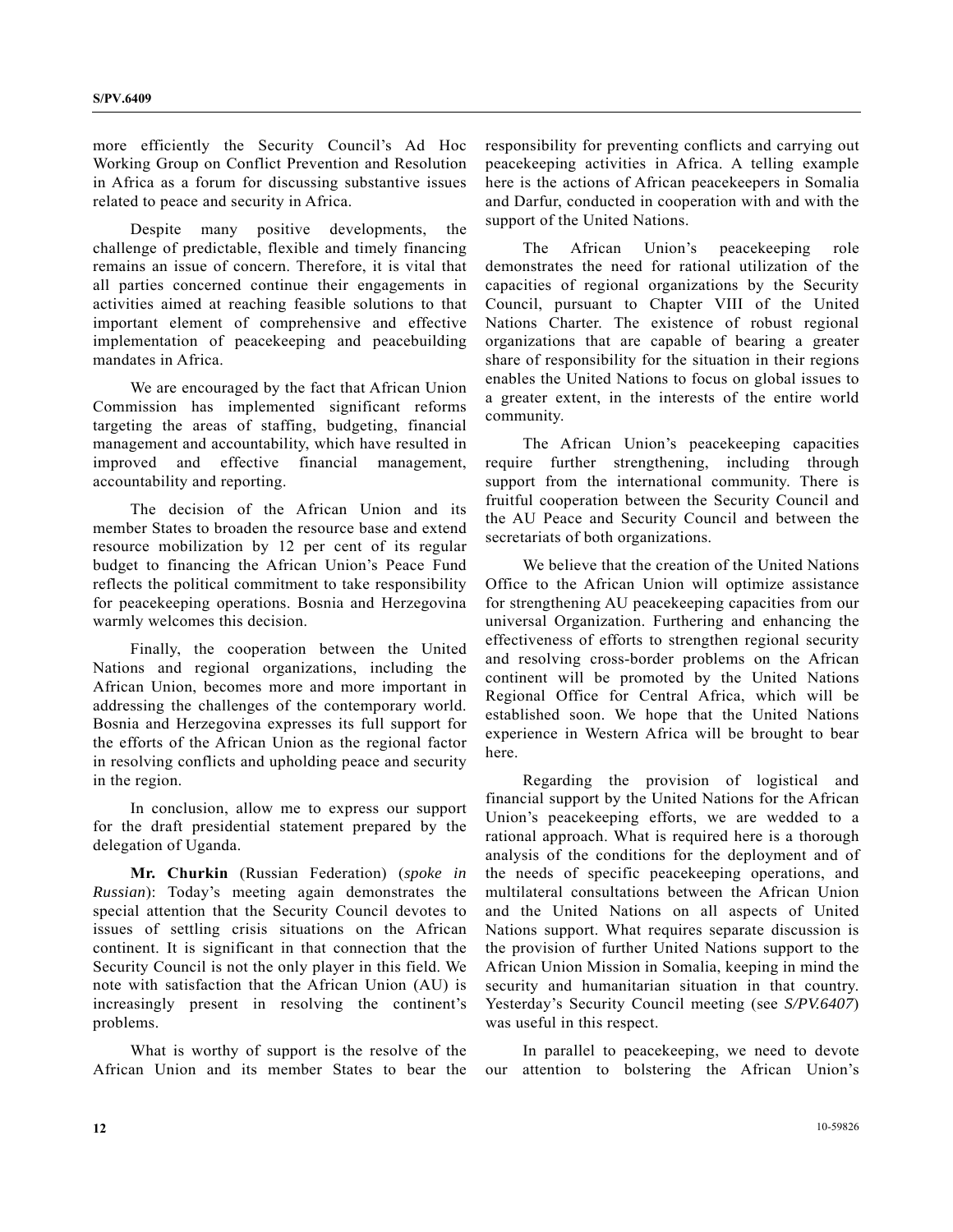mediation and preventive diplomacy capacity. The priority here remains the creation by the African Union of a multi-tiered, collective security architecture for the prevention of and timely response to emerging crisis situations. The most important element of the architecture should be the international peacekeeping force known as the African standby force, whose creation the international community is assisting.

 The Russian Federation is participating in the elaboration and implementation of international assistance programmes for Africa, including for the strengthening of the African Union's peacekeeping capacities. Russia's specialized educational facilities are conducting training programmes for African Union peacekeeping personnel. We intend to continue to develop our cooperation with African States aimed at strengthening peace and stability in the region.

 The Russian Federation supports the draft presidential statement prepared by the Ugandan delegation.

**Mr. Apakan** (Turkey): Let me begin by extending a warm welcome to you, Sir, and by thanking you and the delegation of Uganda for convening today's open debate. I would also like to express our appreciation to the Secretary-General for his comprehensive analytical report on this issue (S/2010/514). I also wish to thank Ambassador Lamamra for his briefings and contributions. I also extend a warm welcome to His Excellency Mr. Ajumogobia, Minister for Foreign Affairs of Nigeria, and thank him for his contributions to this important debate.

 The Security Council, at its summit meeting of 23 September (see S/PV.6389), reiterated its commitment to strengthening its strategic partnerships with and support to regional and subregional organizations in conflict prevention, peacemaking, peacekeeping and peacebuilding. Today's debate presents a unique opportunity to follow through on our commitments and to translate them into concrete action in the African context, and thus contribute to the strategic vision of partnership between the United Nations and the African Union (AU).

 We are also pleased with the growing recognition of the fact that the African Union has various comparative advantages that need to be utilized in such a way as to contribute to international peace and security. The United Nations has recently assumed the important responsibility of supporting the AU's efforts to enhance its own capacity in this area. In this regard, we welcome the recent progress made in strengthening the strategic and operational partnership between the United Nations and the African Union, including enhanced collaboration between the Security Council and the Peace and Security Council of the African Union.

 United Nations support to the African peace and security architecture, including the African standby force and the 10-year capacity-building programme for the African Union, are essential elements of our common strategy with respect to the African continent. The establishment of the United Nations Office to the African Union in July was also a serious step, and we look forward to the full operationalization of the Office. We are also pleased with the inauguration of the Joint Task Force on Peace and Security between the United Nations and the AU, which we believe represent a strong platform for further efforts.

 We also welcome the steps taken by the African Union to enhance its capabilities in the field of preventive diplomacy. We are particularly pleased with the joint efforts of the United Nations Secretariat and the African Union Commission in the areas of conflict prevention and peace mediation in a number of African countries. The inclusion of assistance in developing the African Union's mediation strategy in the 10-year capacity-building programme is also commendable insofar as peace mediation is a cost-effective and efficient method of crisis management and conflict resolution.

 However, as highlighted in the report of the Secretary-General, important challenges remain and more needs to be done. In his report, the Secretary-General points to a number of such challenges, the notable of which pertains to financing. We note that the Secretary-General's conclusions on this issue are strikingly similar to those contained in the 2008 report of the Prodi panel (S/2008/813). Indeed, both reports point to the need for sustainable, flexible and predictable financing mechanisms for the AU peace support operations mandated by the United Nations. Voluntary contributions frequently constitute an unstable and unpredictable funding mechanism. That is why resolution 1809 (2008) and the presidential statement of 26 October 2009 (S/PRST/2009/26) acknowledged the need to enhance the predictability, sustainability and flexibility of financing regional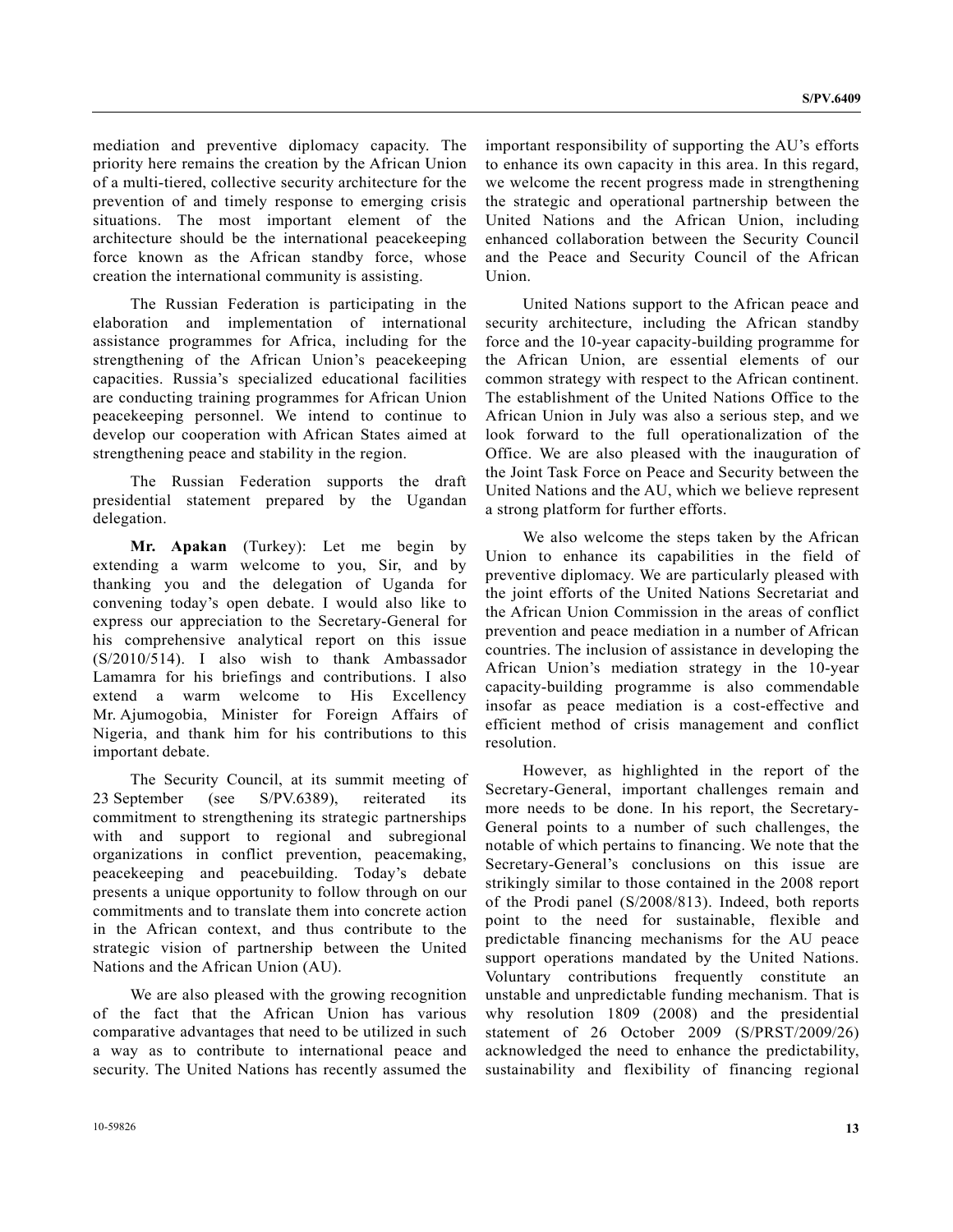organizations when they undertake peacekeeping under a United Nations mandate.

 As the Secretary-General also underscores in his report, the current financial framework for partnerships in peacekeeping operations is not conducive to building a long-term strategy. We fully endorse the conclusions and recommendations contained in the report on these issues. In particular, we concur with the Secretary-General that a more predictable, reliable and sustainable funding mechanism must be found, especially to ensure that the African Union will be able to fulfil the goals set out in the African peace and security architecture.

 In the light of the experiences gained in the context of the African Union Mission in Somalia, where the logistical support package was financed through United Nations assessed contributions, we believe that the Security Council must be ready to consider the use of assessed contributions to support similar United Nations authorized operations on a case-by-case basis in the future. This could help the Council to overcome the biggest challenge standing in the way of African peacekeeping operations, as well as United Nations-African Union strategic cooperation.

 Investing in the African Union's peacekeeping capacity means at the same time investing in the security, stability, prosperity and thus the future of that great continent. It is a long-term investment that will surely pay off as the African continent fully develops its own capabilities. Turkey is ready and willing to do its fair share in this regard. With these considerations, we support the draft presidential statement prepared by Uganda and look forward to the next report of the Secretary-General to define the United Nations strategic vision for United Nations-African Union cooperation on peace and security.

**Mr. Kodama** (Japan): I would like to first thank you, the Right Honourable Mr. Eriya Kategaya, Deputy Prime Minister of Uganda, for organizing today's debate and to express appreciation to the leadership of the Government of Uganda in supporting African Union (AU) peacekeeping. I would also like to express appreciation to His Excellency Mr. Henry Odein Ajumogobia for his participation in and contribution to this morning's debate. I also thank the Secretary-General and Mr. Lamamra, Commissioner for Peace and Security of the African Union, for their valuable briefings.

 Japan highly praises the conflict-prevention and peacekeeping efforts made in recent years by the African Union and Africa's subregional organizations, as well as the tangible outcomes obtained as a result of those efforts under African ownership. The international community must extend further cooperation to support this positive trend. If the African Union fulfils its unique role and makes the best possible use of its competencies and advantages in the fields of conflict prevention, peacemaking, peacekeeping and peacebuilding, it will be to the benefit of the entire international community.

 Japan believes that we must continue to seek an appropriate path to expand the role of the AU and to strengthen the partnership between the AU and the United Nations. In this regard, Japan welcomes the enhanced relationship between the Security Council and the AU Peace and Security Council, and proposes regular action-oriented follow-up meetings through the platform provided by the Security Council's Ad Hoc Working Group on Conflict Prevention and Resolution in Africa.

 With respect to capacity-building, it is essential to continue to extend our support to African troop-contributing countries. Japan has committed itself to assisting in the capacity-building of the African peace and security architecture through the African Union's Peace Fund. Japan also contributes to efforts in national and regional capacity-building, including the support programme for peacekeeping operations training centres in Africa. Japan stands ready and committed to continuing its support in this field. We are also engaged in security sector reform programmes, such as those supporting the Congolese and Somali police. The United Nations has an important role to play in support of activities that contribute to the protection of civilians. To that end, it is our hope that the United Nations will cooperate further in this area.

 The international community should pay tribute to the sacrifices that African nations have been making and continue to extend its assistance. Japan recognizes the importance of securing predictable, sustainable and flexible funding. We have been taking active part in discussions addressing the needs, and will continue to make efforts to this end. The use of assessed contributions was one of the requests made yesterday in the discussion on Somalia. To help the Security Council to produce a feasible solution, taking into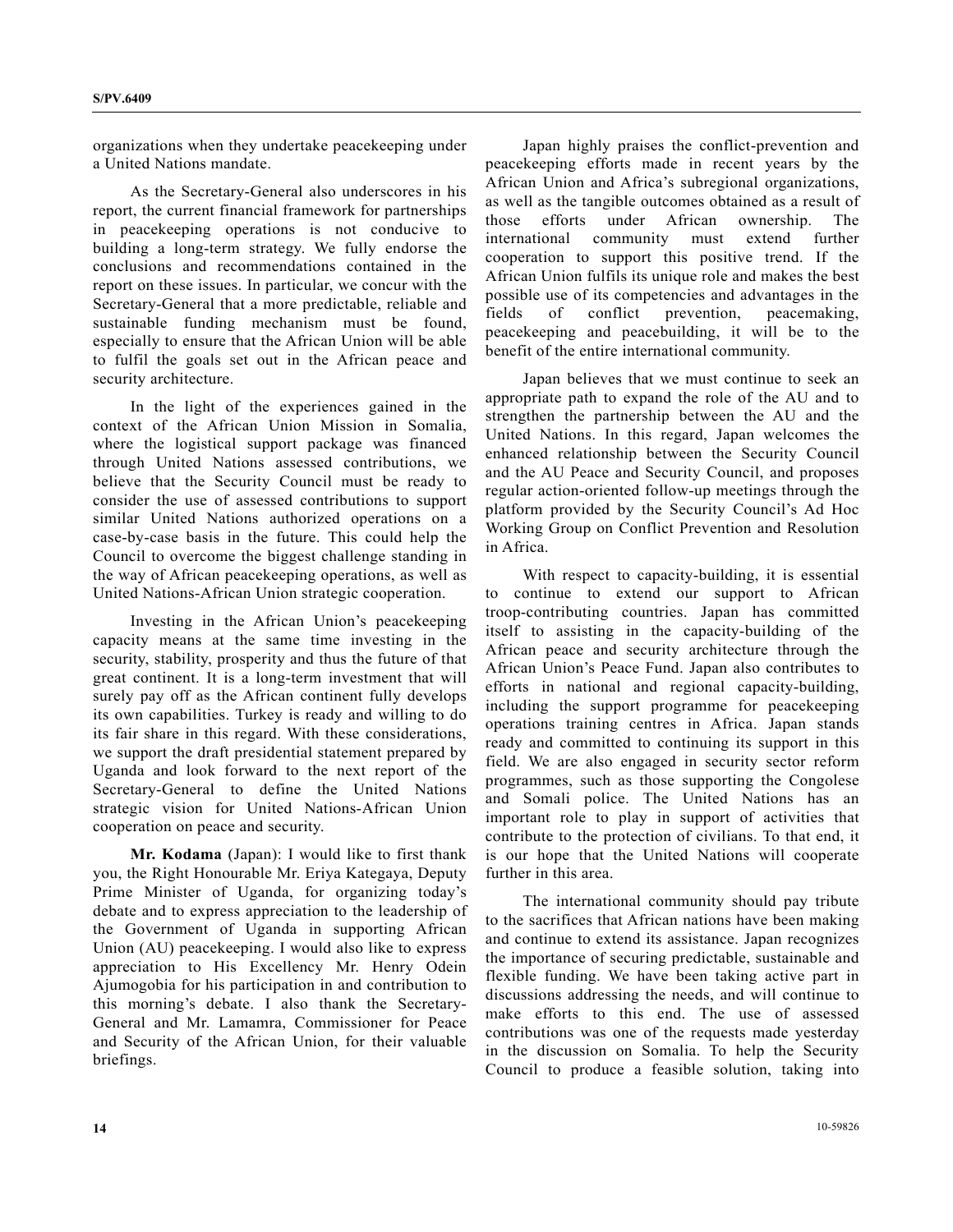account that request from the African Union, Japan is committed to continuing to be involved in extensive discussions with relevant actors and the Secretariat concerning the questions of how the troop level of the African Union Mission in Somalia (AMISOM) can be increased and of whether or not the current logistics support package can be expanded, and if so, what scope and content will be envisaged.

 It is essential that international partners strengthen their cooperation in support of African Union peacekeeping activities. In this connection, we welcome new partners in our efforts. We also appreciate the current reform efforts of the AU Commission and hope that the AU will be able to increase its capacity by enhancing its financial management. It is crucial to have proactive efforts at both ends.

 It is our hope that the lessons learned from the African Union-United Nations Hybrid Operation in Darfur and AMISOM will be closely analysed in the report of the Secretary-General to be issued within six months. Those lessons must be wisely utilized in future missions. Japan also hopes that the report will include an assessment of the activities and operation of the United Nations Office to the African Union.

 To conclude my statement today, I would like to thank Uganda again for preparing the draft presidential statement, which Japan supports. A durable peace cannot be achieved by peacekeepers alone. Political and reconciliation processes are essential to consolidating peace. The Council is counting on the cooperation of African countries in this regard.

**Mr. Briens** (France) (*spoke in French*): At the outset, I would like to thank you, Mr. President, for having organized this debate on a topic of great importance to our efforts for peace and security. I would also like to thank the Secretary-General for his report (S/2010/514) and to welcome the presence and statement of Mr. Lamamra on behalf of the African Union. My delegation associates itself with the statement to be made later by the representative of the European Union.

 I should like to underscore the following points. First, we commend the efforts undertaken this past year by the African Union, often in the most difficult conditions. The African Union plays a significant role in the Sudan by contributing to the African Union-United Nations Hybrid Operation in Darfur; through the African Union High-level Implementation Panel led by President Mbeki, who plays a facilitating role on the issues of Darfur and South Sudan; and, finally, through the role of the Joint African Union-United Nations Chief Mediator for Darfur, Mr. Djibril Bassolé, heading the Doha peace process. Similarly, in Somalia, the African Union's establishment of the African Union Mission in Somalia (AMISOM) has prevented the seizure of Mogadishu by extremists. The contingents of Uganda and Burundi are making a significant effort to contain the violence of Al-Shabaab and protect the Transitional Federal Institutions.

 We note that the African Union is one of the world's regional organizations that have most developed their partnership and cooperation with the United Nations. This exceptional relationship — forged both between the Security Council of the United Nations and the African Union's Peace and Security Council, and between the African Union Commission and the United Nations Secretariat — is justified, inter alia, by Africa's prominent place on the peacekeeping agenda. We welcome the growing role played by African States within peacekeeping operations, which are mostly deployed in Africa. We also believe that it is important to preserve the universal nature of the personnel of these operations.

 The African Union contributes a great deal to the United Nations. It contributes proximity to the situation on the ground, intimate knowledge of the regional environment, and the conviction that the continent is taking responsibility for its own security, pursuant to the United Nations Charter. Conversely, the United Nations contributes to the African Union legitimacy in the context of its Charter, skills, resources and shared experiences that can assist the Union in its crisis prevention and management missions on the continent. Today, all our efforts are aimed at ensuring that this original and mutually beneficial partnership, imbued with the spirit of Chapter VIII of the Charter, endures and improves.

 In this respect, we believe that the official establishment in July of the new United Nations Office to the African Union in Addis Ababa will contribute to strengthening this partnership by further integrating the United Nations activities. I wish to congratulate the Assistant Secretary-General, Mr. Zachary Muburi-Muita, on his appointment to head the Office.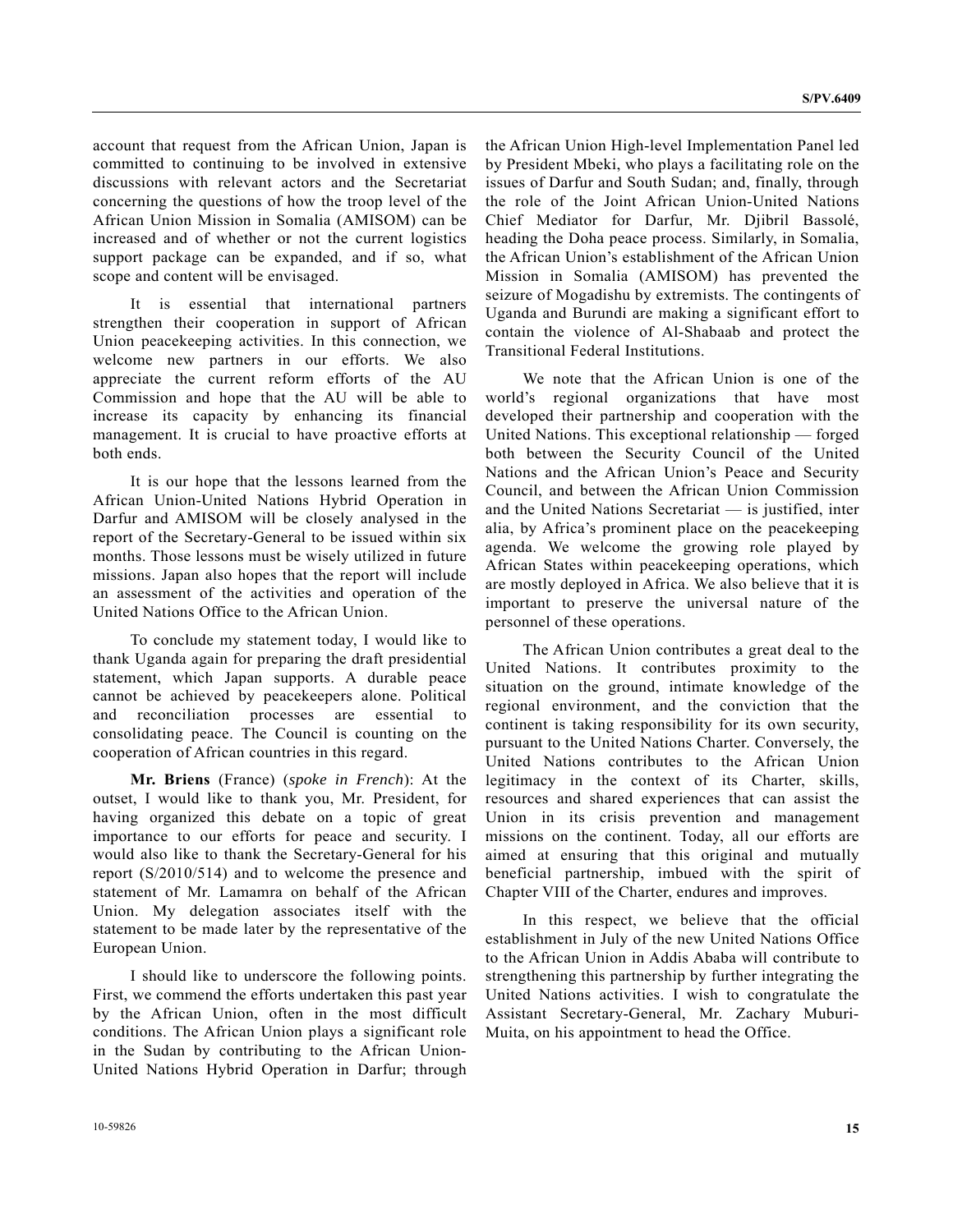France, like its European Union partners, is greatly committed to supporting peacekeeping by African regional and subregional organizations, beginning with the African Union. The President of the Republic announced during the Africa-France summit in Nice in May that we intend to contribute  $\epsilon$ 300 million over the next three years to bolster the peace and security architecture, in addition to our bilateral contribution to the European Union's African Peace Facility. We also intend to contribute to the training of 12,000 men.

 We attach a special importance to strengthening African capacities in the field of training and deployment. The network of regionally oriented national schools, which we support, is an effective tool for training the various components of the African standby force and strengthening military, police and civilian capacities.

 France also contributes significantly to European assistance, which surpasses  $\epsilon$ 1 billion, to the maintenance of peace and security on the African continent. As the Secretary-General underscores in his report, the European Union has become a key partner of the African Union in the field of capacity-building and support for deployed peacekeeping operations. I recall, for example, that in Somalia the European Union's African Peace Facility has committed almost €95 million to AMISOM, and a decision to provide  $€47$ million in additional financing was adopted last July. We must, however, abide by the operational rules of the European Union in this commitment, which means that, for instance, today we cannot finance lethal equipment with the Peace Facility.

 In the case of Somalia, I wish to pay tribute in particular to the exemplary mobilization of Uganda, which hosts the European Union Somalia Training Mission and, with Burundi, contributes troops to AMISOM.

 United Nations support for African Union operations calls for innovative responses on our part to the external and internal challenges we face. From the security perspective, the difficulty today lies in our ability to respond to new forms of cross-cutting threats facing the United Nations and the African Union. I note that the range of peacekeeping and political mediation tools is often not well adapted to this type of situation.

 In the Sahel and on the west coast of Africa, we note an increase, and a growing overlap, in the factors of instability, terrorism, trafficking and rebellion, which undermine the security and the integrity of States. That is why support for security sector reform and promotion of the rule of law must, in time, become key elements of operations deployed by African regional and subregional organizations. How to achieve that?

 In that regard, the peacebuilding work carried out by the Mission for the consolidation of peace in the Central African Republic, within the framework of the Economic Community of Central African States (ECCAS) and with the financial support of the European Commission, France and ECCAS, has opened up noteworthy paths of work. In addition, the African mission project for assistance to security sector reform in Guinea-Bissau, if it takes shape in suitable conditions, would also merit our attention, like its cooperation with the United Nations and the European Union. In other words, all of that shows that ways of supporting peace and security on the African continent are far from being fixed and uniform.

 Internally, it is also very clear that the current difficult budgetary circumstances of contributing States should force us to seek greater efficiency in peacekeeping operations, while monitoring spending more closely. If we have decided to pursue our work that started in the context of the Franco-British initiative — which seeks to strengthen the chain of command of operations and to improve the cooperation with troop contributors  $-$  it is also to ensure stricter financial tracking of those operations, whose budget has increased exponentially in recent years.

 We also believe that if the United Nations is to be committed to such a reform process, its partners cannot stay in the background, especially when their involvement is so great, as is the case with the African Union. In that regard, in the Secretary-General's report, we note with interest the efforts undertaken by the African Union to reform its management methods and to diversify its peacekeeping funding sources. However, the issue of operations follow-up remains crucial. The United Nations must retain primary responsibility for the operations that it funds.

 For those reasons, both budgetary and operational, we believe that resorting to United Nations funding, through obligatory contributions, of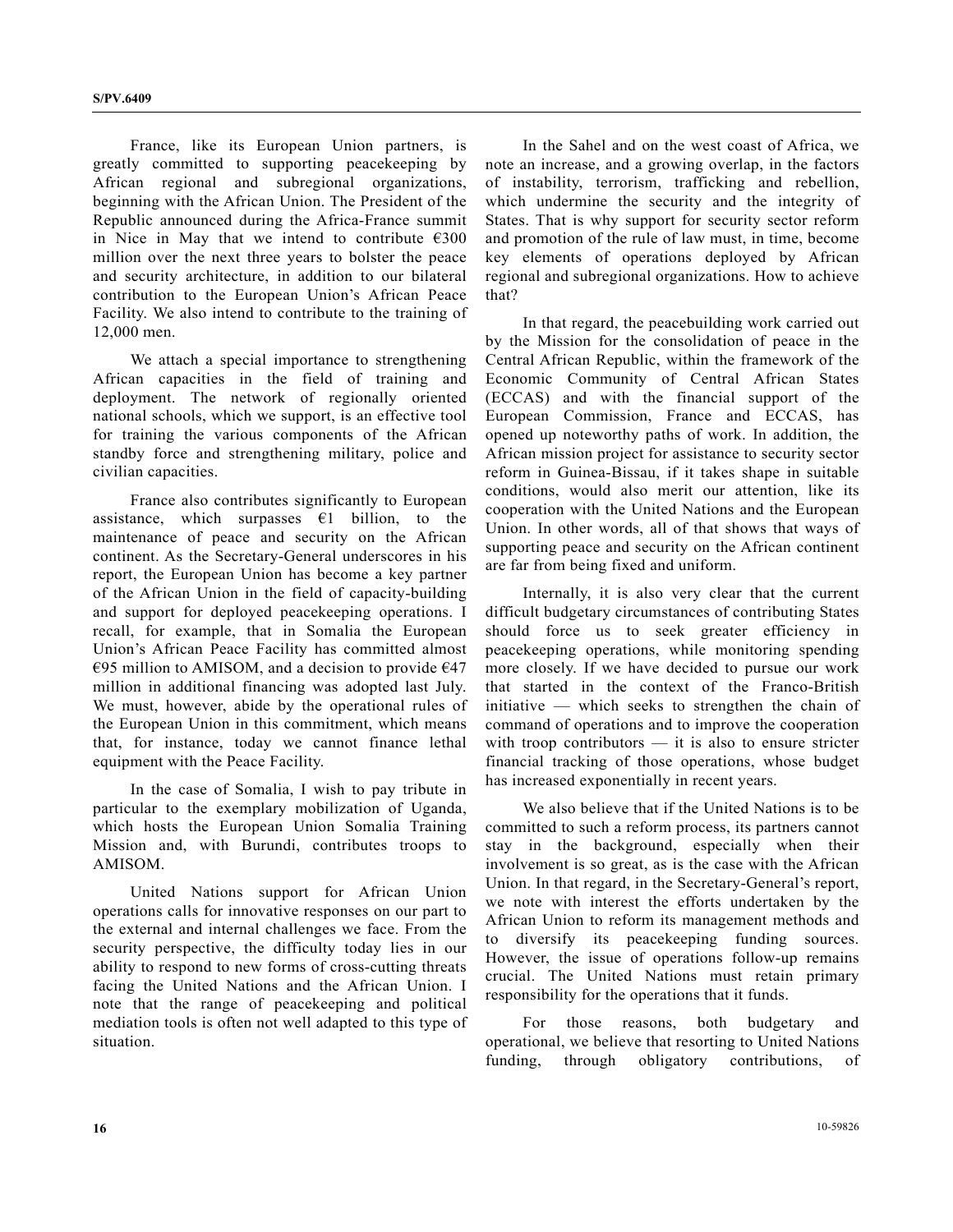operations that it does not lead poses difficulties. That option should not serve as the cornerstone of broader and bolder consideration, which must be undertaken based on support for African peacekeeping capacities. In that regard, I would like to underscore that the new African Peace Facility of the European Union is a first appropriate response to the African request for predictable and sustained financing for peacekeeping operations led by Africa. We believe that we should be inspired by that voluntary step to support security on the African continent.

 That brings me to conclude by underscoring that such support for African capacities concerns us all the United Nations, the European Union, bilateral partners and international donors. But it is also, of course, the concern of African States themselves, whose willingness to take charge of their security governs any success. Rest assured that France will remain actively involved at their side.

 Finally, I would like to voice my delegation's support for the draft presidential statement.

**Ms. Anderson** (United States): I would like to thank you, Mr. President, for convening this important debate today. Let me also thank the Secretary-General for his report (S/2010/514) and briefing. My thanks go as well to the Commissioner for Peace and Security of the African Union (AU), Ambassador Lamamra, for his important contributions to today's discussion.

 The United States commends the African nations that provide resources, police officers and troops to support vital peacekeeping missions on the continent. In particular, we applaud the major deployment of more than 7,000 Ugandan and Burundian troops in Somalia and the critical work being done together with the African Union-United Nations Hybrid Operation in Darfur. Such contributions have improved security and saved lives across the continent, and they are helping to prevent threats to international peace and security from spreading further.

 The United States fully supports strengthening the strategic relationship between the United Nations and the African Union (AU). We are encouraged to see improved communication and collaboration between the Security Council and the AU Peace and Security Council. We also welcome the increased frequency with which African Union officials have briefed the Security Council and United Nations Special Representatives have briefed the AU Peace and Security Council.

 My Government also supports the continued United Nations assistance to the AU in the development of the continental early-warning system, which, once it becomes operational, will further enhance the African Union's ability to prevent conflict. The United States is fully dedicated to supporting the African Union as it grapples with the complex challenges of illicit drug trafficking and post-conflict reconstruction in Africa. We also strongly support plans to enhance joint operational efforts to counter the Lord's Resistance Army. My Government firmly supports the African Union's operations in Guinea-Bissau, the Sudan, the Central African Republic and Somalia.

 Let me just say a few words about Somalia. The Djibouti peace process has moved forward and parts of Mogadishu have remained outside extremist control because of the efforts of the African Union Mission in Somalia (AMISOM). The partnership between the United Nations and the AU has allowed both organizations to accomplish more than they could have on their own.

 It is in our collective interest to support that partnership, and we welcome the opportunity to review its progress and consider way to make it more effective. The United States will continue its strong bilateral support to AMISOM's troop-contributing countries, but securing sustainable, predictable and flexible financing remains a key challenge to the AU's capacity to undertake effective peacekeeping operations.

 The United States commitment to supporting the vision of the African Standby Force contributing to AU operations is broad and deep. Since 2005, the United States has provided more than \$940 million to support ongoing African Union operations in Darfur and Somalia and capacity-building through the Africa Contingency Operations Training and Assistance Programme. The United States support for building up the capacity of the African Standby Force is focused at all three levels — continental, subregional and Member State. My Government welcomes the ongoing simulation and evaluation exercise known as Amani Africa, which we see as an important first step towards that goal.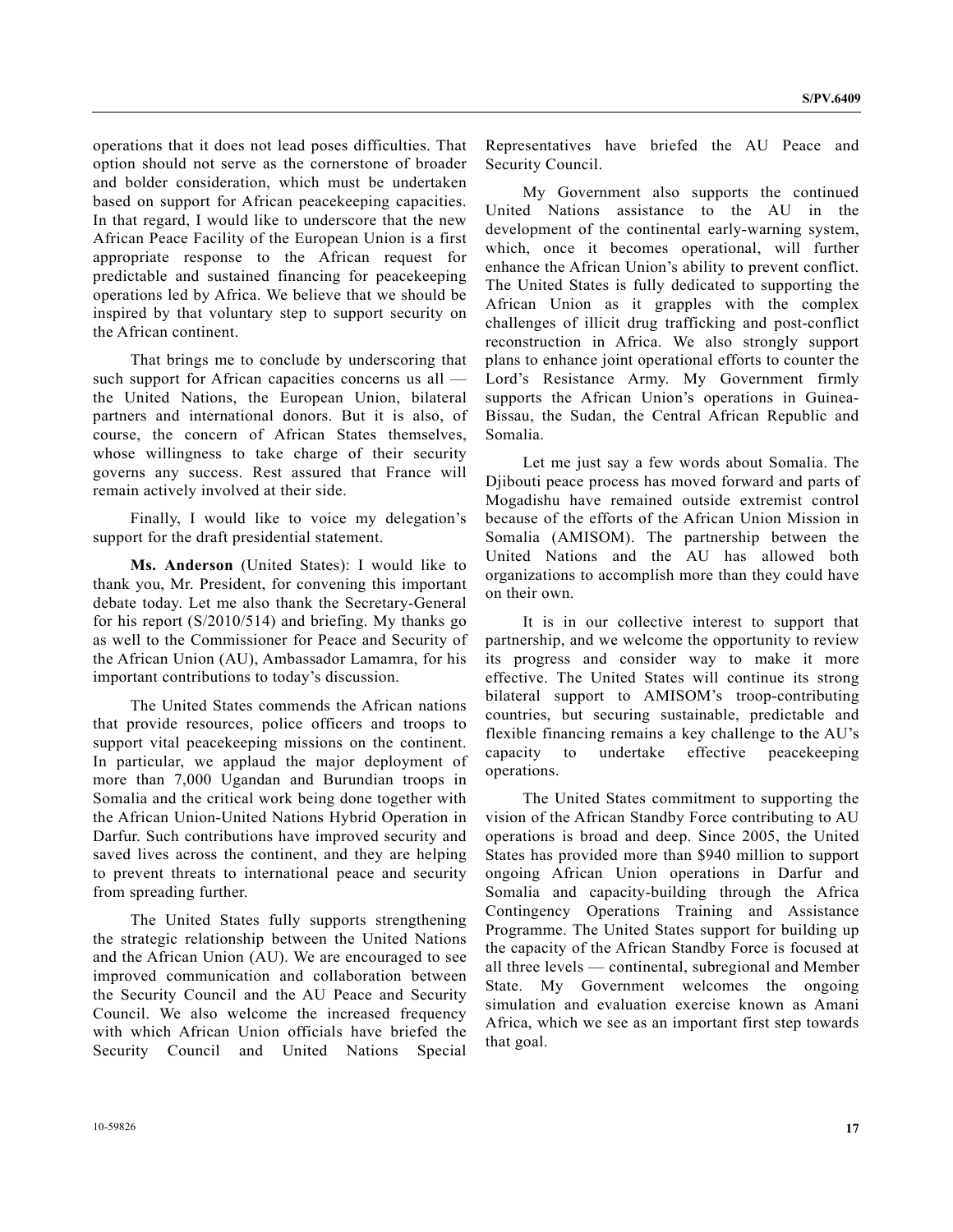Going forward, we expect that the United Nations Office to the African Union in Addis Ababa will help make United Nations support to the AU better coordinated and more effective, especially in the area of financial management. That will help ensure that the AU has the capacity to use donor support effectively, even as we improve cooperation and coordination. We also support making more and better use of the AU Partners Group in Addis Ababa to help make donor funding to the AU Commission more sustainable and predictable.

 We should also work together to further enhance the AU secretariat's capacity to plan, manage and sustain peacekeeping operations. We must identify areas that need additional support and attention from African and other partners, including logistics, mobility and mission management. We encourage continued efforts to operationalize the African Standby Force, and the United States will continue to support capacity-building and encourage others to support resource-intensive endeavours.

 The United States would like to explore the possibility of better links between United Nations and African Union capabilities. We support a detailed analysis of the operational, budgetary, human resources and legal implications of letting AU peace support operations authorized by this Council have access to the United Nations logistics base in Brindisi, increased United Nations technical expertise, United Nations strategic deployment stocks and United Nations strategic lift capabilities, as recommended by the Department of Peacekeeping Operations. We would like to examine the preparatory reports as soon as they are available.

 We also urge all those who seek peace and security to pay greater attention to the protection of civilians caught up in conflict and war. We applaud efforts to incorporate doctrine on protecting civilians into all aspects of the AU's peace support operations and related activities. The United States has increased efforts to deploy formed police units in Africa. Protecting civilians and responding to gender-based violence requires stronger advocacy and programme efforts from the AU and in the preparation of peacekeepers. We support doing more to enhance the civilian and police dimensions of peacekeeping in Africa.

 Finally, the United States encourages the United Nations to continue its work with the African Union as it develops its peace and security architecture and the African standby force.

**Mr. Issoze-Ngondet** (Gabon) (*spoke in French*): At the outset, my delegation would like to welcome you, Mr. President, and to congratulate you on taking the initiative to hold this debate devoted to assessing United Nations support to African Union peacekeeping operations authorized by the Security Council. As an African country, Gabon recognizes the importance of this issue, which confirms the place that Africa occupies on the Council's agenda.

 We thank the Secretary-General for the presentation of his report (S/2010/514). I also take this opportunity to welcome the Minister for Foreign Affairs of Nigeria, His Excellency Mr. Henry Odein Ajumogobia, and to thank him for his contribution to this debate. We also thank Mr. Lamamra for his valuable contribution. We share and support the views he so eloquently expressed.

 As we take stock of the situation, we will touch on the following three points: the positive aspects of cooperation between the United Nations and the African Union (AU), the acknowledged shortcomings, and future prospects.

 Concerning the first point, my delegation welcomes the active cooperation between the United Nations and the African Union, based primarily on the 2006 agreement setting the framework for the 10-year capacity-building programme for the African Union. While it is true that many of the hopes cherished by Africa have not always been met, we must acknowledge that in recent years we have seen positive developments in many of the areas targeted by the programme.

 Among the initiatives attesting to the vitality of this cooperation, we stress the joint United Nations-AU efforts undertaken in the context of the African-Union United Nations Hybrid Operation in Darfur (UNAMID). This force, whose support, command and control structures are provided by the United Nations and, I recall, headed by a joint Special Representative has a military component under African command, functions with financial support from the United Nations, and is assisted by a Joint Mediator. Although its hybrid nature was seen as potentially jeopardizing its effectiveness, we must recognize that UNAMID has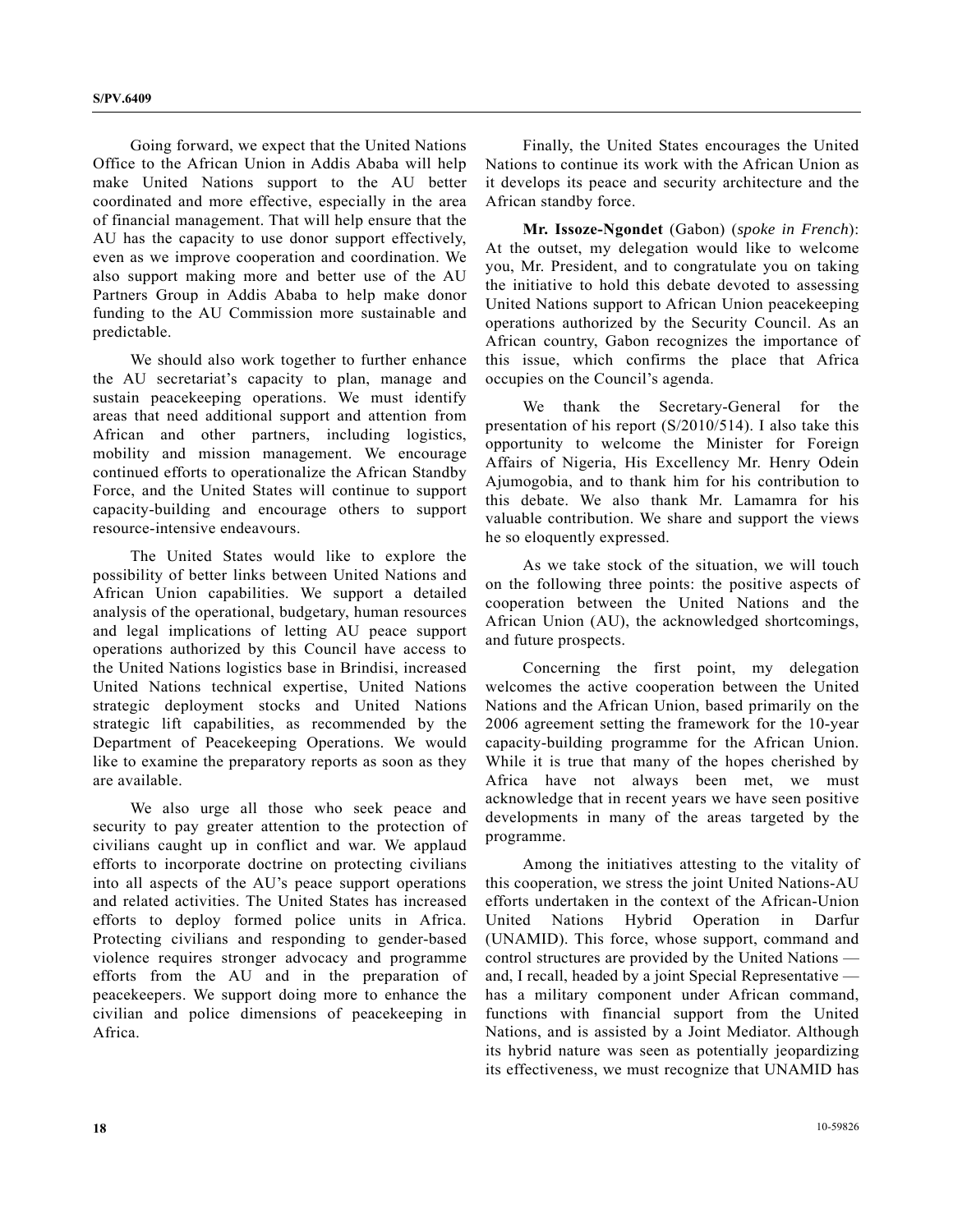contributed significantly to providing greater security in Darfur, without which the peace negotiations currently being conducted by Mr. Djibril Bassolé, and before him by Mr. Rodolphe Adada, would have been impossible.

 In Somalia, we welcome the logistical and financial support provided by the United Nations to the African Union Mission in Somalia (AMISOM) and its two support offices, based in Nairobi. In fact, the United Nations strategy for Somalia, launched in 2008, has contributed, inter alia, to strengthening AMISOM's operational capacity, allowing it to carry out more robust action under its mandate to defend the positions of the Transitional Federal Government and to protect the civilian population.

 I should also mention the joint efforts of both organizations in the area of mediation and peacekeeping in the Sudan, particularly through the coordinated action of the African Union High-level Panel; the Special Representative of the Secretary-General; the United Nations Mission in the Sudan; and the Panel on the Referenda in Sudan, recently announced by the Secretary-General. The joint efforts of the various stakeholders have created a environment conducive to the pursuit of the difficult peace talks currently under way in Darfur. Today, they guarantee the trust necessary to the positive development of the continuing negotiations between the parties to the Comprehensive Peace Agreement, particularly with regard to the Abyei and South Sudan referendums.

 My delegation also notes with satisfaction the increasingly close cooperation between the United Nations Security Council and the African Union Peace and Security Council. Indeed, the consultative meetings held between those two organs since 2007 have allowed for an ongoing exchange of views and shared decision-making on issues of common interest in the area of peace and security. The signing of an agreement on 25 September by the Chair of the African Union Commission and the United Nations Secretary-General creating the Joint Task Force, as well as the opening in July in Addis Ababa of the United Nations Office to the African Union, are also the results of this approach, aimed at bringing the two organizations closer together.

 While it is increasingly active, the cooperation between the United Nations and the African Union in the area of international peace and security should be strengthened further. We have particularly in mind the financing of African Union peacekeeping operations authorized by the Council, as well as the logistical support for those missions. African Union support and peacekeeping operations require predictable and sufficient resources if they are to be more effective on the ground.

 In this regard, we welcome the European Union support for the African Peace Facility, a European response to the African Union's resolve to shoulder responsibility for its own peace and security. Since its establishment, the Facility has allowed the African Union to carry out wide-ranging actions to prevent crises and provide post-conflict stabilization.

 We also welcome the United Nations assessed contributions. It is, however, essential, as recommended in the Prodi report (S/2008/813), for the United Nations to set up a more flexible, predictable and sustainable financing mechanism for the African Union. We therefore endorse the Secretary-General's recommendation in this respect by inviting the United Nations to establish a standing trust fund to be managed by the African Union and accountable to it for its disbursements.

 We cannot envisage the future of security in Africa without considering the effectiveness of the African standby force, created by the African Union to assist it in fully shouldering its responsibilities in carrying out its peacekeeping missions. Unfortunately, due to a lack of sufficient financing and logistical resources, the force is not yet operational. When it does become so, the standby force, whose various components will be based in the five subregions of the continent, will have the advantage of being able to mobilize very quickly. That will undoubtedly allow it to contain conflicts rapidly and to undertake timely efforts to restore peace. We therefore ask the international community to provide support for this force, whose action could be only extremely useful for the United Nations, which, by relying upon it, would necessarily avoid the all-too-frequent serious delays it shows when deploying its peacekeeping forces in Africa.

 My delegation believes that the African Union, which has in recent years already made considerable efforts to be perceived as a credible partner in the maintenance of peace and security, must now focus in the long term on implementing its global strategic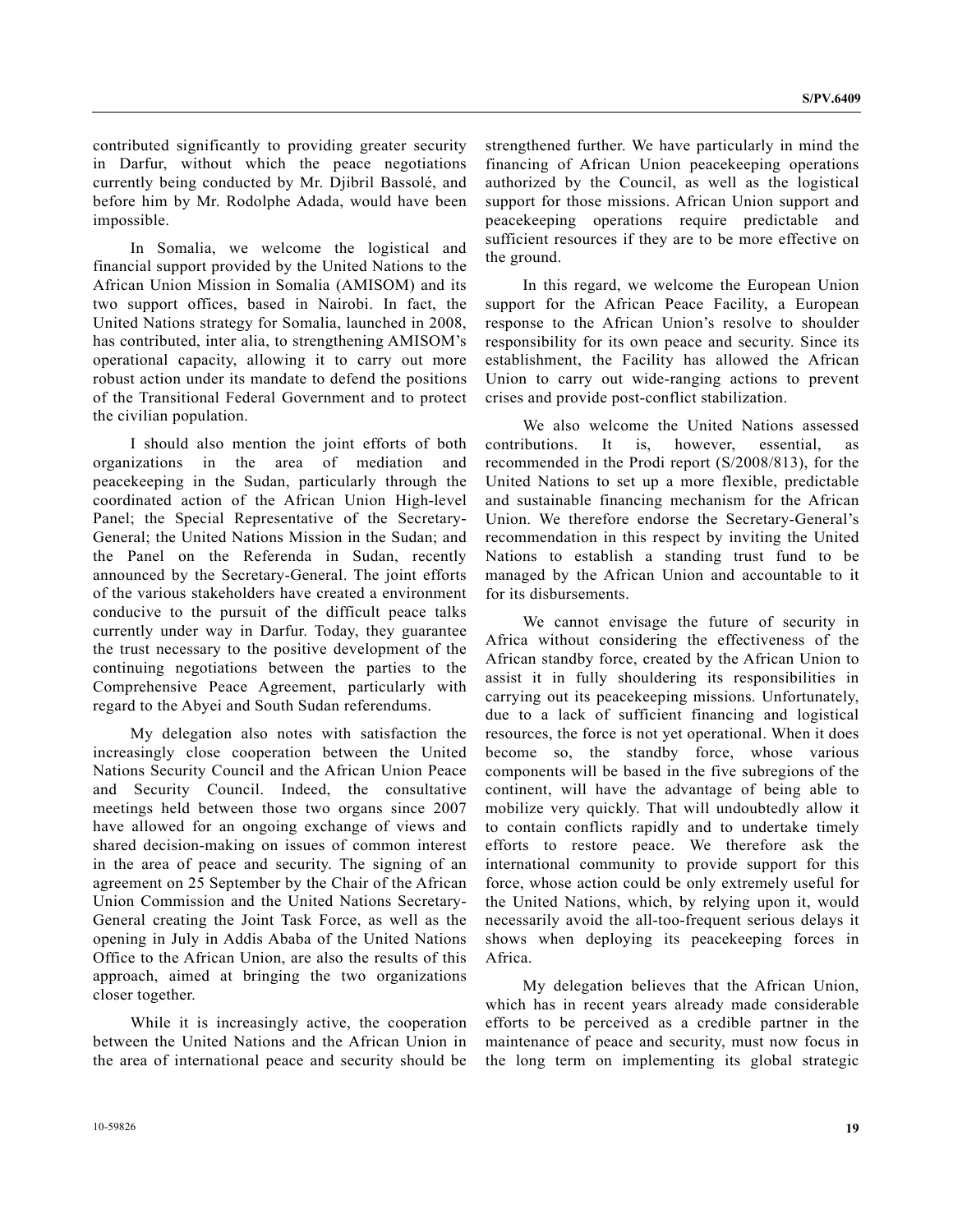framework to strengthen its capacities with the cooperation with the United Nations and other international partners. We welcome the fact that the presidential statement to be adopted at the end of this debate underscores the need for the Security Council to assist the African Union, in accordance with Chapter VIII of the Charter, and to shoulder its full responsibility in maintaining peace and security throughout the Continent. The ultimate goal is to contribute to building an Africa free from conflict.

**Mrs. Viotti** (Brazil): Mr. President, it is an honour to have you preside over the Security Council this morning. I also welcome the Minister for Foreign Affairs of Nigeria and recognize the presence among us today of the Minister for Foreign Affairs of Somalia. Let me also express appreciation to the Secretary-General and Commissioner Lamamra for their briefings.

 Brazil concurs with the Secretary-General when he states that

 "Africa's needs are great, but so are the contributions that Africans have made for many years to keeping the peace in their region and beyond." (S/2010/514, para. 65).

We are convinced of the urgency of increasing United Nations support for the peacekeeping efforts of the African Union (AU). This support is a key part of the Organization's primary responsibility for the maintenance of international peace and security. It is also a way of recognizing the major role that Africans have come to play in ensuring stability on their continent.

 We thank the Secretary-General for the concrete and specific measures for enhancing cooperation between the United Nations and the African Union that are presented in his report (S/2010/514). The establishment of the United Nations Office to the African Union is of special relevance. We hope that the Office will be a valuable channel of communication and that it will help to increase cooperation between the two organizations.

 The report indicates a number of areas in which the United Nations is assisting AU peacekeeping. We welcome that collaboration. We encourage the Secretary-General to continue exploring initiatives in the area of peacekeeping support and invite him to include his proposals in the report to the Special Committee on Peacekeeping Operations at the end of the year.

 The partnership between the United Nations and the African Union in Somalia is an example of both the positive results it can bring and the need to further improve and strengthen our collaboration. The logistics support package provided by the United Nations has significantly improved the living and operations conditions of the African Union Mission in Somalia (AMISOM) troops on the ground. The planning team, now part of the United Nations Office to the African Union, has provided important advice to the African Union Commission. Its work may become even more instrumental as we consider the African Union's proposal to increase the authorized strength of AMISOM to 20,000 troops, which Brazil supports.

 Nevertheless, this support has still not been sufficient to raise AMISOM's standards to those of a United Nations peacekeeping operation. Elements of the support package not covered by United Nations assessed contributions, such as the provision of heavy and lethal equipment and reimbursement for contingent-owned equipment and troop allowances, have suffered from piecemeal donor support. The problem has been compounded by continued and numerous caveats and earmarks that seriously undermine the effectiveness of the support provided.

 It is therefore necessary to continue to improve AMISOM's standards and provide the Mission with the enablers and capabilities needed for the fulfilment of its mandate, which is all the more important as AMISOM operates in a conflict whose volatility is extreme.

 Beyond the specific case of AMISOM, we must also examine, in a serious and action-oriented manner, the question of financial support to African Union peacekeeping missions in general. The requirement for case-by-case authorization by the Council and subsequent budgetary approval by the General Assembly is a challenge that we can and should effectively address. If there is political will, these procedures should be sufficient to allow for adequate support for African Union peacekeeping. Ensuring that United Nations management regulations are duly followed may require some creativity, but it should be possible. Technical considerations, although important, must not prevent us from responding positively to the African Union to the maximum extent possible.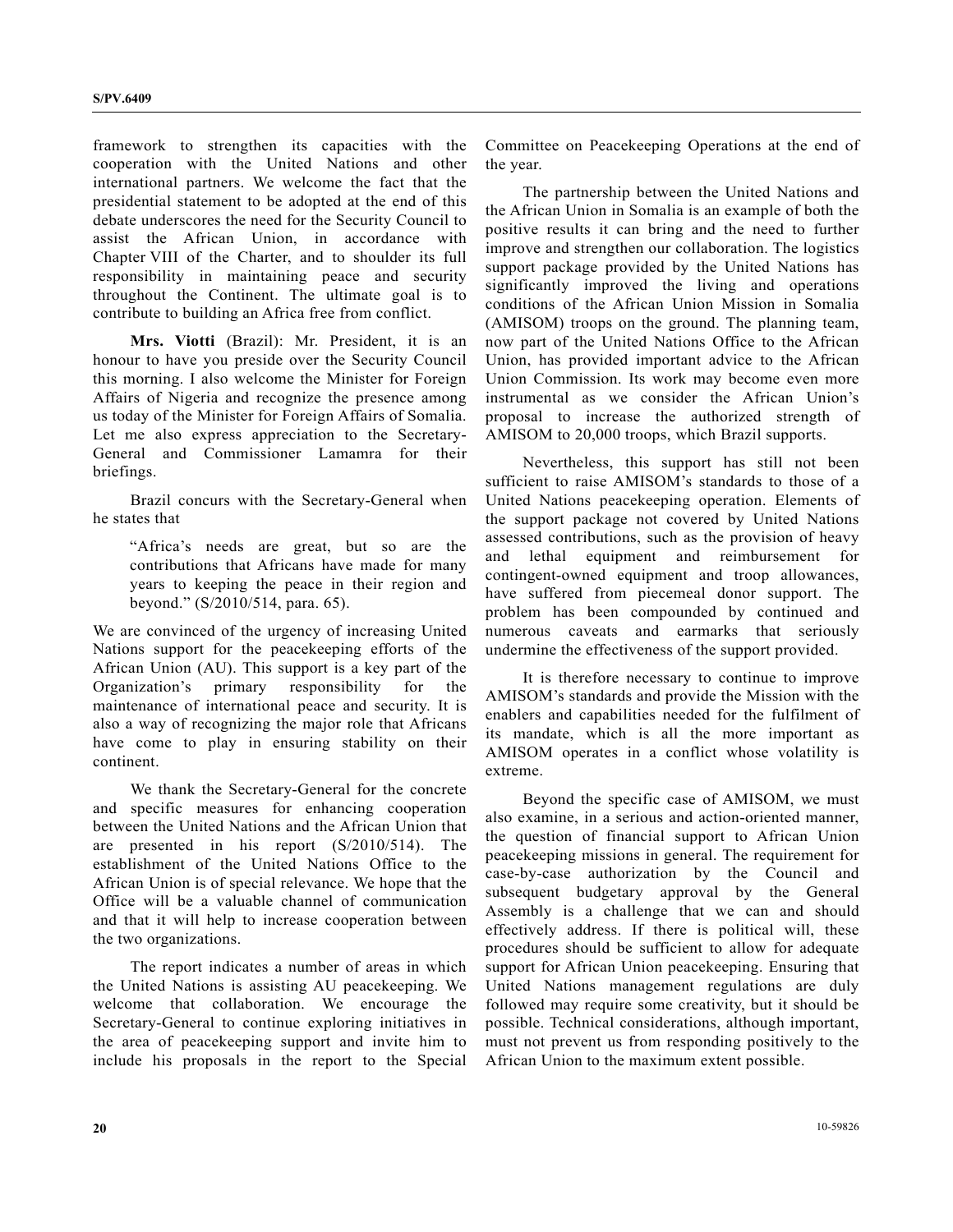Before concluding, I would like to underline that, as we strive to improve our support for African Union peacekeeping, we cannot neglect the areas of conflict prevention, mediation and peacebuilding. The United Nations has learned, sometimes painfully, that peacekeeping by itself is often not a sufficient strategy for dealing with conflict. The African Union has, in some cases, been even more aware than the United Nations of the need for an integrated approach to such situations. We must strengthen this approach and support the African Union's conflict prevention and mediation efforts.

 The case for enhanced cooperation between the African Union and the Security Council has been well established. The cooperation has proven most valuable, as illustrated by the examples of AMISOM and the African Union/United Nations Hybrid Operation in Darfur. We must continue to strengthen that collaboration and seek to extend it to the whole gamut of issues on our shared agenda.

**Mr. Salam** (Lebanon) (*spoke in Arabic*): I should like to start, Mr. President, by extending to you my appreciation for having convened this meeting. This initiative is extremely important in the light of the pivotal role played by the African Union as far as peace and security on the African continent is concerned. I would also like to thank the Secretary-General for his very important introductory comments and the report he submitted for our consideration today (S/2010/514). Of course, I would like to thank Mr. Lamamra for his important statement.

 I would like to associate myself with my colleagues in welcoming His Excellency the Minister for Foreign Affairs of Nigeria.

 The Security Council, as part of its responsibility for maintaining peace and security, depends on close knowledge of the region and the background of its conflicts, as well as possessing the necessary tools to resolve its problems. It is clear that regional organizations possess these capacities, and that there is a need therefore to strengthen the role of those organizations.

 The authors of the Charter of the United Nations devoted a whole chapter, Chapter VIII, to regional organizations, thereby enshrining their complementary role to that of the United Nations in this field. That is why it is important that, to achieve peace and security, there be cooperation between the United Nations and the African Union and that their specific qualities be beneficial to each other.

 The African Union plays a primary role: in the pre-conflict period, through preventive diplomacy; during conflicts, through efforts to contain and mitigate the impact of a conflict; and in the post-conflict period, by contributing to peacebuilding.

 Having considered the Secretary-General's report, we should like to focus on the following points.

 With respect to the strategic relationship between the African Union (AU) and the United Nations, successful collective action depends on a successful and effective strategic partnership between the Security Council and the AU Peace and Security Council. We therefore welcome the annual consultative meetings between the two Councils, which have thus far focused on the best ways to enhance the capacity-building of the AU and to finance its missions in the fields of peace and security, conflict prevention and peacebuilding. The success of this partnership strategy will depend to a great extent on close cooperation between the United Nations Secretariat and the African Union Commission.

 In this regard, we welcome the establishment of the United Nations Office to the African Union on 1 July. The Office pools and combines the mandates of many agencies and support mechanisms peacekeeping operations in Africa, including Somalia and the Sudan, and represents an additional framework for joint action to prevent conflicts and promote disarmament and elections. We also welcome the creation of the Joint Task Force on Peace and Security last month. The implementation of the partnership strategy is reflected in support for the African peace and security architecture. I would stress the importance in that regard of the AU 10-year capacity-building programme and the multi-year initiatives referred to by the Secretary-General, as well as joint action within the country framework.

 With regard to peacekeeping, the deployment by the African Union of peacekeeping operations authorized and sanctioned by the Security Council for the maintenance of international peace and security is most important. We therefore urge the United Nations to increase its assistance to the African Union in the deployment of and support to its peacekeeping operations, including by enhancing the African standby force and current operations in Somalia and the Sudan.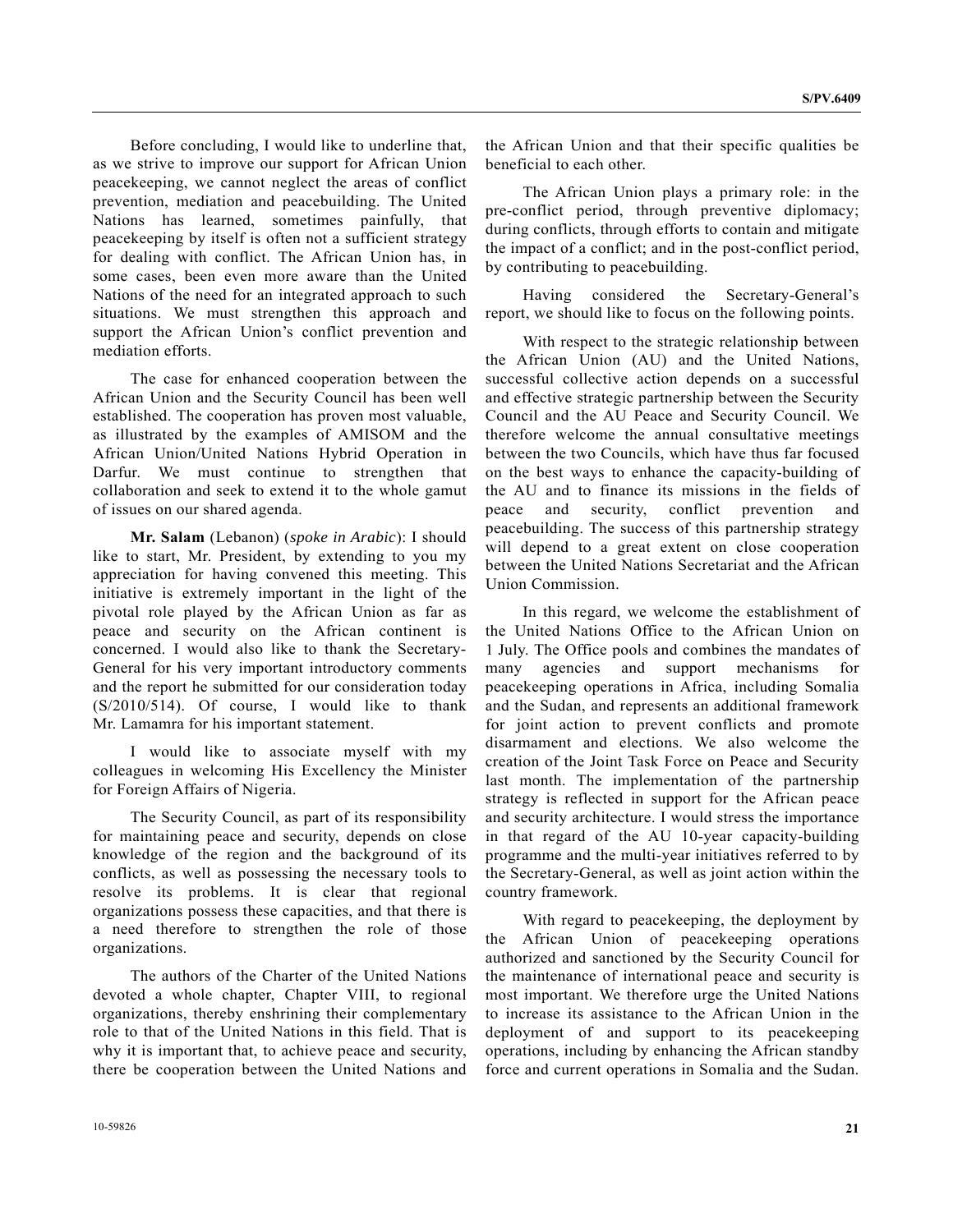In that context, we await the outcome of the evaluation of the African standby force, known as *Amani Africa*, which should be issued this month.

 Similarly, we welcome the joint work of the United Nations Secretariat and the African Union Commission in establishing a series of basic guidelines for the AU in the protection of civilians, as well as the support of the United Nations for the African Union Mission in Somalia (AMISOM) and the strengthening of its capacities in the protection of civilians. We anticipate greater future support through a long-term capacity-building road map enabling the partners to provide enhanced assistance to the African Union.

 Finally, with regard to the United Nations contribution to the success of the African Union's peacekeeping operations, such success will depend largely on the provision of adequate resources for these operations. However, securing sustainable, predictable and flexible financing, pursuant to resolution 1809 (2008), represents a major challenge. AU peacekeeping operations should not be financed by voluntary contributions, which, while we appreciate them, do not guarantee the sustainability of operations. When it deploys peacekeeping operations, the African Union acts on behalf and relies on the support of the Security Council, which bears the primary responsibility for the maintenance of international peace and security.

 The African Union's request for the consideration of using assessed contributions to finance its operations in specific cases is therefore eminently justified. In this regard, we recall the Secretary-General's statement that the logistics support package for AMISOM would greatly improve the living conditions of its personnel, as was reaffirmed by the AMISOM Force Commander in yesterday's debate (see S/PV.6408).

**Mr. Puente** (Mexico) (*spoke in Spanish*): I should like to join previous speakers, Sir, in thanking your country for its leadership on the issue before us today and for having convened this very timely debate. I also thank the Secretary-General for the information he presented to us. We again welcome Ambassador Lamamra to the Security Council.

 We welcome the positive advances that have been made since the debate that was held on this subject in October 2009 (see S/PV.6206) in strengthening the strategic relationship between the United Nations and African Union, such as the establishment of the United Nations Office to the African Union, support for the development of the African standby force, and progress in establishing the African peace and security architecture. The cooperation achieved between the two organizations under Chapter VIII of the United Nations Charter is an important signal that should inspire us to redouble our efforts to consolidate our energies and common vision of objectives, regular interaction and the coordination of areas of mutual interest to meet the challenges to the continent.

 We appreciate the United Nations efforts to provide support and training to the African Union and subregional organizations in their initiatives to manage conflicts on the continent through mediation, peacekeeping and peacebuilding in contexts that are often difficult and dangerous and with limited resources. These activities must be complemented by a review process of peacekeeping operations, such as that initiated by the United Nations last year, in particular in the Security Council, in order to ensure that conflict prevention, the establishment, maintenance and strengthening of peace, and the promotion of development have a tangible impact on the ground.

 Challenges to international peace and security and the multidimensional nature of this century's conflicts have further complicated the deployment of peacekeeping missions, in particular in Africa. Although progress has been achieved in cooperation between the main bodies of this Organization and the African Union, much remains to be done given the challenges we face in such conflicts and humanitarian situations as those in Somalia, the Sudan, Darfur and the Democratic Republic of the Congo, to name but a few. There are also ongoing risks of destabilization in certain regions as a result of institutional changes in Government, political violence, human rights violations and such transnational threats as organized crime and the illicit traffic in weapons and drugs, which undermine institutions and the rule of law.

 Against that backdrop, it is important that the annual meetings between the African Union Peace and Security Council and this Security Council focus on substantive issues of mutual interest and that they be supplemented with joint strategies and measures to assess results. We believe that the promotion of the capacities of the African Union must continue to focus on areas of cooperation with the Organization. It is essential to continue to move forward in meeting the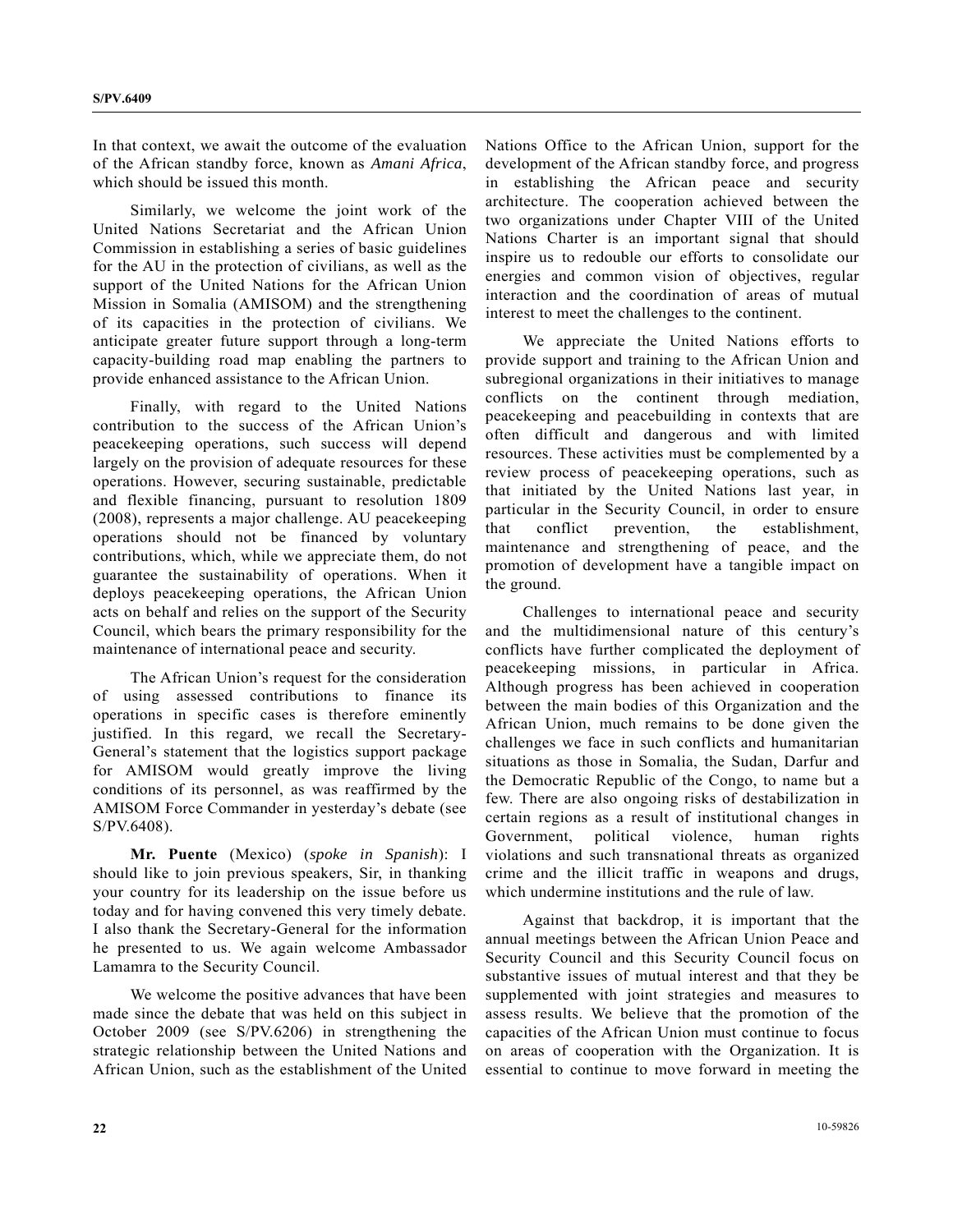objectives of the African Union's 10-year capacitybuilding programme, in particular by developing the operational capacities of the African standby force and strengthening the African peace and security architecture.

We recognize the fact that, beyond training, logistics and material support are key to peacekeeping, in particular in complex conflict situations. Our delegation believes that the successful deployment of any peacekeeping operation requires a clear mandate and the support and resources necessary to the effective implementation of that mandate.

 The importance of having predictable, sustainable and flexible financing mechanisms is of the greatest importance when it comes to peacekeeping missions in Africa, given the material and logistical constraints of the African Union. We therefore support the Secretary-General's recommendation to find a more predictable and sustainable mechanism, especially in order to ensure that that regional organization can achieve the goals set out in the African Peace and Security Architecture. We also think it is necessary to make progress on improving peacekeeping operations on the ground and making them more effective.

 We would also like to reiterate the importance of promoting comprehensive and long-term regional and local strategies and measures in such areas as preventive diplomacy and mediation, the protection of civilians and strengthening institutions and the rule of law.

 We urge the Secretary-General to ensure that those elements are broadly incorporated in the capacity-building and cooperation efforts of the United Nations Office in Addis Ababa. We hope that his next report, in six months' time, will include concrete recommendations to improve peacekeeping models in Africa through lessons learned and the collaboration of the African Union and the United Nations in Somalia, Sudan and Darfur.

 In conclusion, I would like to express my delegation's support for the draft presidential statement that we will adopt at the end of this debate.

**Sir Mark Lyall Grant** (United Kingdom): Thank you, Mr. President, for convening today's debate, which demonstrates the commitment of the Security Council to strengthening the links with the African Union (AU). I would also like to thank the SecretaryGeneral for briefing us on his report (S/2010/514) and to welcome the important interventions from His Excellency the Foreign Minister of Nigeria and from Mr. Lamamra.

 The African Union's designated year of peace and security is an appropriate time to take stock of the United Nations-AU relationship. The African Union has made constructive and significant engagements on peace and security challenges in Somalia, Guinea, Guinea-Bissau, Madagascar, Mauritania, Niger and the Sudan. As we discussed yesterday, the joint AU-United Nations activity to support the African Union Mission in Somalia (AMISOM) is an example of the vital cooperation between the two organizations. We commend Uganda and Burundi for their continued commitment to AMISOM.

 Yesterday's meeting showed how central the relationship is to achieving our shared peace and security objectives. But we should acknowledge that we are only just starting to develop the truly strategic relationship that we all want to see. There has been practical progress in three areas.

 The first was the launch of mechanisms to promote a more structured relationship between the two organizations. We welcome this. The United Nations Office in Addis Ababa should improve the effectiveness of United Nations engagement with the African Union. We also welcome the launch by the Secretary-General and the Chairperson of the African Union Commission of the Joint Task Force on Peace and Security to review immediate and long-term strategic and operational issues.

 Secondly, work on the institutional development of the African Union is under way. We look forward to the November review of progress made so far in the United Nations Ten-year Capacity-building Programme for the AU. We welcome the African Union's framework to finance the recruitment of staff to work on peace and security. We will contribute to the joint salaries fund that will facilitate this. We encourage others to do the same.

 Thirdly, we welcome the progress made in African Union financial management capacity over the past 12 months. Building AU management capacity, including resource management, is essential, not only to manage immediate and future peacekeeping operations but also to enable a more effective partnership between the African Union and donors. We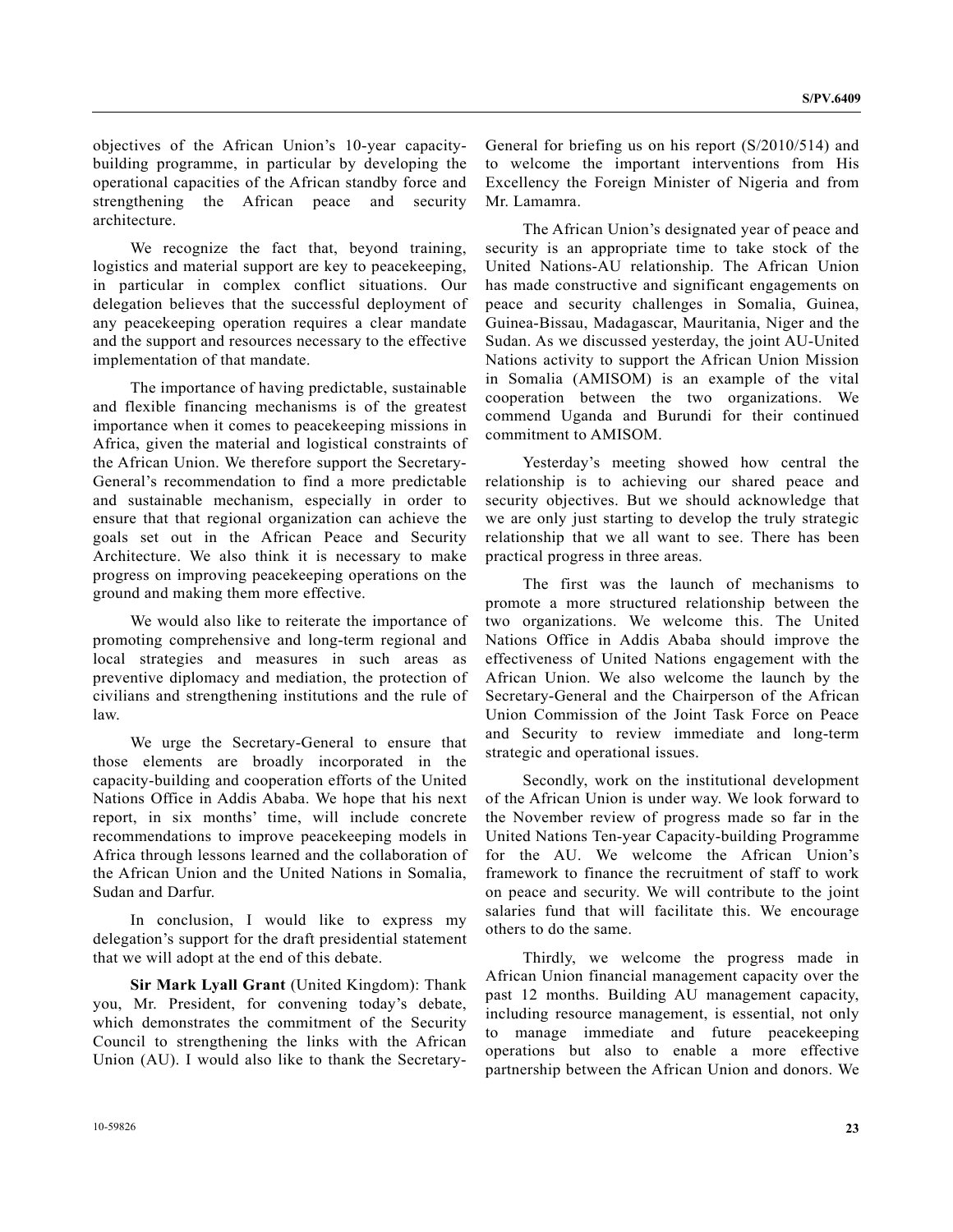need to build on this progress as part of a transition to a more predictable funding process.

 The United Kingdom welcomes the financial support provided by all the African Union's current partners. European Union assistance to the AU on peace and security issues, which totals  $E1$  billion, is a major source of predictable and sustainable funding. The African Peace Facility supports the costs of deploying United Nations-authorized AU peacesupport operations. The United Kingdom itself remains a key donor to African Union peace and security efforts in its own right, including through the training of peacekeepers and support for mediation and peacesupport operations.

 We recognize, however, as the Secretary-General pointed out this morning, the need to work towards longer-term and more predictable, sustainable and flexible financing for African Union-led operations under a United Nations mandate. Sustained engagement and commitment from a broader base of donors is essential. As we noted yesterday, AMISOM in particular urgently needs more support from a wider range of donors, and with fewer caveats.

 These are all important practical steps, which are concretizing the relationship. We are beginning to see some practical impact. I was encouraged by the discussion this past summer between the Council and the African Union's Peace and Security Council. But I would highlight three areas that need particular attention as we move forward.

 First, we need to establish a broader strategic framework for the African Union-United Nations relationship. I welcome the Secretary-General's intention to define his strategic vision of cooperation in his next report, which should provide a good foundation for establishing a clearer idea of what we want to achieve together. Without that overarching framework, the debate over financing risks becoming an obstacle to the future deepening of our cooperation, which we all want to see.

 Secondly, we need to be more frank with each other about what works and what does not work. There are many lessons to be learned — for example, from the experience of the African Union-United Nations Hybrid Operation in Darfur. We have at times appeared to be talking past each other on Somalia, particularly with regard to military strategy. We need to do better at focusing on concrete plans for addressing specific conflict situations.

 Thirdly, we both need to do a better job on conflict prevention. Again, this requires a frank dialogue and a determination to take the difficult decisions necessary to address emerging conflict situations. We want to see the Security Council devote more attention to conflict prevention, including in Africa. The African Union's partnership will be essential in achieving that.

 We look forward to working closely with the African Union on all these important issues, including through next year's meeting of the two Councils, and we look forward to the Secretary-General's next report.

 I can fully support the draft presidential statement that has been negotiated.

**Mr. Ebner** (Austria): We would like to thank you, Sir, for chairing this important debate. Your presence shows the importance that Uganda attaches to the subject matter before us. We would also like to welcome the Secretary-General for introducing his report (S/2010/514) on support to African Union (AU) peacekeeping operations authorized by the United Nations. We also thank Commissioner Lamamra for his statement.

 Austria aligns herself with the statement to be delivered by the representative of the European Union (EU) later in this meeting.

 Austria has always underlined that efficient United Nations support for AU peacekeeping is of great importance. The role played by the AU in maintaining peace and security on the African continent is essential and complementary to the work of the United Nations and the Security Council. We welcome the numerous positive steps taken by the African Union and the Secretariat to further enhance their cooperation. The first meeting of the Joint Task Force on Peace and Security underlines the commitment of both organizations. We look forward to the outcome of the next meeting in January.

 The annual meetings between the AU Peace and Security Council and the Security Council are useful opportunities to discuss substantive issues of mutual concern. The Secretary-General's proposal that the Ad Hoc Working Group on Conflict Prevention and Resolution in Africa should serve as an informal secretariat to these meetings is a valuable idea that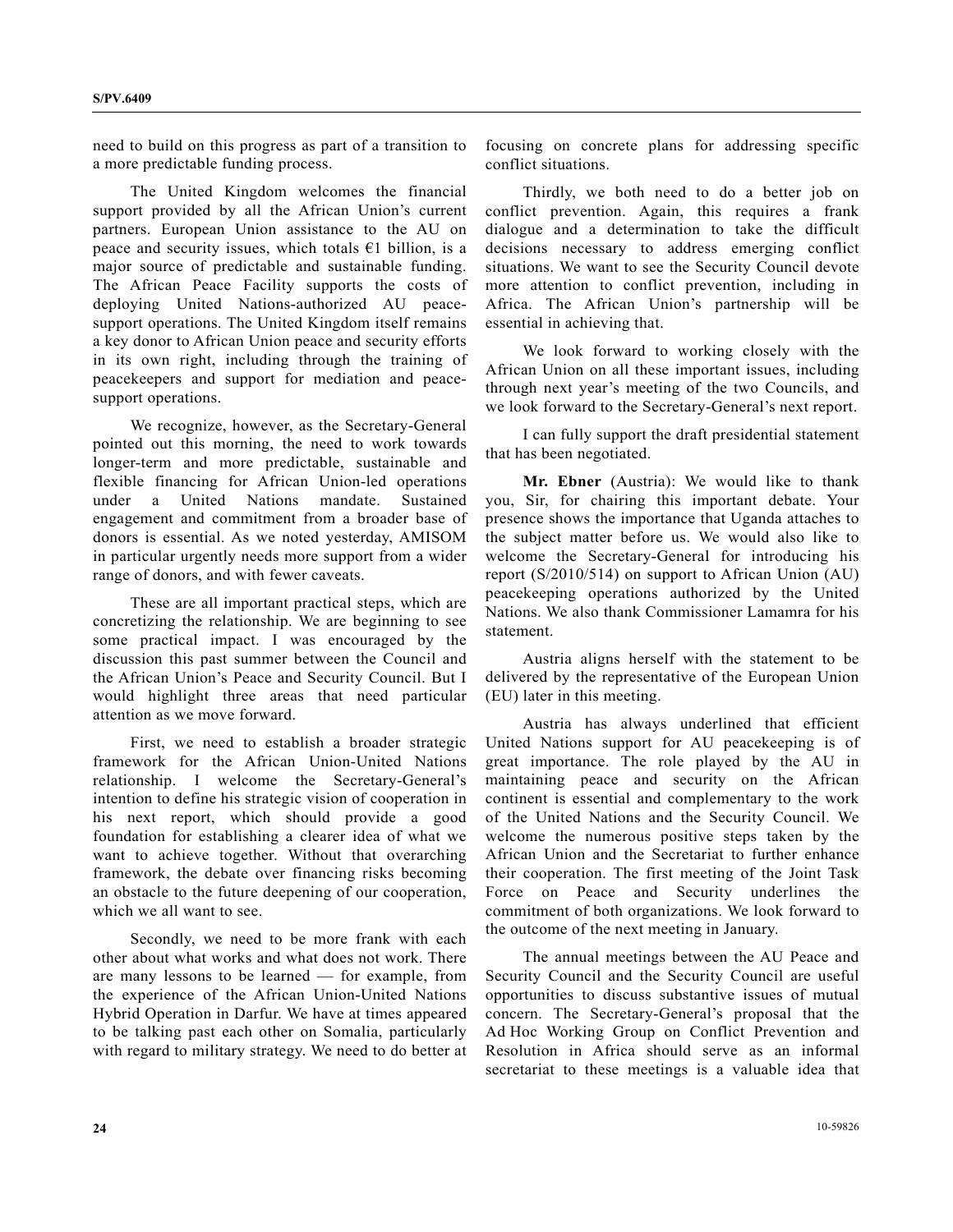should be further considered. In order to complement such high-level meetings, we believe that workinglevel exchanges should continue to be intensified. For such efforts to be substantial, it is necessary that the conclusions of the meetings receive appropriate follow-up.

 The establishment of the integrated United Nations presence in Addis Ababa is highly welcome. It reduces duplication, enables the United Nations to make full use of the synergies that have been created and facilitates working in a more cost-efficient manner. We hope that the African Union will make full use of the benefits of the Office.

 Austria fully supports efforts aimed at intensifying cooperation with regional and subregional organizations, in particular the African Union and its regional economic commissions, the Economic Community of West African States and the Southern African Development Community. In addition, we believe that intensified cooperation with the European Union, which also cooperates closely with the African Union in the framework of the Africa-EU Strategic Partnership, would be an asset and bring about the benefit of both organizations' comparative advantage. The upcoming EU-AU summit will be an important opportunity to strengthen this relationship.

 Strengthening the institutional capacities of the AU is a prerequisite for the AU to take on a more significant role in the maintenance of peace and security in Africa. We commend the African Union Commission for its leadership in strengthening African capabilities. It is important for all AU member States to lend their full support to these efforts. We look forward to the midterm review of the Ten-Year Capacity-Building Programme. Capacity-building should be aimed at strengthening national ownership and focus on the most urgent needs, such as enhancing capacities in the fields of security sector reform and the rule of law. As the situation in the Democratic Republic of the Congo illustrates, these are crucial reforms for the maintenance of peace and stability.

 Austria concurs with the Secretary-General on the challenge of adequate financing for AU-led peacekeeping missions authorized by the United Nations. We maintain that all existing options should continue to be considered in that regard.

 In order for operations such as the African Union Mission in Somalia and the African Union-United Nations Hybrid Operation in Darfur to be ultimately successful, we believe that a clear division of labour and definition of the roles and responsibilities of each organization are paramount. The issue of accountability lies at the core of United Nations support to AU peacekeeping, and we very much welcome that the AU Commission has embarked on significant management reform over recent years. We encourage the Commission to continue its work to that effect.

 Let me stress that, in the light of the limited human and financial resources available for peacekeeping, preventive diplomacy and conflict prevention need to be given more attention by the international community in general, and the Security Council in particular, as well as by regional and subregional organizations. It is indisputable that, in terms of cost effectiveness, conflict prevention and resolution benefit from a substantial comparative advantage over other forms of engagement, such as large-scale conflict intervention and post-conflict reconstruction.

 Finally, let me express my full support for the draft presidential statement and thank Uganda for its role in drafting it and leading the negotiations to a successful result.

**The President**: I now give the floor to the representative of Finland.

**Mr. Haavisto** (Finland): At the outset, let me congratulate Uganda as President of the Security Council for taking up the important topic of peace and security in Africa and support for African Union (AU) peacekeeping.

 I associate myself fully with the statement that will be made on behalf of the European Union (EU).

 We have to recognize that African Union peacekeeping has already made a difference in two of the most challenging conflicts on the continent, namely, the conflict in Darfur, Sudan, and the conflict in Somalia. The African Union was the first to react to the atrocities in Darfur through its African Union Mission in the Sudan operation, which has now been incorporated into the joint African Union-United Nations Hybrid Operation in Darfur. The current African Union Mission in Somalia (AMISOM) is working under the utmost of difficult conditions on the ground in Mogadishu and providing basic security for the Transitional Federal Government and for the people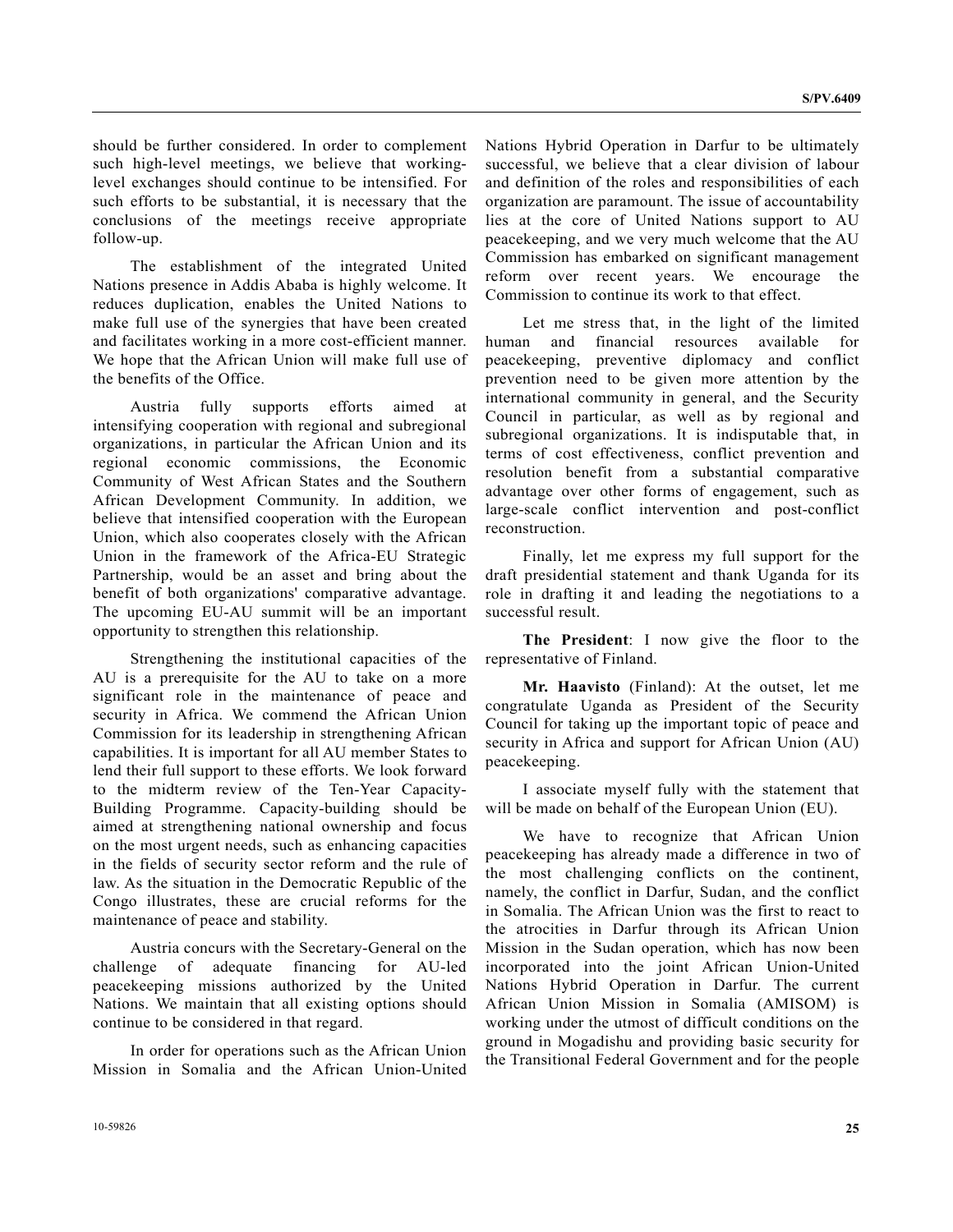of Mogadishu. Uganda and Burundi have continued to be the major troop-contributing countries to AMISOM, despite the risky situation on the ground.

 The AU-led AMISOM in Somalia is in many ways one of the most demanding operations being conducted. It is in the fundamental interest of African countries and international partners to ensure that the AU-led operations operate efficiently and on a sound financial basis. Together we also need to do more to build African capabilities. We warmly welcome closer cooperation among the AU, EU and United Nations towards that end.

 While the AU and subregional organizations have a key role in the management and resolution of African crises, cooperation and support from international partners are important. Finland is committed to support EU and United Nations efforts in this field. Currently, for example, we are supporting the Amani Africa exercise as well as a United Nations pre-deployment course for African police officers to be deployed in Darfur and Somalia. Together with other Nordic countries, we are examining ways to enhance our support for the development of the East Africa standby force.

 With regard to Somalia, Finland contributes to the fight against piracy trough the EU Operation Atalanta and to the training of Somali security forces through the EU training mission. However, we all know that efforts conducted outside Somalia will have little impact unless we are simultaneously able to support the Somali peace process and a stronger AMISOM presence in Somalia. Therefore, Finland is also preparing funding to additionally support the United Nations Political Office for Somalia in its efforts to reach out to all stakeholders to achieve sustainable peace in Somalia.

 We look forward to the forthcoming report of the Secretary-General on United Nations-AU cooperation on peace and security. We hope that the report will also be able to provide more clarity on the question of more predictable funding for United Nations-mandated AU operations. In that regard, we also welcome the management reforms within the AU Commission as well as the efforts of the Commission to strengthen the African Union's own resource base.

 I want to take up two examples of how Finland supports its African partners in the field of peace and security. First, we support the AU in developing its peace mediation capacity through a three-year programme. The purpose of this programme is to develop Africa's own capacities to prevent and resolve conflicts, including support in the participation of women and adequate consideration of gender issues in peace processes. We wish to congratulate the African Union for its work in advancing the agenda on women, peace and security. As the Security Council prepares to celebrate the tenth anniversary of its resolution 1325 (2000) next week, it is good to remember that the strong call for the resolution came from African countries, including civil society actors.

 Secondly, Finland contributes to the work of the African Union High-level Implementation Panel on the Sudan, led by former South African President Mbeki. The aim of the Panel is to provide support for the Sudanese parties in resolving the conflict in Darfur and in implementing the Comprehensive Peace Agreement. Also, the role of regional organizations, such as the Intergovernmental Authority on Development (IGAD), is important. Finland has supported IGAD in its Somalia and Sudan activities since 2004.

 Non-governmental organizations have an important role to play in enhancing peace and security. Finland, together with the South African non-governmental organization the African Centre for the Constructive Resolution of Disputes, established the African Peacebuilding Coordination Programme. We have also been a longstanding supporter of Femmes Africa Solidarité, most recently in their work in assisting the Governments of the Democratic Republic of the Congo, Rwanda and Burundi in the preparations of their national action plans on women, peace and security.

 Despite the economic crisis, Finland has been able to increase its official development assistance (ODA) funding. More than 50 per cent of our ODA goes to Africa.

 The African Union and the subregional organizations in Africa have created a political and security architecture for the continent that deserves our full recognition and praise. I believe it is in the interest of everyone that the African Union develops further into an even stronger actor. The crisis prevention, peacekeeping, peacebuilding and development efforts of African organizations deserve all possible support from international partners.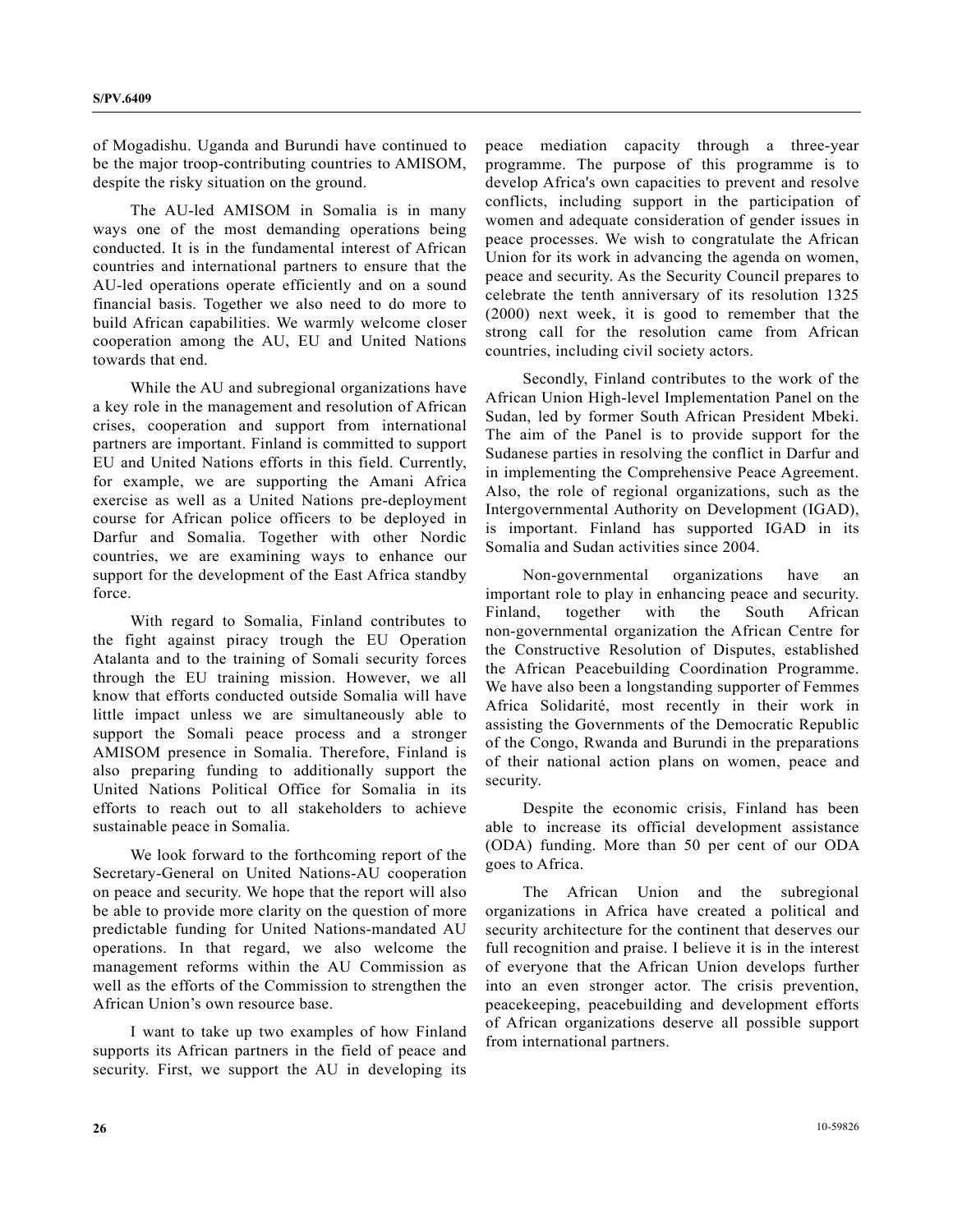Also to this end, the United Nations Security Council must be enlarged to better correspond to the current realities in the world. I think it would be in the interest of all of us if Africa were more strongly represented in the Security Council.

 **The President**: I now give the floor to the representative of Algeria.

 **Mr. Benmehidi** (Algeria) (*spoke in French*): At the outset, I would like to congratulate you, Mr. President, for your accession to the presidency of the Security Council for the month of October and for having convened this debate on the issue of peace and security in Africa and support for peacekeeping operations of the African Union (AU), to which our two countries attach particular importance. I would also like to thank you, Mr. President, for having honoured us at this important meeting with your presence**.**

 I would also like to thank the Secretary-General for his exhaustive presentation and to pay tribute to him for his commitment to the service of strengthening the capacity of the AU to meet the challenges facing the African continent in the areas of maintaining peace and security.

 I would like to recognize the presence of Mr. Lamamra, Commissioner for Peace and Security of the African Union, and thank him for his edifying statement.

 I would also like to welcome the presence at this important meeting of His Excellency Mr. Henry Odein Ajumogobia, Minister for Foreign Affairs of Nigeria, and Mr. Yusuf Hasan Ibrahim, Minister for Foreign Affairs of the Transitional Federal Government of Somalia.

 My delegation has looked with great interest at the report introduced by the Secretary-General (S/2010/514) on supporting peacekeeping operations of the African Union authorized by the United Nations and we welcome the development of cooperation between the AU and the Organization, which reflects our wish to have a strategic relationship between these two organizations that can develop on an equal and harmonized footing.

 We also note with satisfaction the concrete measures taken to strengthen cooperation between these two organizations, be it between the Security Council and the AU Peace and Security Council or

between the United Nations Secretariat and the AU Commission.

 In that regard, we also welcome the fourth joint consultative meeting between the members of the Security Council and the members of the AU Peace and Security Council held this past June and the creation on 1 July of the United Nations Office to the AU in Addis Ababa, as well as the much welcomed appointment of Ambassador Muburi-Muita to head that body.

 Often seen as the main theatre for peacekeeping operations, Africa is now becoming a stakeholder in its own operations. The African Peace and Security Architecture has now made progress and is experiencing an increase in influence, thanks to further AU efforts to develop a strategic vision and military capacity to meet the challenges of peacekeeping.

 These efforts are clear proof of the commitment and determination of African leaders to back-up decisions taken at African meetings and summits with operational actions that will accelerate their implementation on the ground. An important example of this is the special African Union Summit, held in Tripoli on 31 August 2009, at which, among others things, a courageous decision was taken to double the part of the AU budget devoted to peacekeeping operations from 6 to 12 per cent.

 Far from being sufficient to justify full autonomy, the actions of the AU are still facing a lack of resources and capacity weaknesses, while the demands for urgent response are increasingly great. It is in that spirit that, in January 2010, the Assembly of the AU requested the United Nations to consider, under Chapter VIII of the United Nations Charter, the possibility of financing through mandatory assessments to the peacekeeping operations led by the AU or those under its authority with the consent of the United Nations.

 The AU Peace and Security Council reiterated that request at a recent meeting. The adoption of such measures would guarantee the AU the capacity it needs to carry out its activities and to ensure success of its missions under a Security Council mandate.

 The outstanding work done by the joint task force of the AU and the United Nations, including the recommendations in the report, have identified actions that need to be undertaken. For, despite numerous positive signs in the area of cooperation between the organizations, much remains to be done in terms of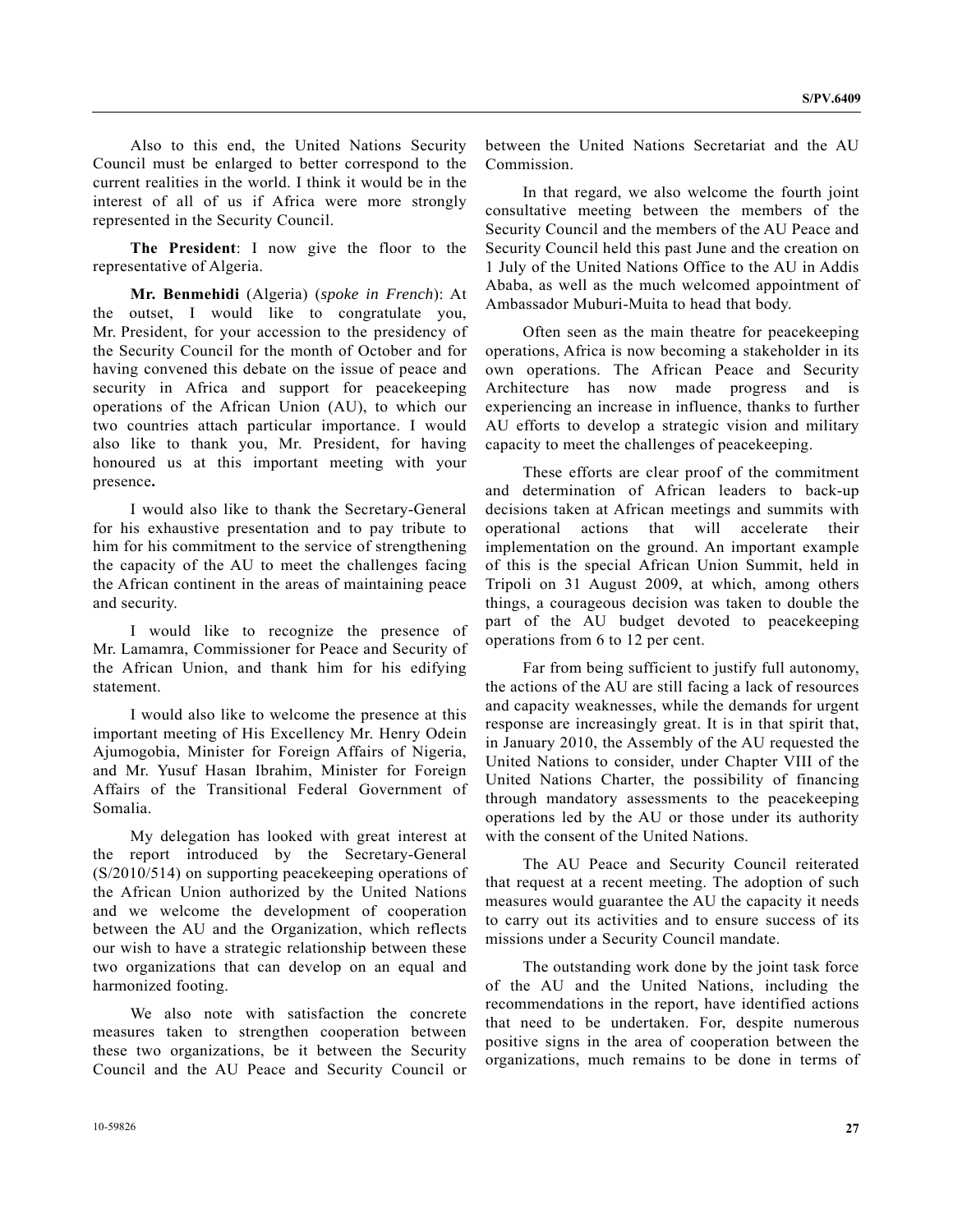role-sharing and defining the modalities for intervention.

 As a point of fact, the Secretary-General clearly stated in his report that

"without a truly strategic relationship and clear guidance, our efforts to work together will continue to be short-term, ad hoc, more complicated and often more costly" (S/2010/514, para. 55).

 In this context, the report that the Secretary-General intends to submit soon and which will, among other things, further define a strategy for cooperation between the Organization and the AU in the area of peacekeeping, could provide us with guidelines for a better partnership between our two organizations.

 Before concluding, allow me to reiterate the commitment of Algeria to cooperate with the international community to establish lasting peace and security at the regional and international levels and, at the same time, to pay a powerful tribute to those working on the ground, who courageously work for peace and the achievement of the principles and purposes of the Organization, often at the cost of their own lives.

 **The President**: I thank the representative of Algeria for his statement**.** I now give the floor to the representative of South Africa.

 **Mr. Sangqu** (South Africa): My delegation wishes to convey its appreciation to you, Mr. President, for this opportunity to participate in this debate, which is of strategic importance to my country, our region and the international community at large. This debate is also of strategic importance to the strengthening of the relationship between Africa and the United Nations.

 Your personal presence in presiding over this meeting, Mr. Minister, as well as that of the Minister for Foreign Affairs of Nigeria, provides clear testimony to the importance Africa extends to this relationship.

 We thank the Secretary-General for introducing his report on this matter (S/2010/514). We view his presence here today as a clear expression of the importance that he too attaches to the issue. In the same vein, we welcome the presence and participation of Mr. Lamamra, Commissioner for Peace and Security of the African Union (AU).

 In her statement to the General Assembly on 25 September 2010, our Minister of International Relations and Cooperation, Her Excellency Ms. Maite Nkoana-Mashabane, stated that,

"The United Nations should see Africa as a partner in the maintenance of international peace and the management of conflicts, and accordingly do more to strengthen the working relationship between the Security Council and the African Union Peace and Security Council." (A/65/PV.17)

 That statement is consistent with the Charter of the United Nations, which endows the Security Council with the primary responsibility for the maintenance of international peace and security. In Chapter VIII, the Charter also empowers regional organizations to contribute to the maintenance of international peace and security. In that regard, the AU has developed a comprehensive African Peace and Security Architecture, an institutional response designed to effectively prevent, mitigate and resolve conflict within the region.

 The political will, commitment and resolve of the AU to address issues of security have found practical expression in the myriad of preventative and diplomatic missions the organization has undertaken over the years. That commitment has also been evidenced by AU initiatives aimed at peacebuilding, peacekeeping and post-conflict reconstruction and development on the continent. In cases where the international community, and the Security Council in particular, was unwilling or unable to act, the AU, despite its own limitations, has sent troops to maintain peace and provide security in conflict areas in Africa. This was the case in the recent past with the deployment of the African Union Missions in Burundi, Sudan and Somalia.

 In the eyes of ordinary people on the African continent, it seems that so many innocent people have to die, so much innocent blood shed, before the Security Council assumes its responsibility to protect and maintain stability on the continent. Some have even quipped that the Security Council moves with a speed of a cheetah in responding to crises elsewhere, and moves with a speed of an elephant to respond to conflicts in Africa. We must continue to reaffirm through our actions that the United Nations stands for all of us.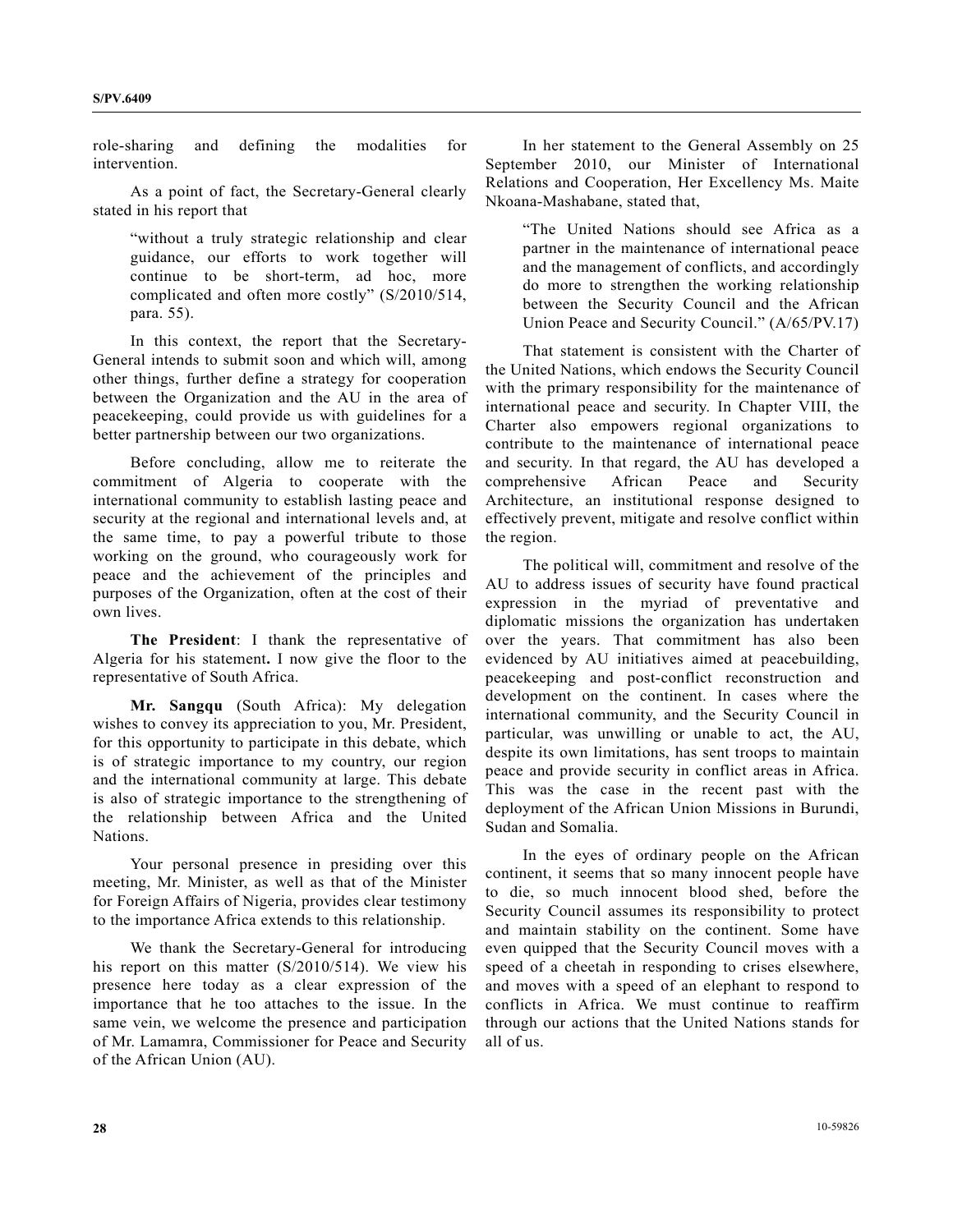These examples illustrate clearly that the AU should and must be seen as a partner to the Security Council in the maintenance of international peace and security, especially in Africa. My delegation, however, takes note of the ongoing efforts by the United Nations in supporting the AU in carrying out peace support and peacekeeping missions authorized by the United Nations. However, this does not absolve the Security Council of its primary responsibility in relation to the maintenance of international peace and security.

 It remains the AU's priority to enhance institutionalized cooperation between the United Nations Security Council and the AU Peace and Security Council. We believe that this cooperation is essential in establishing sustainable peace throughout our continent. My delegation notes with satisfaction the efforts by the Security Council and the AU Peace and Security Council to collaborate and articulate a coherent and effective strategic partnership. In this regard, we welcome the annual consultative meetings between the two Councils since 2007 and the commitment expressed during the fourth joint consultative meeting to further strengthening this cooperation. My delegation also encourages more regular and intensified interaction between the two Councils.

 While the report provides an excellent overview of the tremendous progress made by both organizations in strengthening and operationalizing the AU machinery for peacemaking and peacekeeping, it also raises a number of challenges at the strategic level. In this regard, we shall limit ourselves to commenting on the following areas.

 We concur with the Secretary-General's report and encourage the Security Council to move away from the current ad hoc, short-term arrangements to a more strategic vision of the partnership it wishes to have with the AU, one that would better serve its mandate to maintain international peace and security. Such a vision, according the Secretary-General, would empower and enable both the United Nations Secretariat and United Nations legislative bodies to align their actions with this broader strategic vision.

 The critical challenge of funding, which was highlighted in the Prodi panel report (S/2008/813), is again raised in the report of the Secretary-General, where he states that "the current financial frameworks for partnerships in peacekeeping operations are not conducive to building a sustainable long-term strategy" (S/2010/514, para. 61). This therefore warrants that the United Nations urgently review and seek ways of ensuring predictable, flexible and sustainable financing for peacekeeping operations undertaken by the AU on behalf of the international community.

 South Africa also welcomes the commitment by the Secretary-General to submit a report within six months that will define and outline the Secretariat's strategic vision for United Nations-AU cooperation in peace and security and examine the increased variety of models for peacekeeping in Africa. The annual Security Council and AU Peace and Security Council meetings should seize the opportunity to jointly and closely consider that report, with a view to identifying and adopting concrete recommendations for immediate implementation.

 Regarding the current African Union Mission in Somalia (AMISOM), my delegation wishes to reiterate the call by the AU for the Security Council to, among other things, endorse the newly authorized strength of AMISOM; authorize an enhanced support package for AMISOM funded through United Nations assessed contributions; impose a naval blockade and a no-fly zone over Somalia; approach the issue of piracy off the coast of Somalia in a holistic manner; and commit to recast AMISOM as a United Nations peacekeeping operation.

 Finally, paragraph 16 of Security Council resolution 1809 (2008) resonates in recognizing "the need to enhance the predictability, sustainability and flexibility of financing of regional organizations when they undertake peacekeeping under a United Nations mandate". We therefore call on the Security Council to implement its own resolutions in that regard. We are convinced the results of the implementation of that resolution can only contribute positively to the maintenance of international peace and security. Then the ordinary people of the African continent could say that "the United Nations does indeed stand for all of us".

 **The President**: I now give the floor to the representative of the European Union.

 **Mr. Serrano** (European Union): At the outset, I should like to thank you, Sir, for having invited the European Union (EU) to participate in this debate. The candidate countries Turkey, Croatia, the former Yugoslav Republic of Macedonia; the countries of the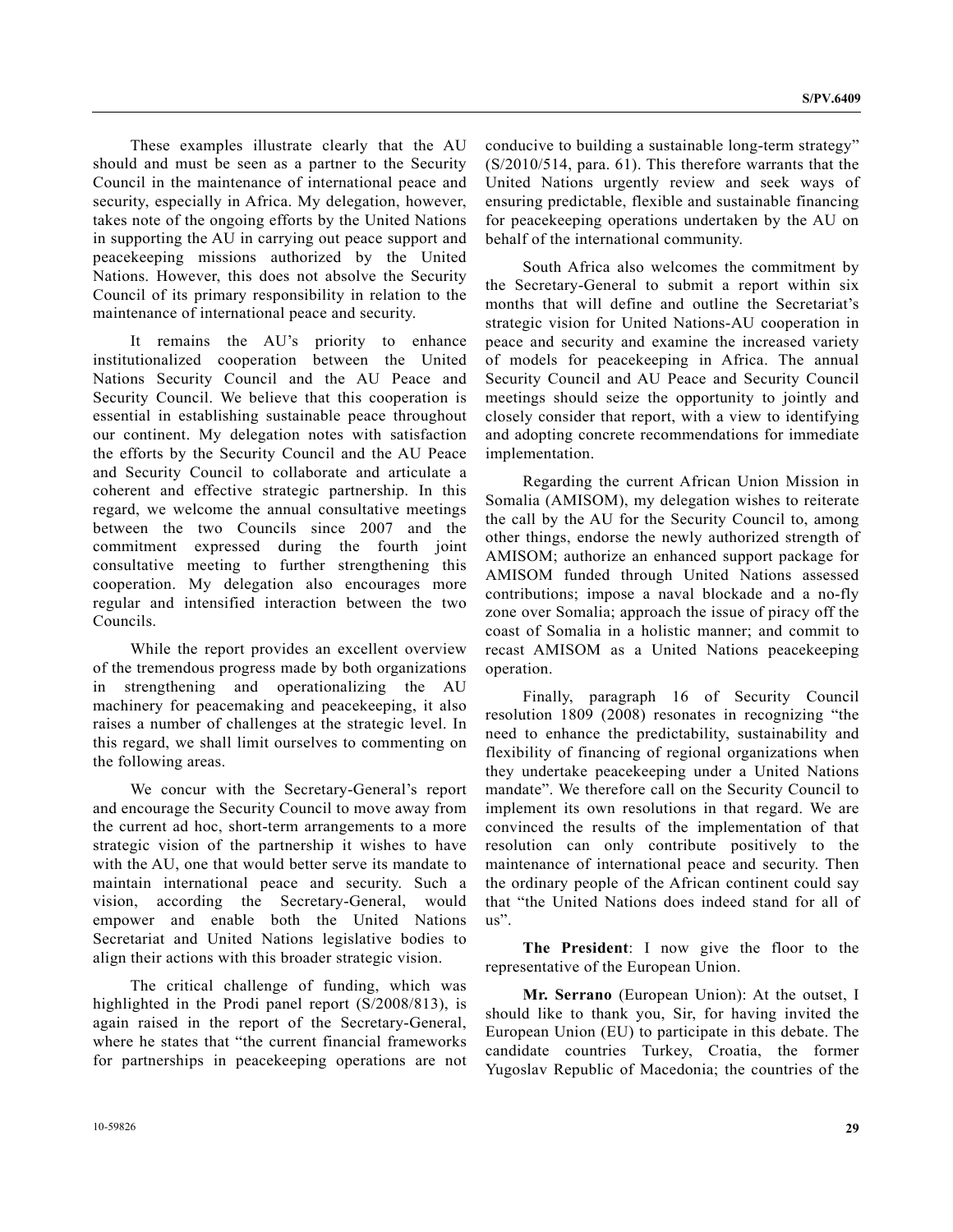Stabilization and Association Process and potential candidates Albania, Montenegro, Serbia; as well as Ukraine, the Republic of Moldova and Georgia, align themselves with this declaration.

 We welcome the Secretary-General's report on support to Africa Union peacekeeping and today's debate (S/2010/514), which shows the continued attention that the Security Council is paying to the role of African regional institutions in peacekeeping, as well as to the role and responsibilities of regional organizations on the whole. At the same time, I would like to thank the Ugandan presidency of the Security Council for its efforts in this field as demonstrated by the presence of the First Deputy Prime Minster of Uganda here today.

 I would also like to thank Secretary-General Ban Ki-moon, Commissioner Lamamra and Mr. Ajumogobia for their important statements.

 The United Nations relations with regional, subregional and other international organizations should become truly strategic partnerships. Progress in this direction could result in a qualitative leap of the overall United Nations system's capacity to prevent, respond and stabilize. The EU strongly believes in such partnerships and fully supports any effective, focused and well coordinated effort to further develop and operationalize them.

 The European Union welcomes the Secretary-General proposals aimed at widening and strengthening United Nations cooperation with the African Union (AU). In practical terms, we consider that close cooperation among the African Union, United Nations institutions and other relevant bodies has improved in recent years. We are encouraged that the modalities and parameters for such cooperation have been well established thus far, including thanks to the Prodi panel report (see S/2008/813) and the subsequent reports by the Secretary-General.

 The European Union warmly welcomes the launch of the AU-UN Joint Task Force on Peace and Security as an important mechanism to enhance strategic cooperation between the two organizations in preventing and resolving conflicts.

 We also welcome the consolidation of the United Nations offices in Addis Ababa into a single composite office capable of a playing a stronger role, both in its relations with the AU as well as with the local EU

delegation. I wish to congratulate United Nations Assistant Secretary-General Zachary Muburi-Muita for his appointment as head of the United Nations Office to the African Union, and we look forward to work with him and his staff.

 The European Union welcomes the commendable efforts of the African Union in the area of peace and security and we are pleased to see that the Secretary-General's report recognizes the relevant role played by the European Union in that regard. We have directly supported the deployment of AU peace support operations but also the progressive build-up of the policies and pillars of the African Peace and Security Architecture. These efforts are articulated in detail within the Joint Africa-European Union Partnership for Peace and Security and its three-year action plans. This Partnership is, in turn, underpinned by a financing architecture of more than  $\epsilon$ 1 billion, which makes possible long-term programming and ensures the sustainability of efforts.

 The European Union instrument known as the African Peace Facility represents a major source of predictable, sustainable and flexible funding for African-led peace-support operations. With a total allocation of  $\epsilon$ 740 million since 2004, the Facility has provided a major part of the funding for the strengthening of the capacities of relevant institutions and structures and for the strengthening of interactions between the African Union and African subregional organizations. It has also financed a number of African-led peace operations, such as the former African Union Mission in the Sudan, the African Union Mission in Somalia and the Multinational Force of the Central African Economic and Monetary Community and the Mission for the consolidation of peace in the Central African Republic, and two African Union operations in the Comoros.

 The upcoming third Africa-EU Summit, to take place in Libya on 29-30 November 2010, will therefore be an opportunity to take stock of our first three-year action plan of the Peace and Security Partnership and of the activities carried out so far. As for the future, the summit will lay the foundations of a comprehensive road map based on a joint assessment of the African peace and security architecture pillars and on the results of the *Amani Africa* exercise, both just completed.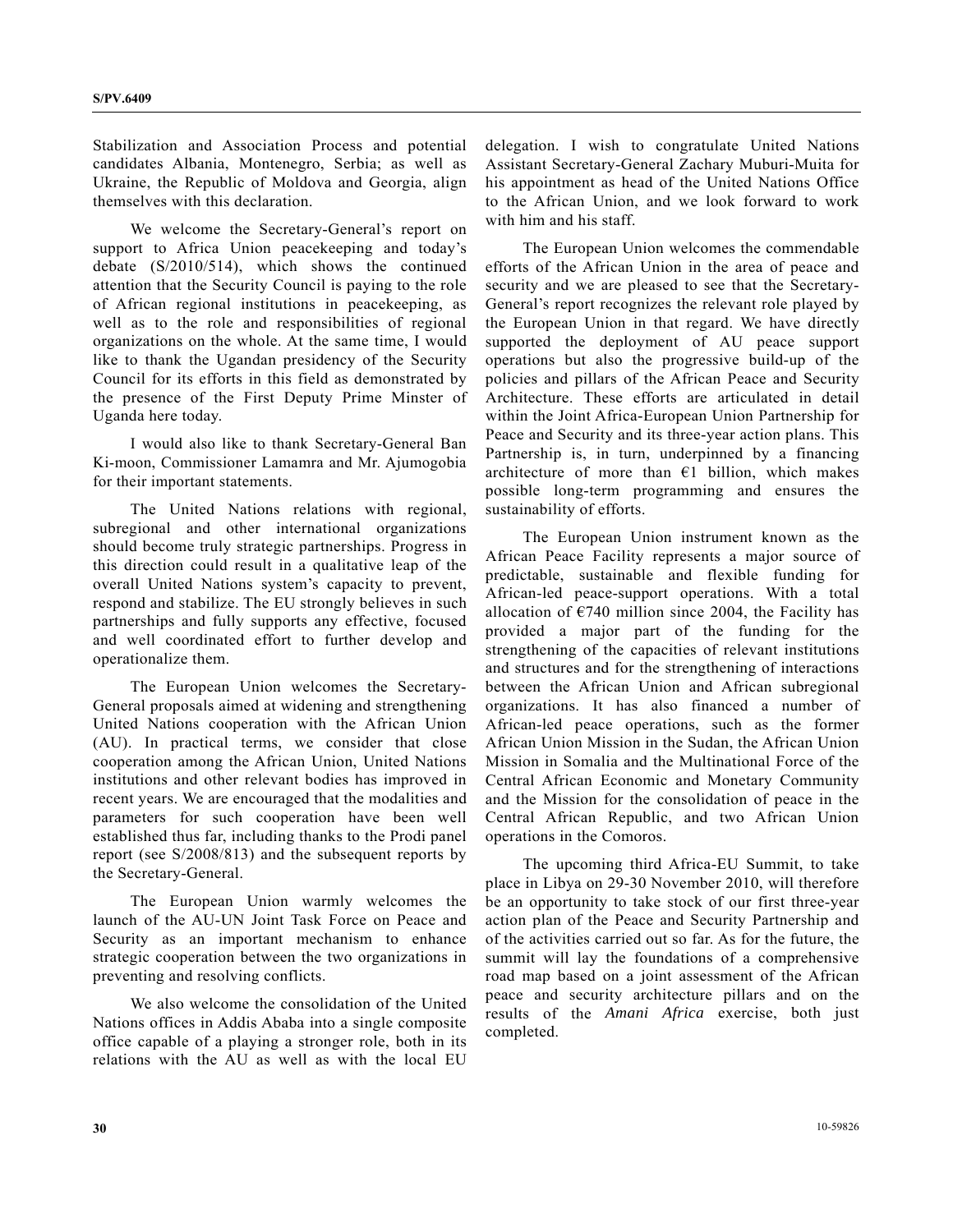In cooperation with the African Union, we are ready to step up our contribution to the work of the United Nations as presented in the Secretary-General's report, and to share the lessons learned from our political, technical and financial support to the African peace and security architecture and to African peace operations.

 In conclusion, let me emphasize that the European Union is strongly committed to further developing its own strategic partnerships with the African Union and with the United Nations. The Secretary-General's report highlights the extent of United Nations and African Union cooperation, the scope of which is strikingly similar to the ongoing African Union-European Union cooperation. It is clear that our organizations are driven by common agendas and face common challenges. I therefore fully support the encouragement of the Secretary-General to work more in this direction.

**The President**: I now give the floor to the representative of Portugal.

**Mr. Moraes Cabral** (Portugal): I join previous speakers in commending you, Mr. President, for organizing today's debate on peace and security in Africa and support to African Union peacekeeping. The importance of this debate is further underlined by your presidency and the presence here of the Ministers for Foreign Affairs of Nigeria and Somalia, whom I greet very especially. I also wish to express my thanks for the useful statement by the Secretary-General, and to welcome his comprehensive and valuable report on support to African Union peacekeeping operations authorized by the United Nations (S/2010/514). Let me also thank Ambassador Lamamra for his briefing and his important contribution to today's debate.

 Portugal naturally shares the views contained in the statement just made by the representative of the European Union, so let me only mention some specific points that we think should be stressed.

 The history of the United Nations shows that peacekeeping operations are not a short-term activity. In this regard, partnerships with regional organizations are playing an increasingly important role in our collective peace and security, under Chapter VIII of the Charter of the United Nations and always with respect for the primary role of the Security Council.

 There are several examples of this collaboration, including with the European Union in Chad or Kosovo and with the African Union in the Sudan and Somalia. Today, we are analysing that last situation: the African Union peacekeeping operations authorized by the United Nations. It has become more and more clear that, if they are to be successful, it is necessary that we develop an effective and strategic partnership between the United Nations and the African Union that not only envisages the direct support of the United Nations to the African Union when the latter is conducting operations authorized by the United Nations, but also helps the African Union to develop its own capacities in this area. This is a partnership that will have to work in two directions by also reinforcing the United Nations political capacities and increasing its preventive diplomacy capacities. Both organizations and their member States agree on that, but to achieve it, there must be persistence, flexibility and sustained political commitment from all parts involved.

 Since the issuance of the Prodi report (S/2008/813), several important steps have been taken, as noted in the Secretary-General's report under consideration today. Portugal welcomes the recent launching of the Joint Task Force on Peace and Security between the United Nations Secretariat and the African Union Commission. This is a commitment of the utmost importance to strengthening the strategic cooperation between the two organizations in this area.

 We also welcome the establishment of the United Nations Office to the African Union in July, headed by our former colleague Zachary Muburi-Muita, whom I salute and congratulate most warmly. We believe that the establishment of the Office will help to reduce duplication and reinforce the joint work where it is most needed — at the local level.

 All these are very significant steps towards the enhancement of the strategic cooperation between the United Nations and the African Union, as are the annual consultative meetings between the Security Council and the African Union Peace and Security Council, which provide the fundamental political commitment. Nevertheless, more should be done to achieve a truly and essential strategic and operational partnership between the United Nations and the African Union.

 The new United Nations Office in Addis Ababa will have a key role to play in the development of these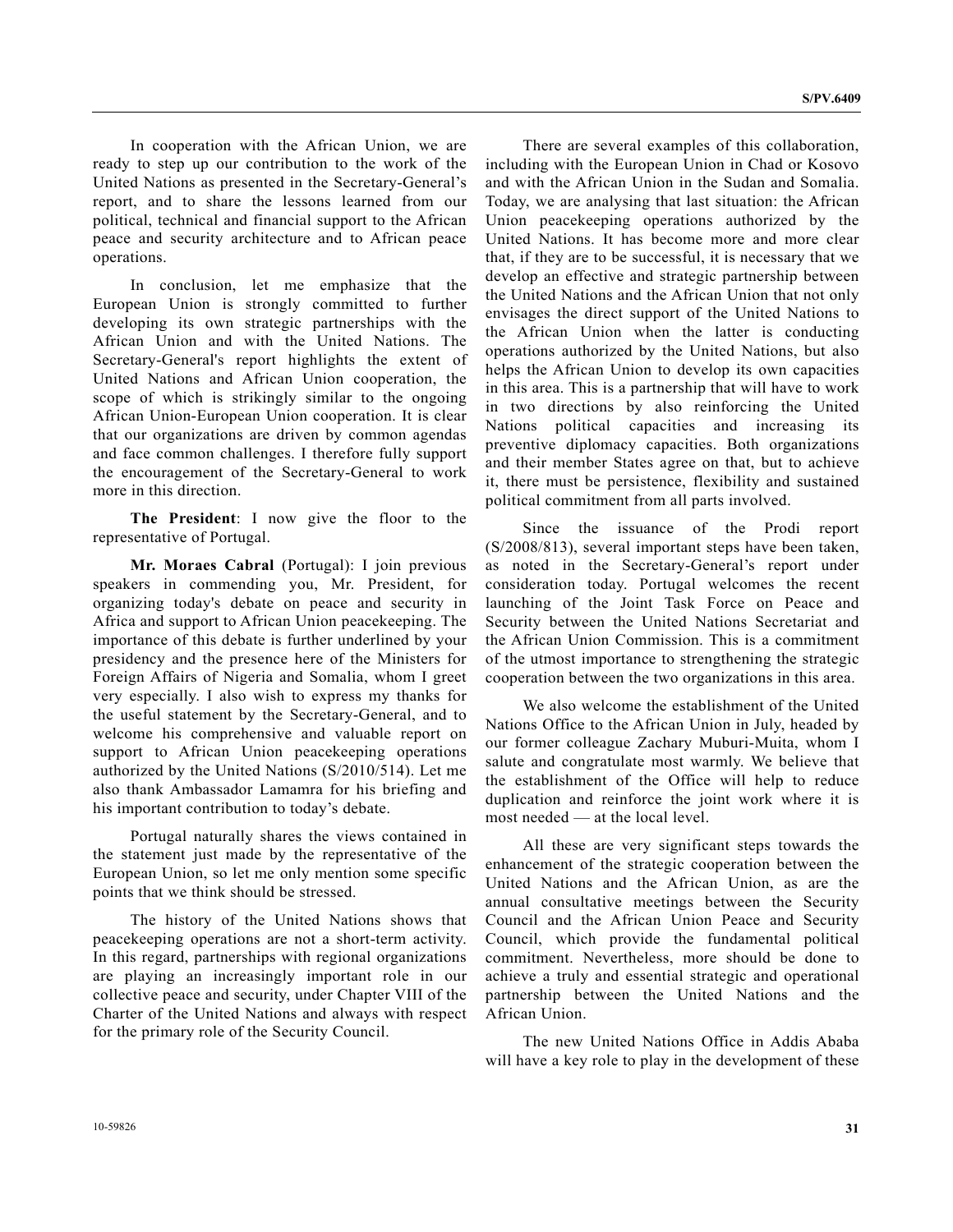relations, and I am confident that it will do so. Also, the day-to-day relations between the United Nations Secretariat and the African Union Commission through the implementation of the framework for the 10-year capacity-building programme for the African Union, and through more regular and operational communication — will be essential.

 The Secretary-General's suggestion to use the Security Council Ad Hoc Working Group on Conflict Prevention and Resolution in Africa as an informal secretariat to the meetings between the Security Council and the African Union Commission could be a step towards ensuring that those meetings will have concrete and substantive results.

 Capacity- and institution-building in conflict prevention, peacekeeping and peacebuilding, as well as management, are crucial areas to be supported. Portugal praises all the work being done here by the Secretariat and all the efforts being conducted on the African Union side, and we urge the African Union and all its members to continue these efforts, thus becoming more capable of assuming full ownership of their own peace and security.

 We recognize that, even with all these efforts going on, there are other major challenges, difficult to overcome, to improving the effectiveness of the African Union authorized peacekeeping operations. One example is the imbalance between the number of deployed forces and the vastness of the territories; another is the related challenge of financing the missions.

 Portugal, while recognizing the enormous efforts the United Nations has undertaken regarding increasingly large and complex operations in Africa, believes that the African Union peacekeeping operations authorized by the United Nations require more sustainable, predictable and flexible financing in their current form. Portugal welcomes the efforts undertaken by the Secretary-General, as stated in his report, regarding budgeting and financial management and accountability reform. We consider that a certain measure of pragmatism and realism will be necessary to address this issue.

 Finally, I would also say a word regarding the relevance of subregional organizations in the African peace and security architecture. These organizations can have an important role to play in helping to maintain peace and security in their regions, but their capacity must be improved in this sense. The United Nations could also have a role here, helping them to build their capacities and institutions and reinforcing effective coordination with them. This would undoubtedly also reinforce the United Nations capacity in mediating conflicts and in preventive diplomacy.

 In conclusion, much has been done in the past year regarding the development of this strategic partnership between the United Nations and the African Union. Portugal is strongly committed to supporting the continuation of these efforts, as they are essential to promoting peace and security in all parts of the world.

**The President**: I now give the floor to the representative of Kenya.

**Mr. Maina** (Kenya): I thank you, Sir, for giving me this opportunity to address the Council on a matter that we consider to be crucial to peace and security in Africa. Kenya welcomes the report of the Secretary-General on support to African Union peacekeeping operations authorized by the United Nations (S/2010/514). The report addresses important issues related to peacekeeping operations and a number of recommendations that warrant our collective consideration.

 Regional organizations play a pivotal role in matters of peace and security, and indeed serve to further the Council's mandate of ensuring the maintenance of international peace and security. The African Union in particular has played and continues to play this role in the areas of conflict prevention, peacekeeping and peacebuilding in Africa. However, there are many challenges that face the African Union in the deployment and management of peacekeeping operations. The question of capacity-building is vital if the institutional development of the African Union is to be strengthened. Capacity-building is important to enable the African Union to address not only immediate peacekeeping operations, but also conflict prevention, mediation and peacebuilding.

 Partnership between the United Nations and the African Union is crucial in addressing the question of peace and security in Africa. In that regard we note that the Secretary-General's report underscores the necessity of a close strategic partnership between the United Nations and the African Union and gives direction on mechanisms and processes to be put in place so as to enhance this critical partnership.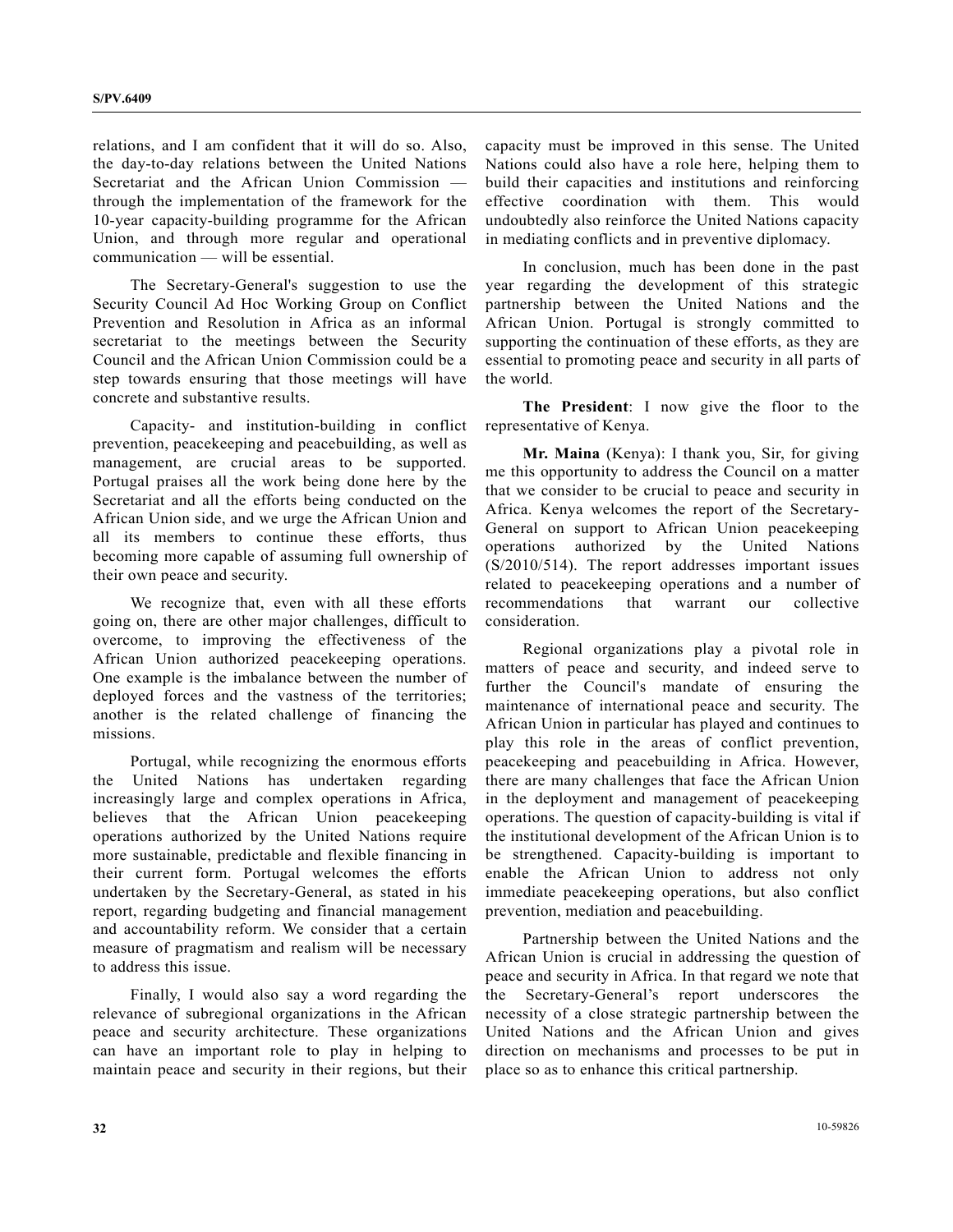We are encouraged by the increased momentum of a bid to strengthen and solidify the relationship between the two organizations. We welcome the establishment in July of the United Nations Office to the African Union, headed by Ambassador Muburi Muita. The fusion of the various United Nations offices in Addis Ababa into a single compact office will certainly greatly assist in streamlining the channels of interaction between the United Nations and the African Union. Indeed, by reducing duplication and pooling resources in a more cost-efficient manner, the United Nations Office to the African Union will be a prime example of the evolution of qualitative engagement between the African Union and the United Nations.

 The issue of funding in support of African Union peacekeeping operations has been on the table for quite a while. The Prodi panel report (S/2008/813) and subsequent reports, assessments and initiatives have all sought ways for the United Nations to assist the African Union to improve effectiveness in deploying and managing peacekeeping operations mandated by the United Nations. The United Nations has indeed recognized the importance of enhancing the predictability, sustainability and flexibility of financing for the African Union's peace and security capability. It is our hope that the strengthened partnership between the United Nations and the African Union will lead to a better understanding of the dynamics involved and a way forward in this matter.

 In the specific case of the African Union Mission in Somalia (AMISOM), Kenya strongly supports the call made yesterday to this Council by the African Union Commissioner for Peace and Security, Ambassador Lamamra (see S/PV.6407) to endorse the newly authorized strength of AMISOM and authorize an enhanced support package for it, as well as all of the other four action points raised by the Commissioner, including rehatting AMISOM.

 In conclusion, I wish to recall the Secretary-General's observation in the current report that:

"Africa's needs are great, but so are the contributions that Africans have made ... to keeping the peace in their region and beyond." (*S/2010/514, para. 65*)

Therefore, it is only right and just that the United Nations and international partners walk the path with Africa as it seeks solutions to the conflicts that have sadly ravaged the African continent for so long.

 We look forward to the Secretary-General's report that intends to define the Secretariat's strategic vision for United Nations and African Union cooperation in peace and security.

**The President**: I now give the floor to the representative of Australia.

**Mr. Quinlan** (Australia): Thank you, Mr. President, for convening today's debate. We very much welcome the presence of African leaders in the Chamber today. That is a strong statement of the understandable importance that countries of Africa give this item. Australia shares that sense of importance.

 The item under consideration today goes to the heart of how the system of international relations conceived by the United Nations Charter in 1945 must remain relevant to the contemporary challenge of maintaining international peace and security in circumstances that we all know are so very different from those when the United Nations was established. It is for the same contemporary reasons that early Security Council reform must lead to increased African representation on the Council.

 Australia welcomes the latest report from the Secretary-General (S/2010/514). Obviously, some real progress has been made over the past 12 months in strengthening both the strategic and, more importantly, the operational partnership between the United Nations and the African Union (AU).

 The annual consultative meeting between the AU Peace and Security Council and this Council has become a fixture on the meetings calendar. It embodies the importance of those two bodies forging the close and strategic partnership that is needed. Also at the strategic level, we were particularly pleased to participate in the inaugural meeting between the AU Peace and Security Council and the United Nations Peacebuilding Commission earlier this year. That relationship also is one that needs to evolve into a strong and effective partnership.

 We welcome the recent establishment of the United Nations Office to the African Union in Addis Ababa. That should create greater synergies and efficiencies in the United Nations-AU relationship. The range of other measures set out in the Secretary-General's report are all practical, sensible and need to be expanded into the future, including staff exchanges,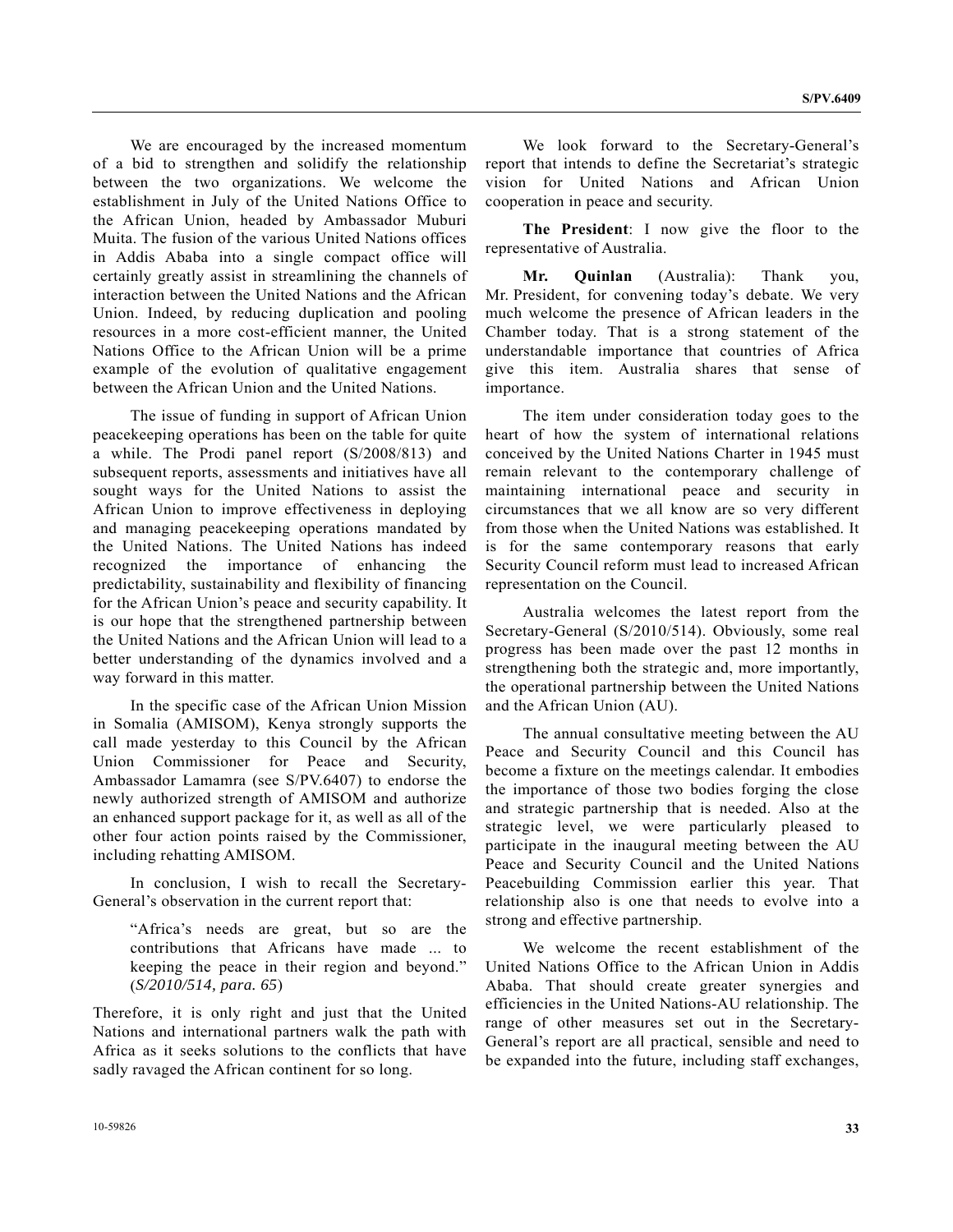annual retreats and ongoing collaboration on country specific issues. All of that should ensure that the AU, in developing its own systems, learns from the experience and best practices of the United Nations.

 Australia welcomes the progress that has been made. It is in the global interest of all of us that the AU continue to develop as a credible and strong regional organization that is fully equipped to deal with the challenges of the African continent, especially in relation to conflict prevention and response.

 The AU and African troop-contributing countries are carrying a large and difficult — but impressive responsibility when it comes to peacekeeping in Africa. The broader international community needs to recognize the role those countries are playing in the direct maintenance of regional and international peace and security, and take steps to support them.

 For our part, we have been pleased to contribute, in a small way, to strengthening the AU's peace and security architecture. Australia has given practical support to the efforts of the African Union Commission to develop AU guidelines on the protection of civilians in peacekeeping operations, as referenced in the Secretary-General's report, and we will continue to support the AU in that endeavour.

 Australia is supporting the E-learning for African Peacekeepers — ELAP — programme and has done so since its inception in 2006. In that time, the programme — which is a good one — has attracted over 200,000 enrolments across 20 peacekeeping operations in distance training courses, at no cost to the participants. The provision of standardized training to peacekeepers is a foundation of strengthening the effectiveness of that peacekeeping.

 This past summer we provided training to the military planning element of the East Africa standby force, with a focus in the first instance on headquarters and logistics planning. We will continue that assistance with that standby force and other standby brigades.

 Also this past summer Australia was pleased to sponsor, with Nigeria, the United Nations Regional Conference on Deterrence, the Use of Force and Operational Readiness in Peacekeeping, held at the Nigerian Army Peacekeeping Centre in Kaduna, Nigeria. That Conference attracted participants from around 20 African troop-contributing countries, with a view to developing comprehensive guidance material

for all military personnel and support staff. We have also been pleased to contribute to the United Nations Trust Fund for AMISOM, with a view to strengthening the AU's capacity to manage peace operations.

 We look forward to remaining engaged with the AU to support its work and strengthen its capacity to address the challenges in Africa. We have recently signed a memorandum of understanding with the African Union Commission, which will strengthen our cooperation in areas of mutual interest across the broad remit of the AU agenda, including in the area, above all, of peace and security — which of course is relevant to today's discussion. We have also recently opened — I should say "finally", but it has been done — a resident embassy in Addis Ababa and appointed a defence attaché and staff who are accredited to the AU. Those recent developments should provide a solid foundation for an expanding engagement by Australia with the AU in this area in the future.

 Obviously, the most difficult issue under consideration today is the question of predictable, flexible and sustainable financing for the AU's peace and security capability. We commend the major contributors to AU peacekeeping missions for assuming the massive responsibilities that they have done. The issue of funding that responsibility goes to the heart of the global community's ability to respond to threats and to the relationship between the United Nations and regional organizations, in particular the AU.

 The question, however, does not arise only when we consider the question of support for AU peacekeeping. Just last week in its debate on post-conflict peacebuilding (see S/PV.6396), the Council expressed a similar sentiment when it reaffirmed "the critical importance of timely, flexible and predictable funding for peacebuilding" (see S/PRST/2010/20). In July, following its consideration of the use of preventive diplomacy tools (see S/PV.6360), the Council recognized the importance of enhancing efforts to ensure predictable, coherent and timely financial support to optimize the use of preventive diplomacy tools.

 Australia will work pragmatically with Member States to address this issue. It is one in which we all have an interest, not just the members of the Council. We need to collectively consider the financing of peace operations if we are to be serious about assisting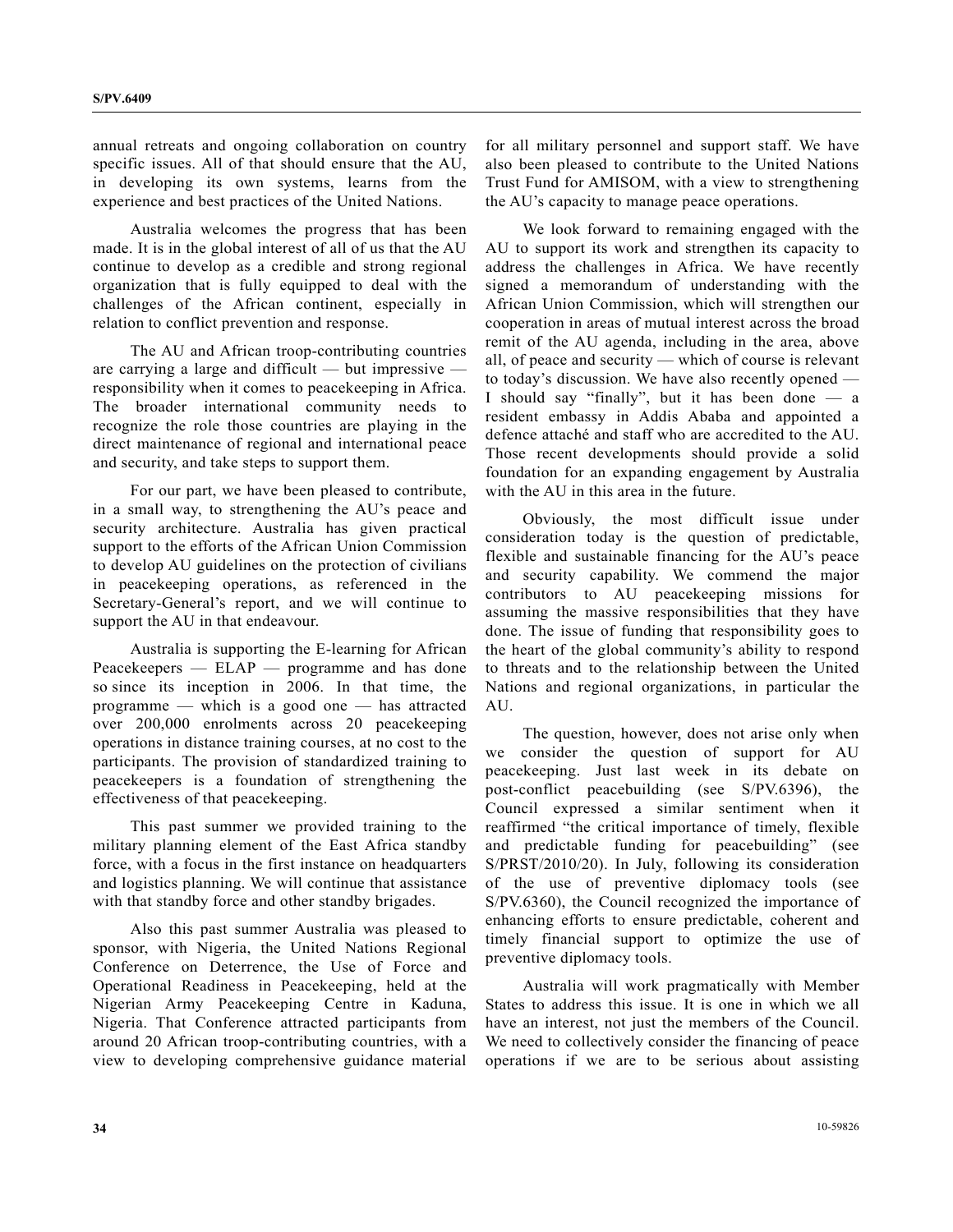countries emerged from conflict and helping them establish themselves as stable, prosperous nations, and if we are to be serious about the responsibilities we have all assumed as United Nations Members under the Charter. All United Nations Member States should give that question priority, and we should give that priority sooner rather than later.

 **The President**: I now give the floor to the representative of Ethiopia.

 **Mr. Abay** (Ethiopia): Thank you, Mr. President, for having convened today's meeting. I would like to express my appreciation to His Excellency Mr. Ban Ki-moon, the Secretary-General, for his report (S/2010/514). I also wish to express my deep appreciation to His Excellency Ambassador Lamamra and his colleagues for the update and for their efforts to consolidate peace in Africa and to coordinate the support for African Union (AU) peacekeeping operations.

 Early this year, the Secretary-General told the Council, during its open debate on Chapter VIII of the Charter of the United Nations, to envision a world in which regional organizations and the United Nations work together on all continents, in accordance with the principles of the Charter, to prevent, manage and resolve crises (see S/PV.6257). The increased attention given to the need to strengthen the partnership and cooperation between the United Nations and the African Union has been a very encouraging development for African states.

 Ethiopia attaches great importance to the strategic partnership between the United Nations and the African Union. We believe it is critical to harness the synergy in the relevant domains of both organizations, maximizing the relative advantages that each can offer. While we acknowledge that this strategic partnership is established within the context of the Security Council's primary responsibility for the maintenance of international peace and security, the AU's proximity to and familiarity with the problem and its capability would obviously enable it to respond quickly to issues arising in that regard.

 We are seeing that peacemaking and peacekeeping have become a shared responsibility in which the global community has significant roles to play, and thus working with the regional organizations would assist the United Nations in attaining its objectives. The Council, taking this into account, has

taken steps in the right direction to accomplish our common responsibilities.

 My delegation emphasizes the need to accelerate the implementation of the United Nations-African Union 10-year capacity-building programme in a consistent manner. Hence, that venture — or, for that matter, investing in building Africa's peacekeeping capacity — means empowering the regional organ in its handling of the security, stability and future of the continent. It would enable the continental organ to realize its potential to the maximum and to stand on its own by building its capabilities.

 We share the proposal by the Secretary-General indicating that the time has arrived to elaborate clearer principles and take practical measures to address the challenges of this partnership. The work already begun by the African Union-United Nations Hybrid Operation in Darfur and the African Union Mission in Somalia serve to illustrate the kind of model collaboration that the two need to adopt. Those Missions and the lessons learned could be a basis upon which we can build with regard to what has been achieved thus far.

 My delegation welcomes the joint effort to develop the African Union's capacity to respond to crises on the continent and thus supports the proposal to establish a joint United Nations-African Union team to examine the detailed modalities for implementing the capacity-building programme as a whole.

 The Council's measures to enhance the predictability, sustainability and flexibility of funding to strengthen the AU peace and security architecture, particularly the peacekeeping operations under the United Nations mandate, are commendable. Yet a lot remains to be done.

 We would like to express our support for the use of United Nations assessed funding to support United Nations-authorized African Union peacekeeping operations, based on the proposal presented in the Secretary-General's report. The Council should demonstrate its resolve and political will by providing the necessary resources to boost the AU's capability in this domain.

 Ethiopia stands ready to work towards the realization of the objectives of the partnership between the two organs. As the time for further action has arrived, I wish to state that my delegation looks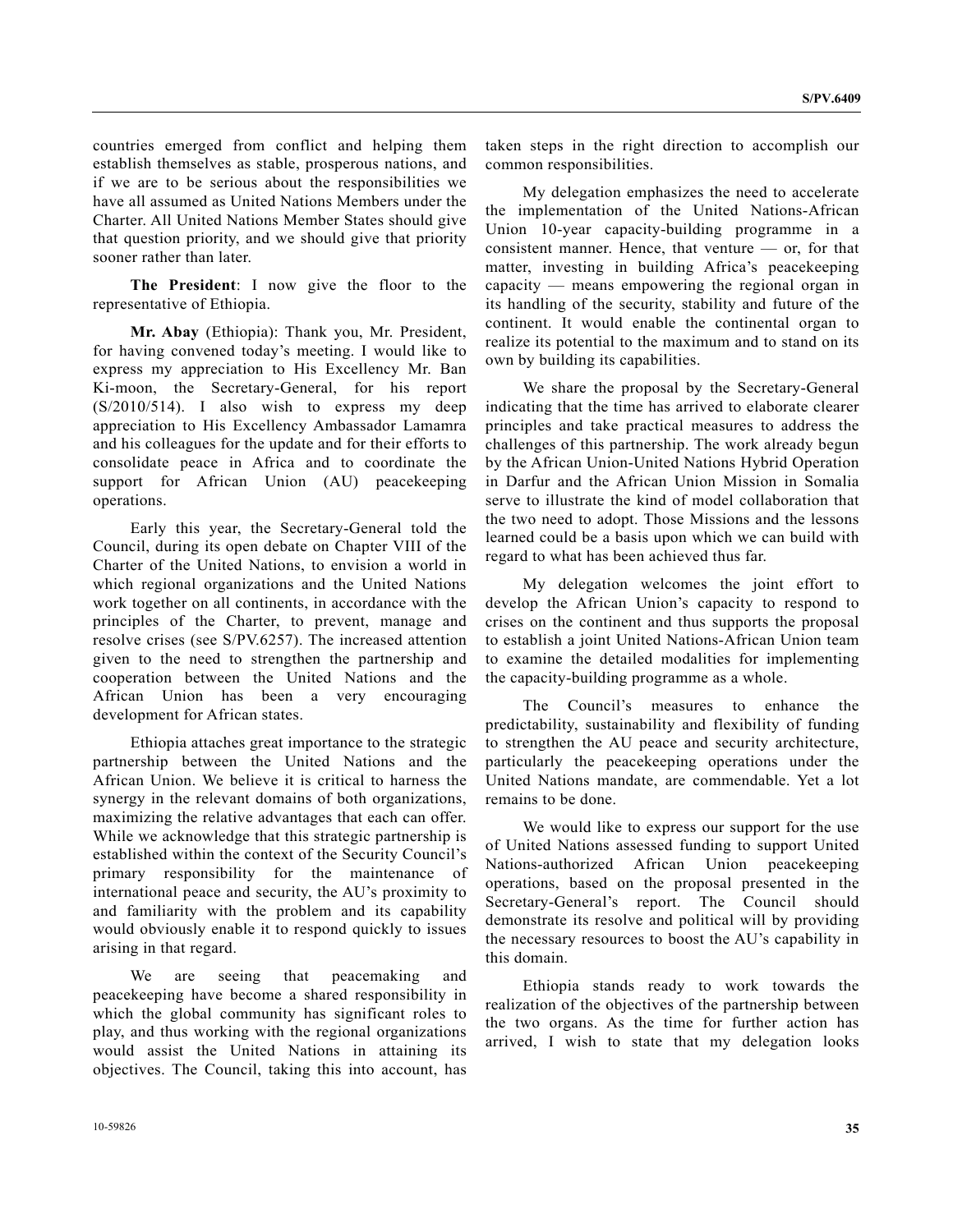forward to the effective measures that the Council will take in this regard.

 **The President**: I now give the floor to the representative of the Sudan.

 **Mr. Osman** (Sudan) (*spoke in Arabic*): I should like to start by warmly congratulating you, Mr. President, on your leadership of the Council this month, all the more so as you come from a neighbourly and brotherly African country that has contributed so greatly to promoting peace and stability throughout our African continent. It is my great pleasure to commend your role as President of the Council and the role you have played in ensuring the success of the Council's stock-taking visit to the Sudan. That visit enabled the Council to observe the situation on the ground. I would also like to congratulate you for having organized these important discussions on peace and security in Africa in the area of support for the peacekeeping operations of the African Union (AU).

 The founding fathers of the United Nations wanted to guarantee, through Chapter VIII of the Charter, that there were legally binding texts regarding the support to be provided by the United Nations to peacekeeping operations carried out by regional and subregional organizations. They were fully aware of the fact that global peace is an integral and indivisible whole and that genuine partnership between the United Nations and regional and subregional organizations on issues of the maintenance of international peace and security was inevitable.

 The recommendations of the African Union-United Nations panel established under Security Council resolution 1809 (2008) were aimed at acquiring the means of financial sustainability for AU peacekeeping operations as authorized by the United Nations. The first part of the report (S/2008/813) focused on the ways to strengthen the strategic relationship between the United Nations and the African Union in order to revitalize channels for joint action between the Security Council and the African Union Peace and Security Council in a way that fully utilized the potential capacity for partnership and direct coordination in the field of decision-making and the sharing of responsibility, according to the mandates of the two organizations.

 I welcome here the mutual visits organized thus far and the joint advisory meetings between the two bodies from 2007 to today. However, we all yearn for greater and closer coordination, especially with regard to United Nations support for the African Union 10-year capacity-building programme and the promotion and enhancement of peacekeeping, as provided for by the joint communiqué publicized by the two Councils following their joint advisory meeting held on 4 July 2010 in New York.

 All of us are aware of the need to step up the number of regular briefings by the leaders of the African Union to the Security Council in which they spell out their position regarding progress made in areas of cooperation between the two organizations. In the past, these briefings have stressed the need for cooperation between the two organizations, especially with regard to the situations in Burundi, the Central African Republic, the Democratic Republic of the Congo, Somalia, Madagascar and my country, the Sudan.

 We agree with the recent report of the Secretary-General with respect to the partnership between the United Nations and the African Union, which is a two-tiered process. The first tier is the implementation of the 10-year capacity-building programme and support for the mechanisms of the African peace and security architecture. The second consists of joint efforts by the two organizations through regional mechanisms and the relevant United Nations agencies and institutions in the areas of peacebuilding.

 Conflict prevention should also be a priority. I would refer to the concept note on optimizing the use of preventive diplomacy tools (S/2010/371, annex) used by the Security Council to guide its debate of 16 July (see S/PV.6360). The presidential statement adopted on that occasion (S/PRST/2010/14) stressed the enhancement of capacity-building for regional and subregional organizations and national Governments in the areas of preventive diplomacy and peace through mediation, including, more broadly, developing regional working methods in the area of conflict resolution.

 With regard to peacekeeping, and specifically the African Union-United Nations Hybrid Operation in Darfur (UNAMID), cooperation between the United Nations Secretariat and the AU Commission has been a success, given the transformation of the United Nations Mission in the Sudan into UNAMID in December 2007. The goal was to create a model for implementation under Chapter VIII of the Charter of the United Nations.